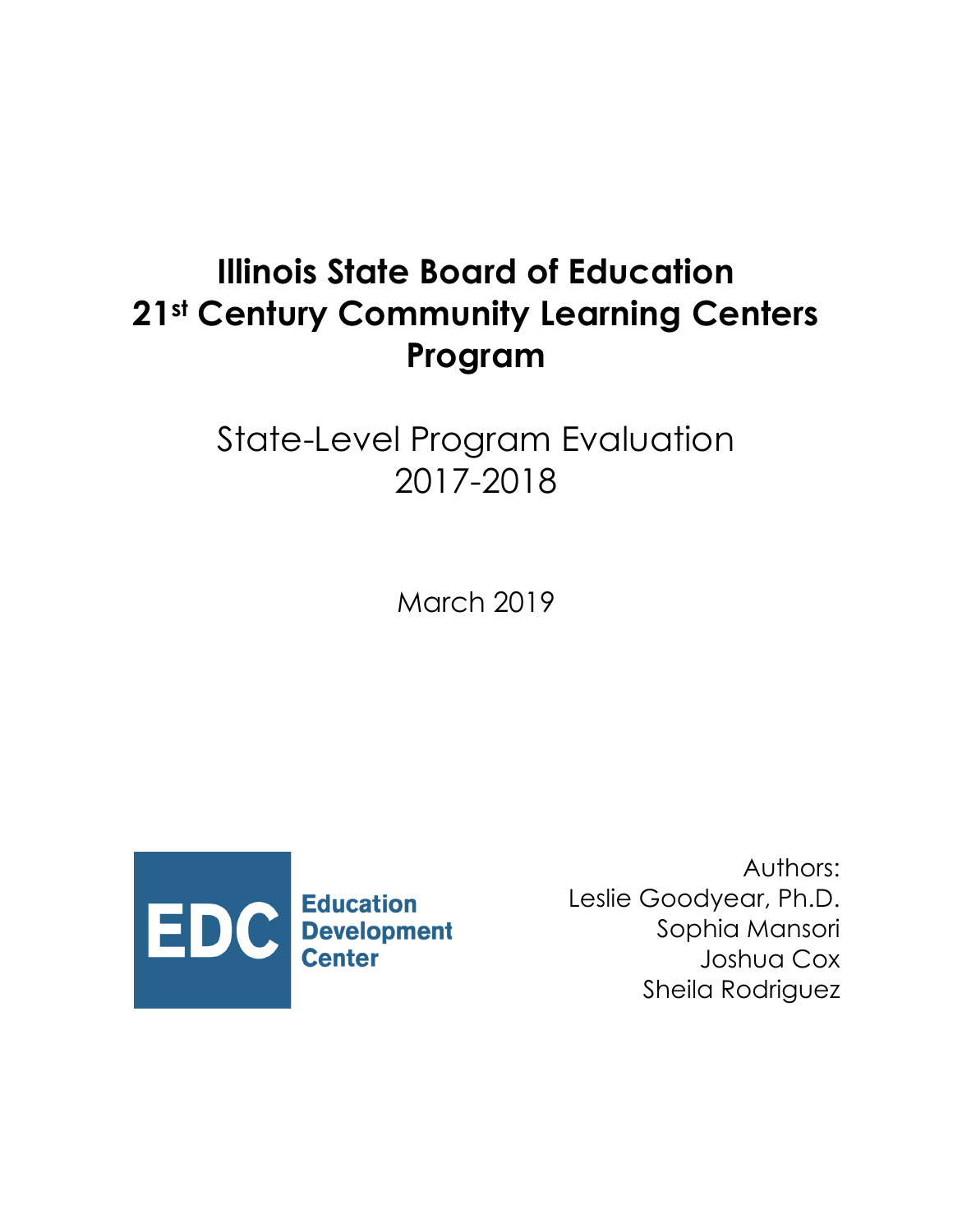# **Executive Summary**

The U.S. Department of Education's 21st Century Community Learning Centers program (21<sup>st</sup>) CCLC) is designed to: 1) Provide students opportunities and access to academic resources; 2) Provide students in grades K-12 with youth development services, programs, and activities; and 3) Provide families served by the  $21<sup>st</sup>$  CCLC programs opportunities for literacy and related educational and personal development. To this end, the Illinois State Board of Education (ISBE) has implemented the statewide  $21^{st}$  CCLC program since 2003. The state program has 7 goals.

#### **21st Century Community Learning Center Statewide Goals**

- Goal 1: Schools will improve student achievement in core academic areas.
- Goal 2: Schools will show an increase in student attendance and graduation from high school.
- Goal 3: Schools will see an increase in the social emotional skills of their students.
- Goal 4: Programs will collaborate with the community.
- Goal 5: Programs will coordinate with schools to determine the students and families with the greatest need.
- Goal 6: Programs will provide ongoing professional development to program personnel.
- Goal 7: Programs will collaborate with schools and community-based organizations to provide sustainable programs.

#### **Summary of implementation**

During the 2017-18 grant year, active grantees included those from the 2013 and 2015 funding cohorts. A total of 116 grants operated 363 sites. The program served 49,556 students across the state, and had 28,190 regular program participants (students attended 30 days or more of programming). Participation rates varied by age/grade group: 71% of elementary school students were regular participants, while 57% of middle school students and 32% of high school students were regular participants. Nearly all grantees reported that they aimed to create an inviting and inclusive environment as a primary strategy for encouraging student attendance.

| Attendance levels by grade, 2017-18 |             |             |             |             |  |  |
|-------------------------------------|-------------|-------------|-------------|-------------|--|--|
| <b>Grade</b>                        | $30$        | 30-59       | 60-90       | > 90        |  |  |
|                                     | <b>Days</b> | <b>Days</b> | <b>Days</b> | <b>Days</b> |  |  |
| PreK-5th grade                      | 29%         | 22%         | 19%         | 31%         |  |  |
| 6th-8th grade                       | 43%         | 24%         | 16%         | 18%         |  |  |
| 9th-12th grade                      | 68%         | 16%         | 7%          | 8%          |  |  |
| All grades                          | 43%         | 21%         | 15%         | 21%         |  |  |

#### **Attendance levels by grade, 2017-18**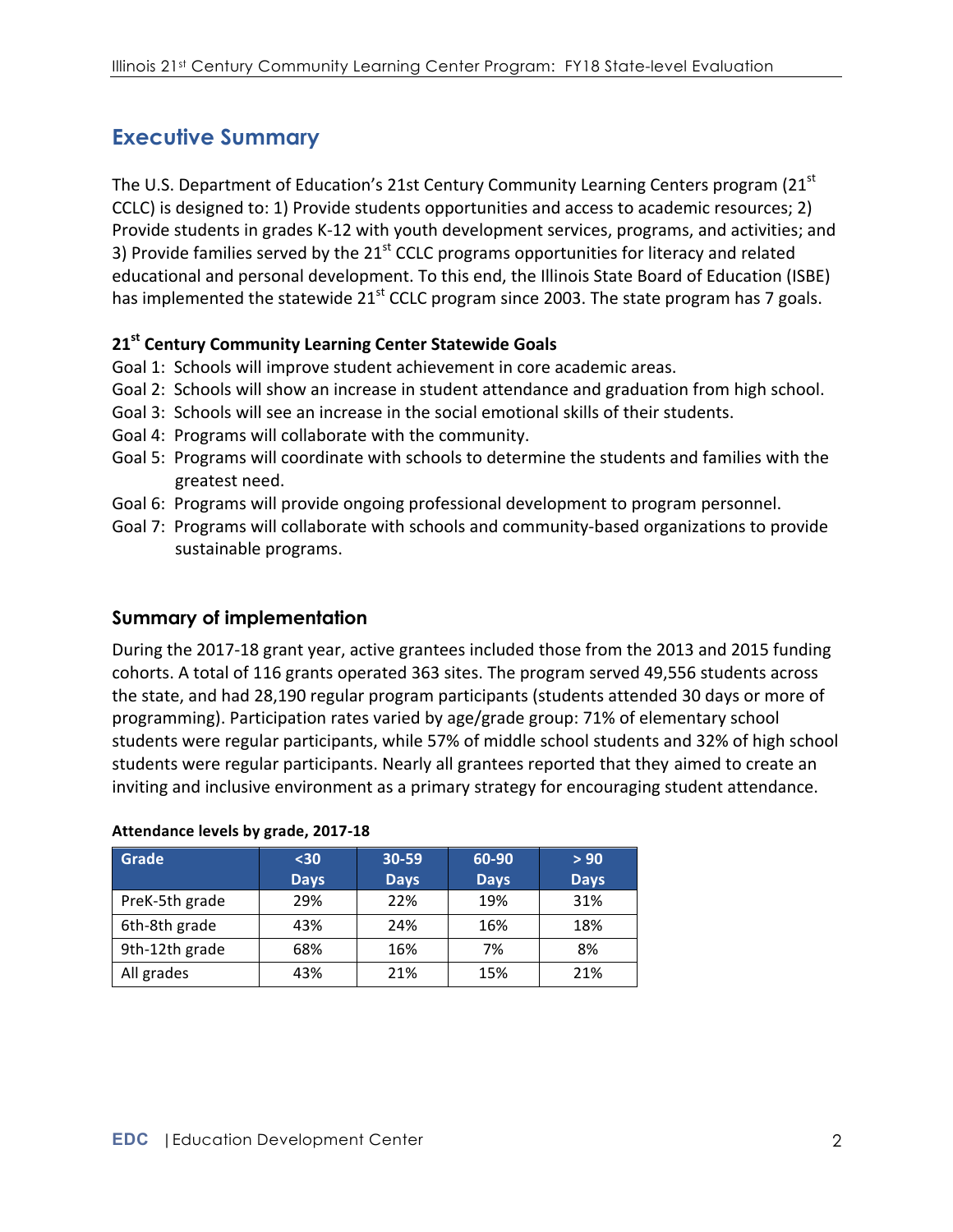The most frequently indicated program components, outside of academic support, for each age group were as follows:

| Elementary                      | <b>Middle School</b>            | <b>High School</b>                                          |
|---------------------------------|---------------------------------|-------------------------------------------------------------|
| Arts Program (94%)              | STEM (95%)                      | Entrepreneurial, career<br>development and job skills (91%) |
| Social-emotional learning (92%) | Social-emotional learning (94%) | Social-emotional learning (89%)<br>STEM (89%)               |
| STEM (91%)                      | Arts Program (84%)              | Arts Program (82%)                                          |

### **Summary of outcomes**

Grantees provided a wide range of enrichment activities. In addition to the most frequently offered programs described above:

- 68% grantees reported offering a service-learning component in their program.
- 91% of grantees working with high school students indicated they offered college preparation activities.
- Grantees reported that they use technology in the programs for a number of activities, including research, homework support, computer programming, and media-making.

A growing number of grantees reported providing programming and supports for both special education and English language learner students:

- 49%-52% of grantees reported implementing a special needs program depending on age group, with 96% of those grantees indicating they provide supports to include and integrate students into program activities.
- 37%-42% of grantees reported offering a bilingual/ELL program, and 98% of those grantees provided bilingual staff to support students.

According to teachers (surveyed using the Teacher APR Survey), the majority of regular program participants in need of improvement did improve their behavior:

- Teachers reported that 61% of elementary students improved with respect to getting along well with other students, and 63% in coming being attentive in class.
- Teachers reported that 64% of middle and high school students improved with respect to getting along well with other students, and 67% improved with respect to coming behaving well in class.

According to state standardized test scores available through the Illinois Report Card system, 20% or less of program participants were proficient in ELA or math. However, according to teachers (surveyed using the Teacher APR Survey), the majority of regular program participants in need of improvement did improve with respect to academic achievement:

72% of elementary students improved their academic performance, and 69% improved with regard to completing homework to teacher's satisfaction.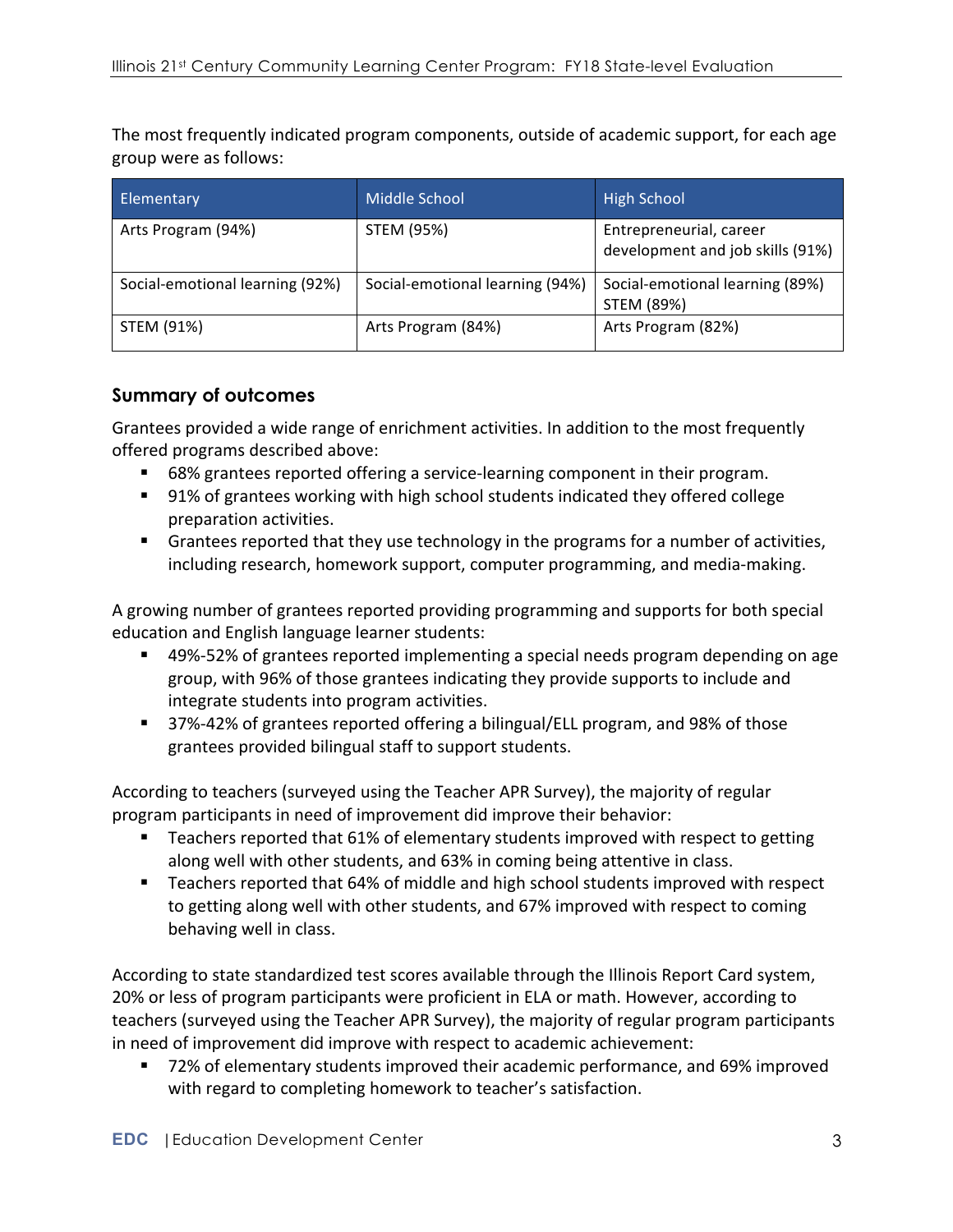■ 71% of middle/high school students improved their academic performance, and 69% improved with regard to completing homework to teacher's satisfaction.

Grantees provided a wide variety of activities to parents and families of program participants. Over 20,000 family members participated in programs, with the most common activities included family events, such as family cultural events, literacy and movie nights.

# **Organizational capacity**

Over 6,000 staff work at 21<sup>st</sup> CCLC programs across the state, and 26% of staff are school-day teachers. Grantees offered a wide variety of professional development and training opportunities to their staff; 99% participated in ISBE-run 21<sup>st</sup> CCLC program training and technical assistance activities.

Grantees reported using data to improve their programs. 83%-88% of 2013 Cohort grantees indicated they met or exceeded goals in this area; 71%-83% of 2015 Cohort grantees indicated they met or exceeded requirements to date.

At least 72% of grantees use an external program evaluator. Grants reported using several methods for measuring progress and outcomes of their grants: 84% of local evaluations reported using the Teacher APR Survey to understand student outcomes. Grantees also look at student grades, and collect information through student and parent surveys.

Grantees made progress in addressing the challenge of program sustainability. All 2013 Cohort grantees indicated that some or most of their program components were sustainable, and 97% of 2015 Cohort grantees indicated that some or most of their program components were sustainable. 

# **Challenges and recommendations**

Although grantees demonstrated progress toward each of the state program objectives, challenges and recommendations were consistent with previous years.

- Poor parental involvement was cited as the most common barrier to program implementation, and the need for increased or improve parent and family programming and involvement was most frequently cited as a recommendation for program improvement. This is consistent with previous years.
- Grantees serving older students reported regular student attendance as a program barrier and an area for program improvement. Grantees serving older students recognized that competing responsibilities at home and the need for some students to work was a main factor in attendance.
- Grantees continued to describe challenges with evaluation and in collecting and using data in their own programs. Issues with data collection included the need for consistent data collection across sites and challenges with access school-related data on program participants.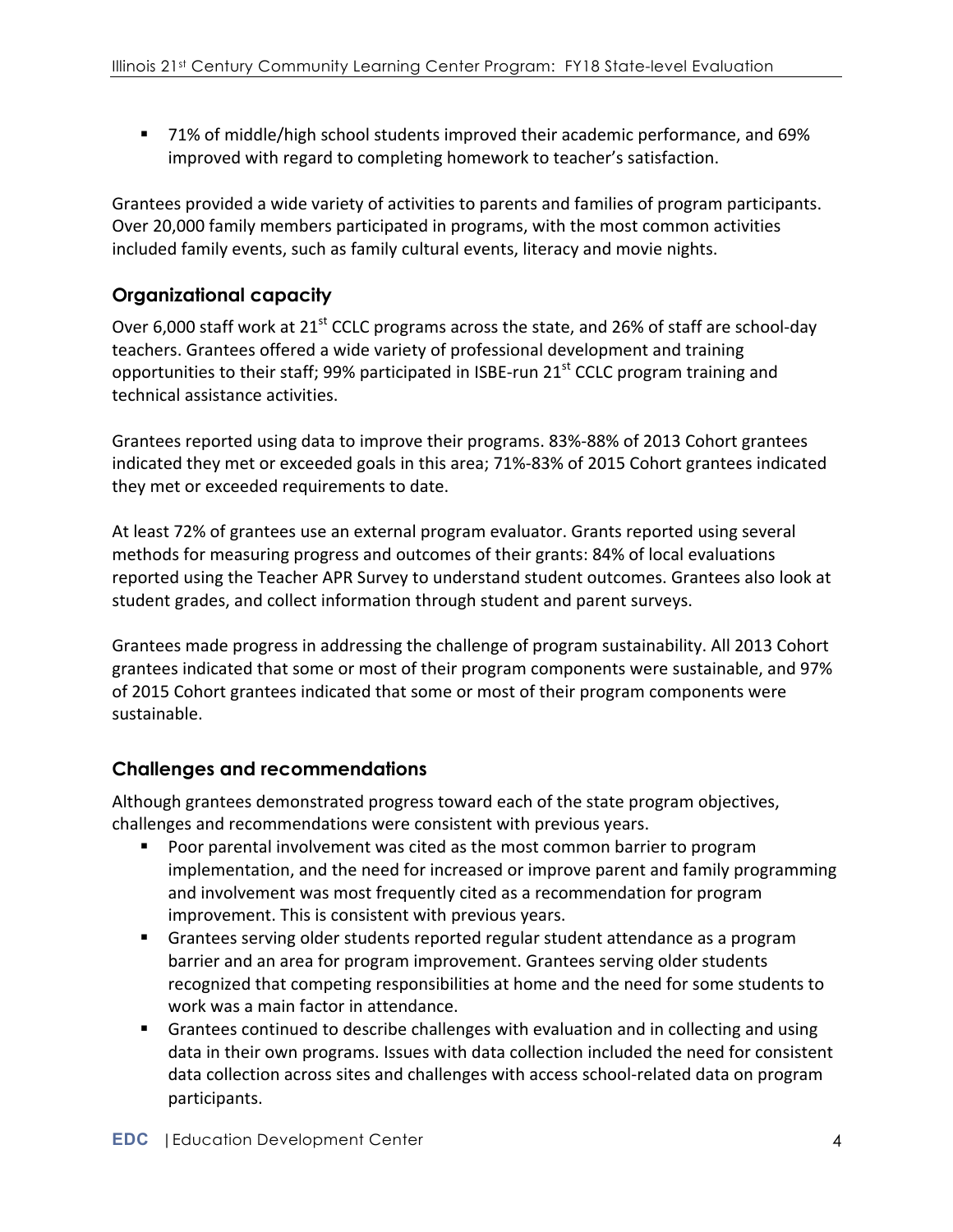# **Table of Contents**

| 1. |      |                                                  |  |
|----|------|--------------------------------------------------|--|
|    |      |                                                  |  |
| 2. |      |                                                  |  |
|    |      |                                                  |  |
|    |      |                                                  |  |
| 3. |      |                                                  |  |
|    |      |                                                  |  |
|    | 3.2. |                                                  |  |
|    | 3.3. |                                                  |  |
|    |      |                                                  |  |
|    |      |                                                  |  |
| 4. |      |                                                  |  |
|    |      |                                                  |  |
|    |      |                                                  |  |
|    |      |                                                  |  |
| 5. |      | Program-Reported Challenges & Recommendations 37 |  |
|    |      |                                                  |  |
|    |      |                                                  |  |
| 6. |      |                                                  |  |
|    |      |                                                  |  |
|    |      |                                                  |  |
|    |      |                                                  |  |
|    |      |                                                  |  |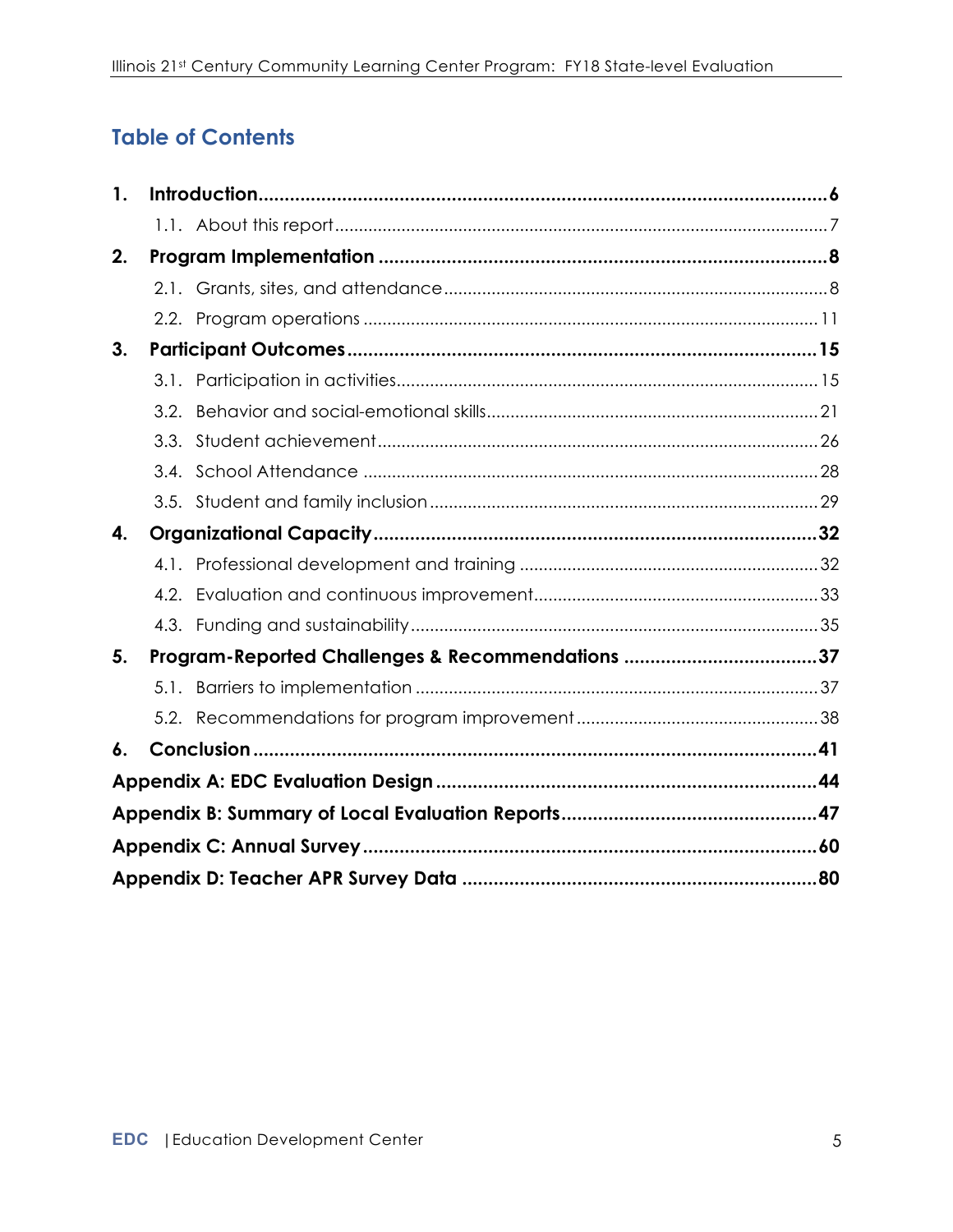# **1. Introduction**

The Illinois State Board of Education (ISBE) has implemented the United States Department of Education-funded 21st Century Community Learning Centers program (21<sup>st</sup> CCLC) since 2003. The program:

- 1) Provides opportunities and access to academic resources designed for students, especially those from underrepresented groups, high poverty areas, and low-performing schools. These activities are focused on core academic areas, as well as extra-curricular subjects and activities. Programs and sites use strategies such as tutorial services, and academic achievement enhancement programs to help students meet Illinois and local student performance standards in core academic subjects such as reading and mathematics.
- 2) Provides students in grades K-12 with youth development services, programs, and activities, including drug and violence prevention programs, counseling programs, art, music, and recreation programs, technology education programs, and character education programs designed to reinforce and complement the regular academic program of participating students and their families.
- 3) Provides families served by the  $21<sup>st</sup>$  CCLC programs opportunities for literacy and related educational and personal development.

### **ISBE 21<sup>st</sup> Century Community Learning Center Statewide Goals & Objectives**

ISBE has identified seven statewide goals and corresponding objectives for the  $21<sup>st</sup>$  CCLC program, listed below.

- Goal 1: Schools will improve student achievement in core academic areas.
- Goal 2: Schools will show an increase in student attendance and graduation from high school.
- Goal 3: Schools will see an increase in the social emotional skills of their students.
- Goal 4: Programs will collaborate with the community.
- Goal 5: Programs will coordinate with schools to determine the students and families with the greatest need.
- Goal 6: Programs will provide ongoing professional development to program personnel.
- Goal 7: Programs will collaborate with schools and community-based organizations to provide sustainable programs.

Objective #1: Participants in the program will demonstrate increased academic achievement

- Objective #2: Participants will demonstrate an increased involvement in school activities and in participating in other subject areas such as technology, arts, music, theater, sports and other activities.
- Objective #3: Participants in the program will demonstrate social benefits and exhibit positive behavioral changes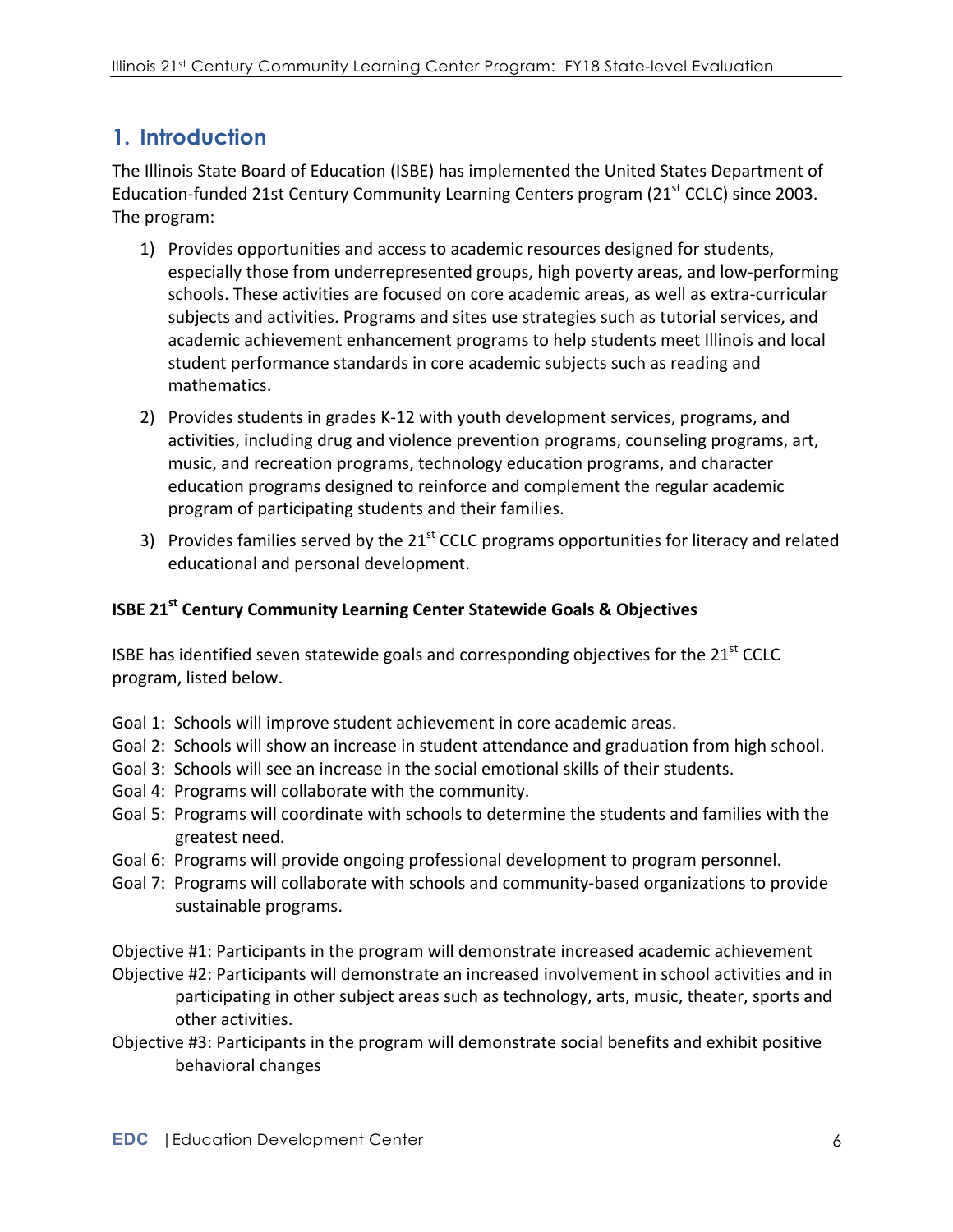Objective  $#4$ : The 21<sup>st</sup> CCLC programs will provide opportunities for the community to be involved and will increase family involvement of the participating children.

- Objective #5: Programs will provide opportunities, with priority given to all students who are lowest performing and in the greatest need of academic assistance.
- Objective #6: Professional development will be offered by the programs and ISBE to meet the needs of the program, staff, and students.
- Objective #7: Projects will create sustainability plans to continue the programs beyond the federal funding period.

# **1.1.About this report**

This statewide evaluation report addresses the programs and activities implemented by the 116 grantees active during FY18 (July 1, 2017 through June 30, 2018). These active programs were awarded grants in the 2013 and 2015 cycles (referred to as Cohort 13 and Cohort 15 in this report). This report provides a summary and analysis of data collected by and made available to EDC for FY18. These data include:

- EDC's annual grantee survey, administered in May-June 2018;
- Grantees' individual annual evaluation reports, submitted by December 2018; and
- **■** Illinois Report Card data (IRC), including student attendance and achievement information.

A more detailed description of the evaluation design and data sources used for this report is included in the Appendices. In most cases, the data for both the 2013 and 2015 grantee cohorts are reported in the aggregate. In a few instances, in order to explore differences between the grantee cohorts (particularly with respect to implementation and sustainability), data for each cohort are reported separately.

This report is organized into the following sections:

- Program Implementation: This section includes information about grantees' implementation of programs in 2017-18. It includes program totals for attendees and sites, as well as information about organizations and staffing, recruitment and retention, and program components.
- **•** *Participant Outcomes:* This section provides data about student participation in activities, attendance in school, student behavior, and student and family inclusion.
- *Organizational Capacity:* This section provides information about the organizational capacity of grantees, including staff development, progress toward meeting stated program goals, program evaluation, and sustainability.
- **•** *Program Challenges and Recommendations:* This section summarizes the challenges that grantees experienced during implementation of the program, as well as recommendations for program improvement as offered by grantees' local evaluations.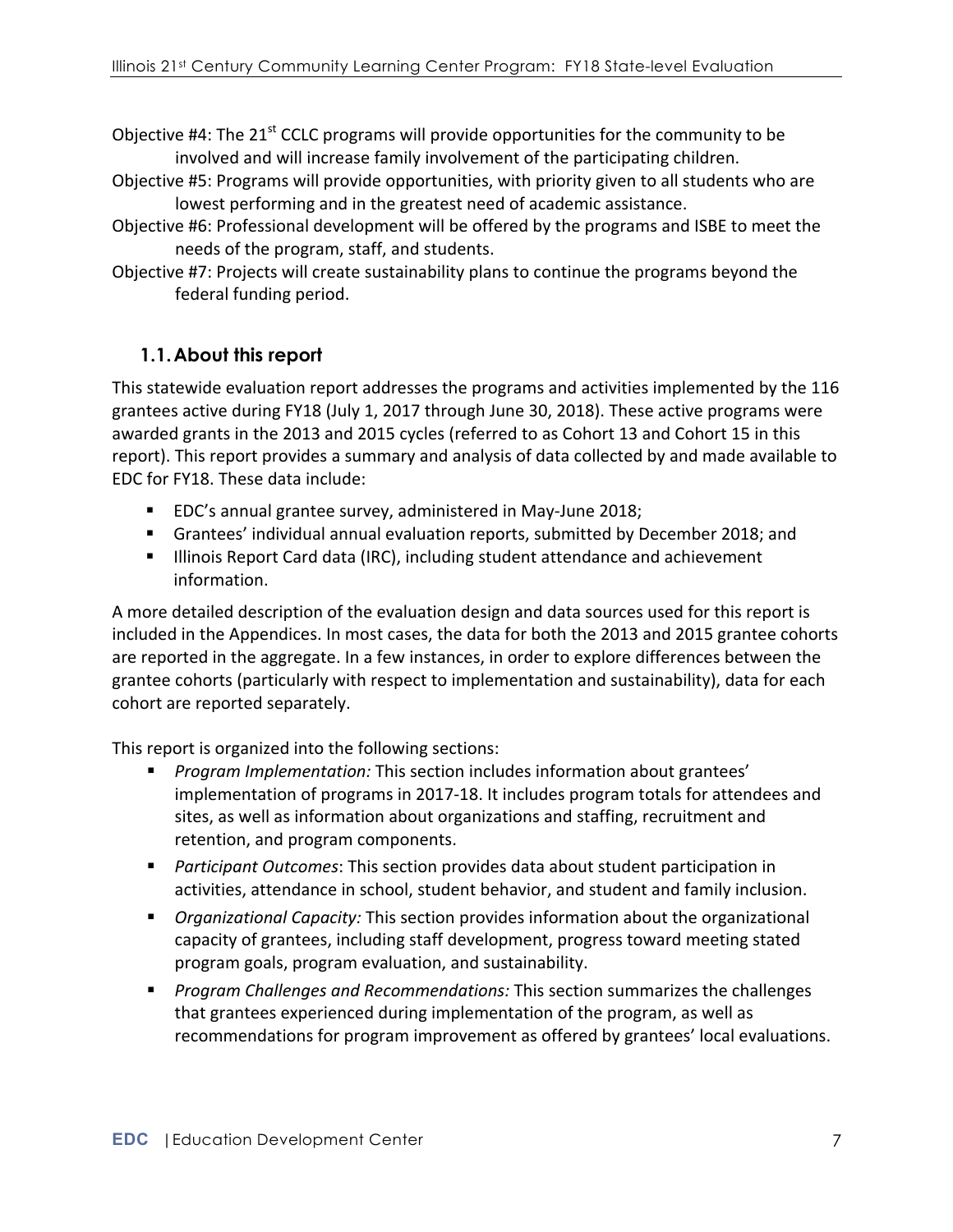# **2. Program Implementation**

## **2.1.Grants, sites, and attendance**

During FY18, Illinois had 116 active grants, including grants from the 2013 and 2015 award cohorts. These grants offered programming at 363 sites, and served nearly 50,000 students over the course of the year. Twenty percent of the grantees operated a single program site, while 63% of grantees operated 2 to 4 sites. Seventeen percent of the grantees had 5 or more sites. 

The total of number of students served  $-$  49,556 – represents an increase from last year (FY17) when the total number of students served was 47,970. The number of *regular* attendees students who attended the program 30 days or more—was 28,190, or 56.9% of the total number of students. The proportion of regular attendees was almost identical to last year, when the rate was 56.3%.

|                                     | 2017-18   |
|-------------------------------------|-----------|
| Grantees                            | $116^{3}$ |
| <b>Sites</b>                        | 363       |
| Average # students per grant        | 435       |
| Students served                     | 49,556    |
| Regular attendees (30 days or more) | 28.190    |

#### <code>Table 1: Grantees, sites, and students served, 2017-2018 (AS, APR)<sup>12</sup></code>

#### **Table 2: Number of sites per grant, 2017-2018 (AS)**

|                   | Grantees                 |     |  |
|-------------------|--------------------------|-----|--|
|                   | <b>Number</b><br>Percent |     |  |
| 1 site            | 21                       | 20% |  |
| 2 sites           | 22                       | 21% |  |
| 3 sites           | 11                       | 10% |  |
| 4 sites           | 34                       | 32% |  |
| 5 sites           | 9                        | 8%  |  |
| More than 5 sites | 10                       | 9%  |  |

Sites provided data on the grade levels of the students they served. Categorizing sites as serving elementary, middle, and high school student is a challenge, as a number of schools/sites

 

 $1$  (AS) indicates data that come from EDC's annual grantee survey, administered in June 2018, in which they reported on data for the prior twelve months. While 116 grants were active, the survey was completed by 107 grantees.

 $2$  (APR) indicates data provided via the Illinois Report Card APR data warehouse system. These data are identical to those submitted to the federal reporting system (the APR system).

 $3$  The number of sites in this table represents the number operated by the 107 grantees who provided data.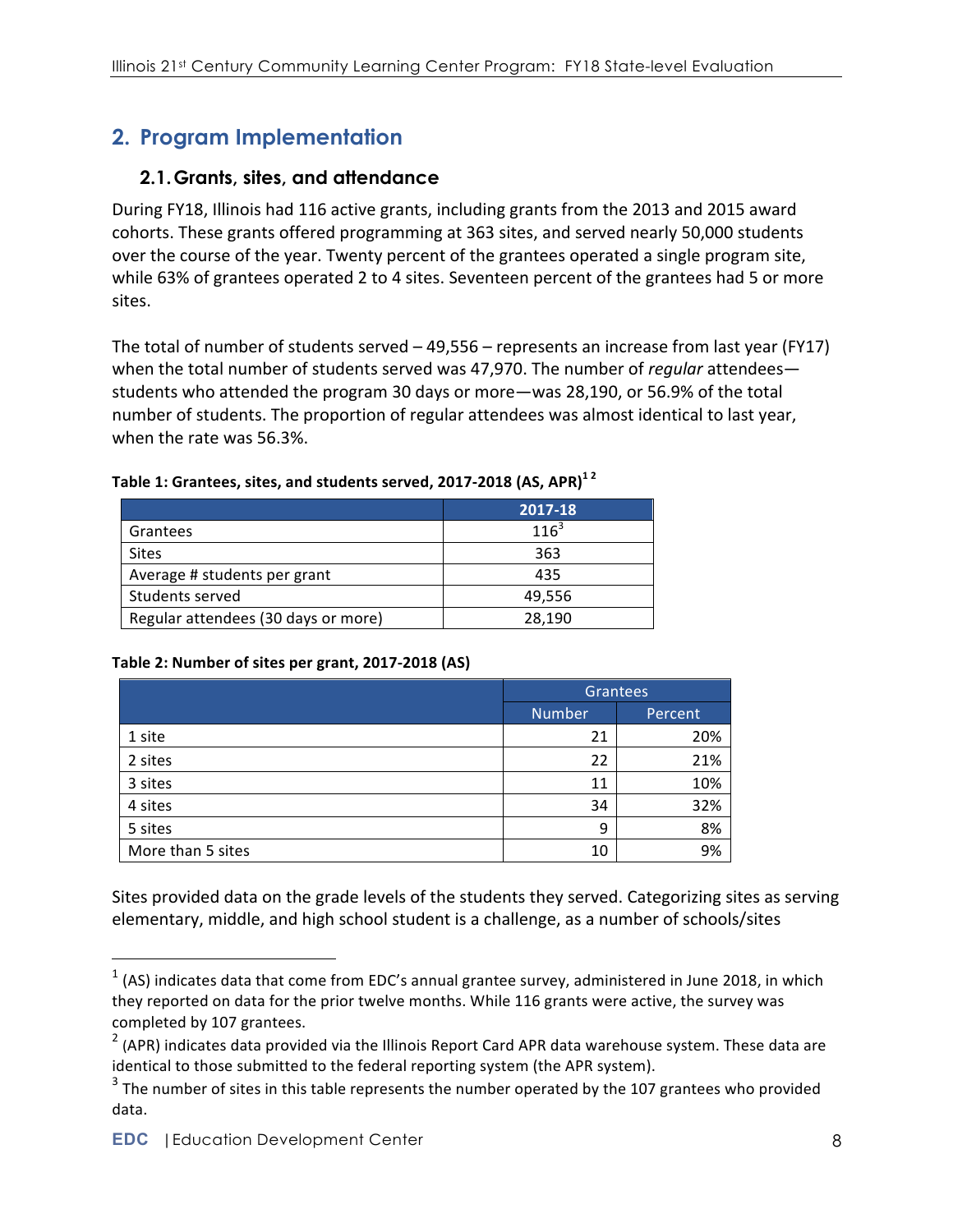combine middle grades with either elementary or high school. The majority of grantees serve students in elementary and middle school (72% and 79% respectively). Approximately half of the grantees offer programs that serve high school students. When looking at total participants by grade level, the majority of program participants were in grades 3 through 8.

#### Table 3: Grants by school-age served, 2017-18 (AS)

|                                            | Grants        |         |
|--------------------------------------------|---------------|---------|
|                                            | <b>Number</b> | Percent |
| Elementary School Students (Grades PreK-5) | 77            | 72%     |
| Middle School Students (Grades 6-8)        | 84            | 79%     |
| High School Students (Grades 9-12)         | 55            | 51%     |

#### Table 4: Grade level of participants, 2017-18 (APR)

|                                  | <b>Total Participants</b> |         |  |
|----------------------------------|---------------------------|---------|--|
| Grade                            | <b>Number</b>             | Percent |  |
| Pre-Kindergarten                 | 110                       | 0.2%    |  |
| Kindergarten                     | 1345                      | 3%      |  |
| $1st$ grade                      | 2621                      | 5%      |  |
| 2 <sup>nd</sup><br>grade         | 3921                      | 8%      |  |
| $3^{\text{rd}}$ grade            | 5027                      | 10%     |  |
| $4th$ grade                      | 5054                      | 10%     |  |
| $\overline{5^{th}}$ grade        | 4894                      | 10%     |  |
| $\overline{6}^{\text{th}}$ grade | 4606                      | 9%      |  |
| $\overline{7}^{\text{th}}$ grade | 4611                      | 9%      |  |
| $8^{\text{th}}$<br>grade         | 4255                      | 9%      |  |
| $\overline{9^{th}}$ grade        | 3655                      | 7%      |  |
| $\overline{10^{th}}$ grade       | 3262                      | 7%      |  |
| $\overline{11^{th}}$ grade       | 3422                      | 7%      |  |
| $12^{th}$ grade                  | 2773                      | 6%      |  |
| Total                            | 49,556                    | 100%    |  |

The 21<sup>st</sup> CCLC program encourages grantees to work toward regular student participation, defined as attending the program for more than 30 days during the school year. More than half of the program participants were regular this year, and 36% attended 60 days or more.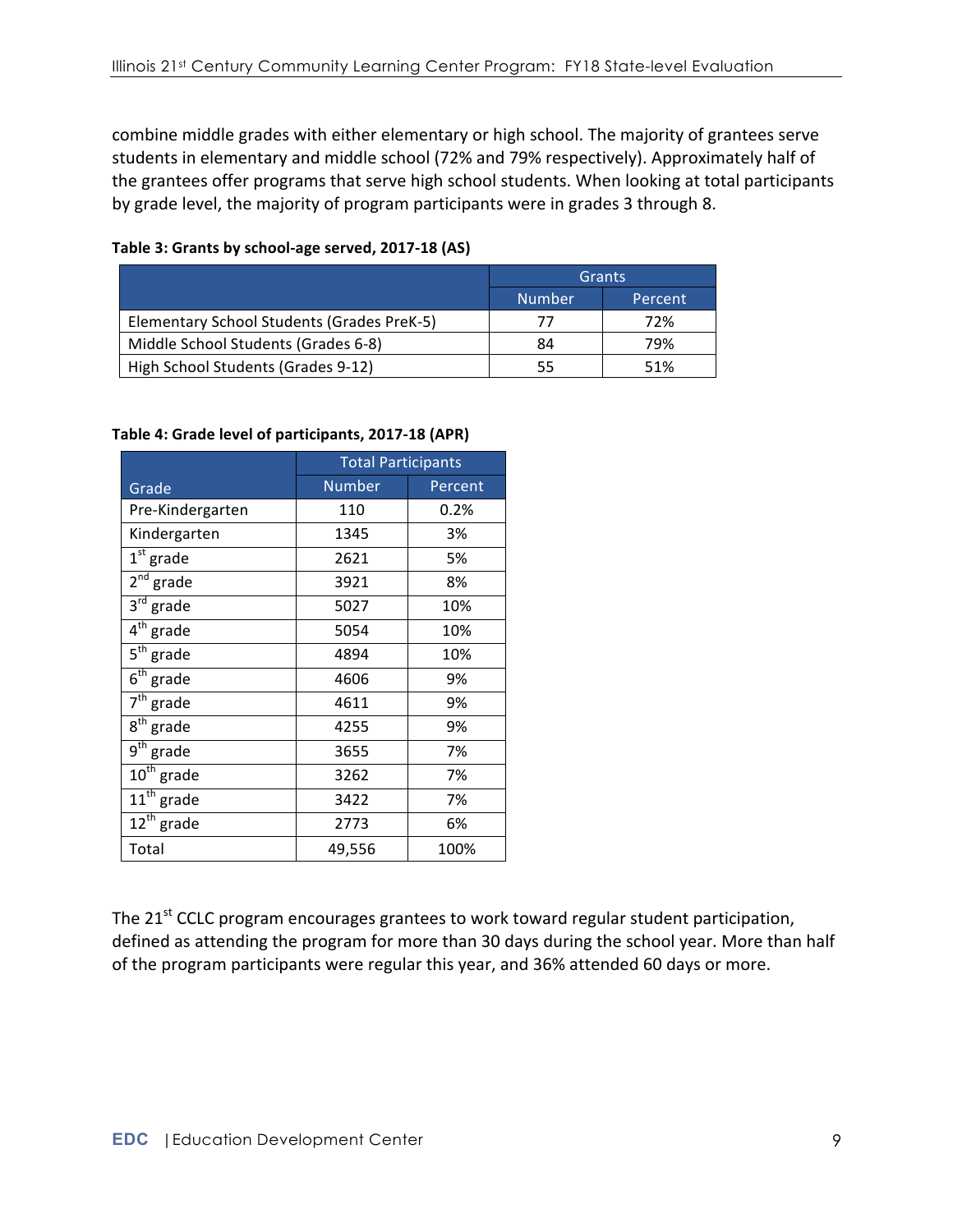

**Figure 1: Program attendance levels of all participants, 2017-18 (APR)** 

As in previous years, there is a notable difference between age groups in the percentage of students who are regular attendees. While less than one third of elementary grade participants attended less than 30 days, less than a third of high school participants attended more than 30 days. The figure below illustrates the decline in attendance as students get older.



**Figure 2: Student attendance rates for elementary, middle, and high school students, 2017-18 (APR)**

With access to the new IRC data warehouse, demographic data on program participants are now available. More than half of students were identified as Hispanic or Black. When breaking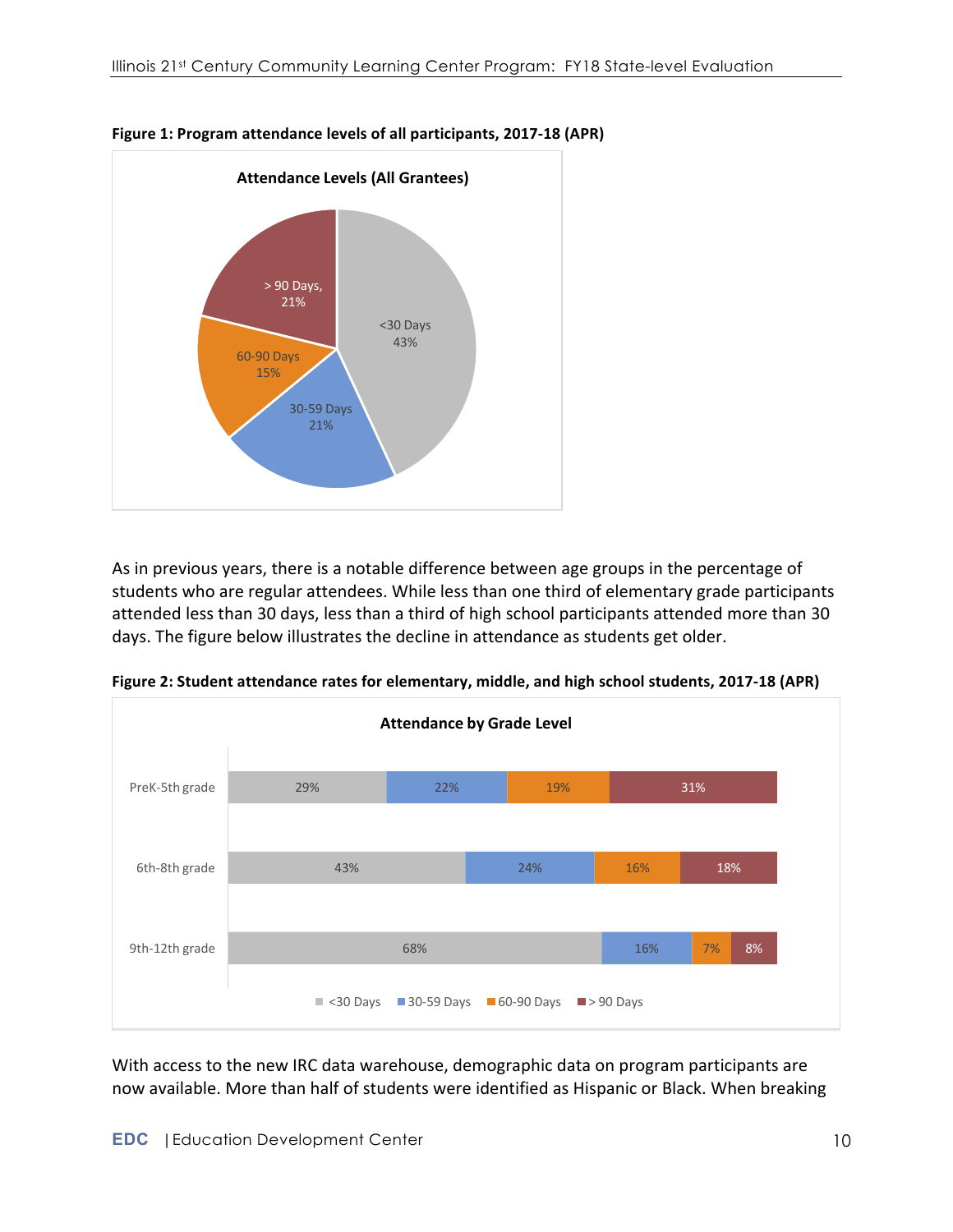down race and ethnicity data by grade level, a larger proportion of middle school and high school participants were Hispanic or Black.

#### Table 5: Race/ethnicity of all program participants, 2017-18 (APR)

| Race/ethnicity      | Percent of all |
|---------------------|----------------|
|                     | participants   |
| Hispanic            | 37%            |
| <b>Black</b>        | 34%            |
| White               | 20%            |
| Asian               | 6%             |
| Multi-Racial/Ethnic | 2.2%           |
| Native American     | 0.3%           |
| Pacific Islander    | 0.1%           |

**Figure 3: Participant Race/Ethnicity by grade level, 2017-18 (APR)** 



# **2.2.Program operations**

#### **Recruitment and retention**

According to the survey, nearly all grantees rely on school staff referrals when recruiting program participants. The majority of grantees also use parent/guardian or self-referrals, along with referrals from other internal programs. Grantees identified a number of other sources of participant referrals or strategies for recruitment. These included: referrals from partner organizations, student recruitment fairs and program open houses, recruitment during report card pick up, recruitment of siblings of participants, and recruitment of peers through current participants.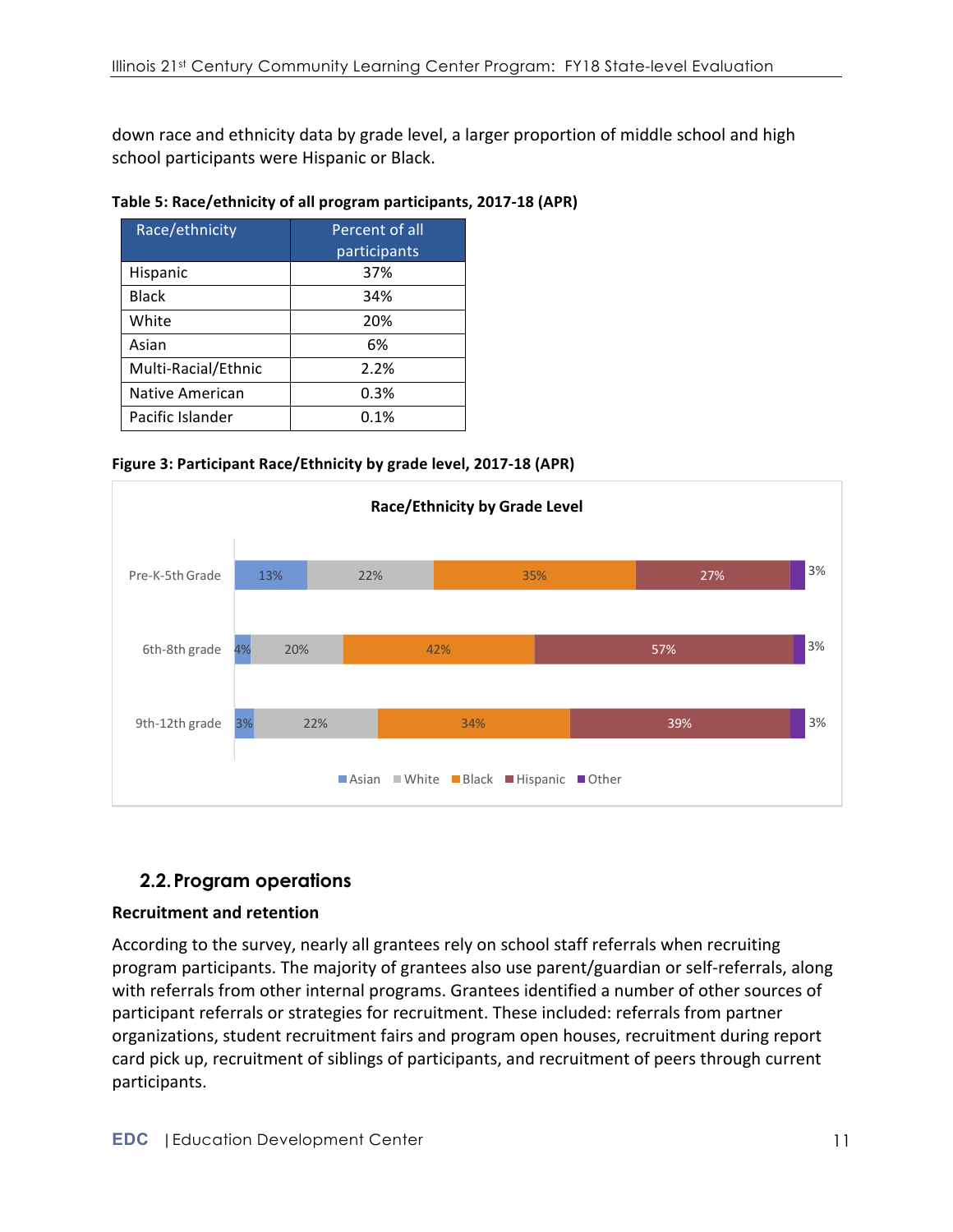|                                       | % of grantees indicating referral method for:                   |              |              |  |
|---------------------------------------|-----------------------------------------------------------------|--------------|--------------|--|
|                                       | Middle School<br><b>Elementary School</b><br><b>High School</b> |              |              |  |
| Type of Referral                      | Participants                                                    | Participants | Participants |  |
| School staff referrals                |                                                                 |              |              |  |
| (e.g. teachers, administrators, etc.) | 100%                                                            | 100%         | 98%          |  |
| Parent/Guardian or self-referrals     | 91%                                                             | 92%          | 95%          |  |
| Internal program referrals            | 88%                                                             | 88%          | 95%          |  |

#### **Table 6: Program referral sources, by age group, 2017-18 (AS)**

Grantees employ a variety of strategies to retain program participants. Nearly all grantees indicated that they work to provide an inclusive environment that encourages student attendance and offer both academic and non-academic activities with a specific focus on encouraging attendance. Nearly all grantees serving younger students (elementary and middle school) conduct outreach to parents to address retention issues, while grantees serving high school students are less likely to do so. Similarly, grantees serving elementary and middle school students use incentive systems to encourage attendance more frequently than those serving high school students.



#### **Figure 4: Retention strategies by school age group, 2017-18 (AS)**

In addition to the strategies above, grantees described other approaches they use to increase program retention. Some grantees shared that they conduct outreach to students to better understand their specific reasons for strong attendance and conversely, any challenges or problems that need to be addressed when a student's attendance declines. Some grantees also reported that they aim to hire fun and energetic program staff.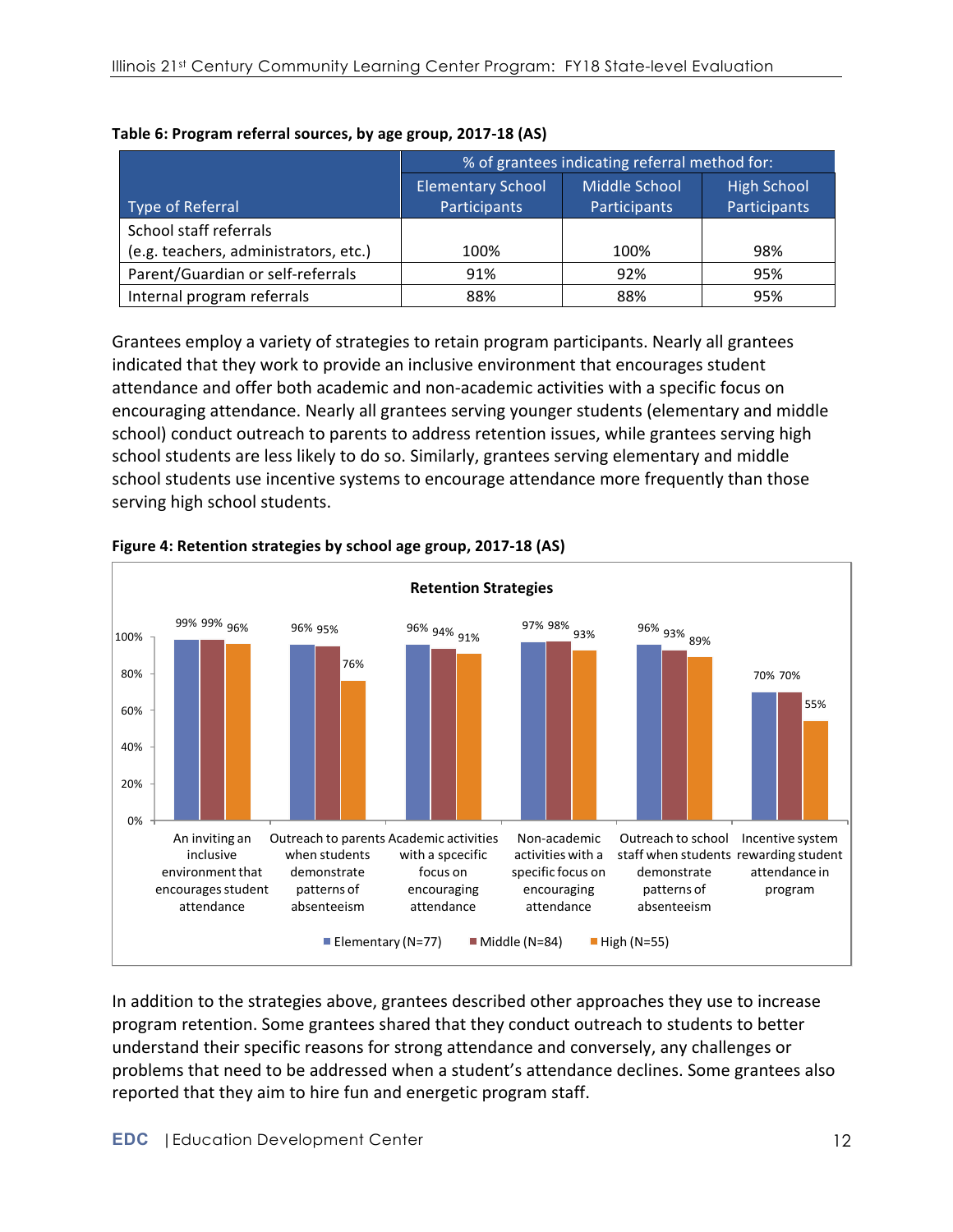Transportation can play a role in recruiting and retaining program participants. More than half of grantees indicated that they provide transportation, with those serving middle school participants indicating the highest percentage. Of the grantees that indicated that their program provided transportation, 60% indicated that they funded this through a combination of 21<sup>st</sup> CCLC and other sources, while 33% indicated that they relied exclusively on 21<sup>st</sup> CCLC funding to do so.

| <b>Availability of Transportation</b> | % of grantees |
|---------------------------------------|---------------|
| Elementary school                     | 51%           |
| Middle school                         | .54%          |
| High school                           | 47%           |

| Table 7: Availability of transportation by student age group, 2017-18 (AS) |  |  |
|----------------------------------------------------------------------------|--|--|
|----------------------------------------------------------------------------|--|--|

Nearly all grantees (91% or more), across student age groups, indicated that they use phone calls and in-person meetings as a way to keep the lines of communication open with parents and guardians of students. A growing percent of grantees indicate that they are using social media and text message as a means of parent communication. Grantees serving younger students more frequently reported that they use newsletters and notes sent home, while they more frequently indicated that they use a website to communicate with parents and guardians of high school students. Other communication strategies cited by grantees included email, parent conferences and other events, and flyers and calendars. A small number of grantees described using "parent communication apps."



**Figure 5: Parent communication strategies by school age group, 2017-18 (AS)**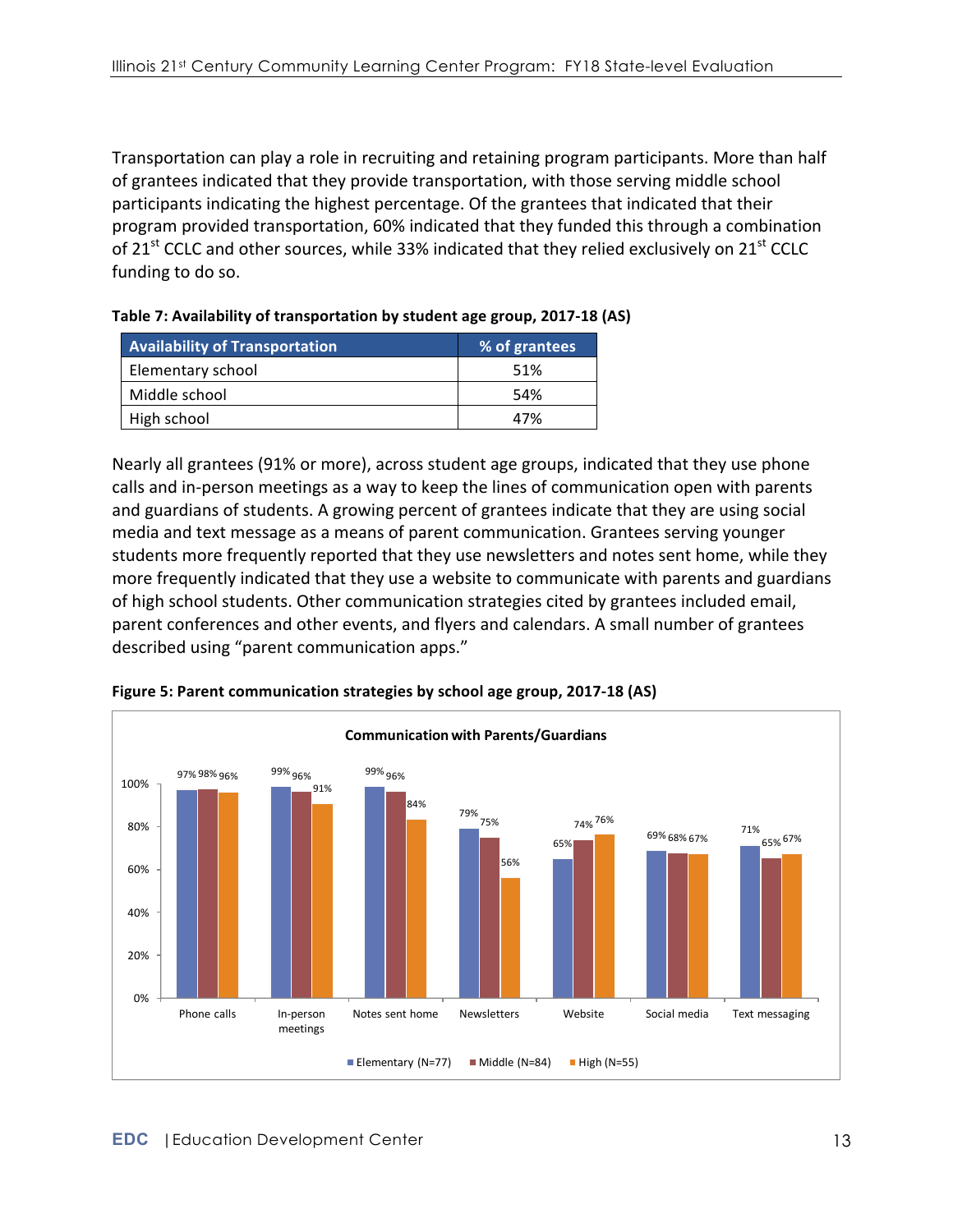#### **Programming**

Depending on funding cohort, current grantees are in their  $4^{th}$  and  $6^{th}$  years of programming. Therefore, it is appropriate and reassuring that most grantees indicate that they have met or exceeded their goals with respect to programming. Nearly all grantees indicated that they had met or exceeded goals related to programming with respect to elementary students. It is worth noting that grantees serving high school students indicate slightly less success meeting programming goals, with 10-15% reporting they partially met goals in this area.

|            |                                         | Did not    | <b>Partially</b> | Met goals | <b>Exceeded</b> |
|------------|-----------------------------------------|------------|------------------|-----------|-----------------|
|            |                                         | meet goals | met goals        |           | goals           |
|            | Implemented academic activities         | 0%         | 1%               | 73%       | 26%             |
| Elementary | Implemented other enrichment/recreation | 0%         | 0%               | 4%        | 56%             |
|            | activities                              |            |                  |           |                 |
|            | Coordinated afterschool program with    | 0%         | 4%               | 64%       | 31%             |
|            | school's day programs                   |            |                  |           |                 |
|            | Implemented academic activities         | 0%         | 4%               | 64%       | 32%             |
|            | Implemented other enrichment/recreation | 0%         | 1%               | 42%       | 57%             |
|            | activities                              |            |                  |           |                 |
| Middle     | Coordinated afterschool program with    | 0%         | 6%               | 62%       | 32%             |
|            | school's day programs                   |            |                  |           |                 |
|            | Implemented academic activities         | 0%         | 11%              | 60%       | 28%             |
|            | Implemented other enrichment/recreation | 0%         | 10%              | 42%       | 48%             |
|            | activities                              |            |                  |           |                 |
| High       | Coordinated afterschool program with    | 0%         | 15%              | 43%       | 42%             |
|            | school's day programs                   |            |                  |           |                 |

Table 8: Grant progress in implementing program activities, 2017-18 (AS)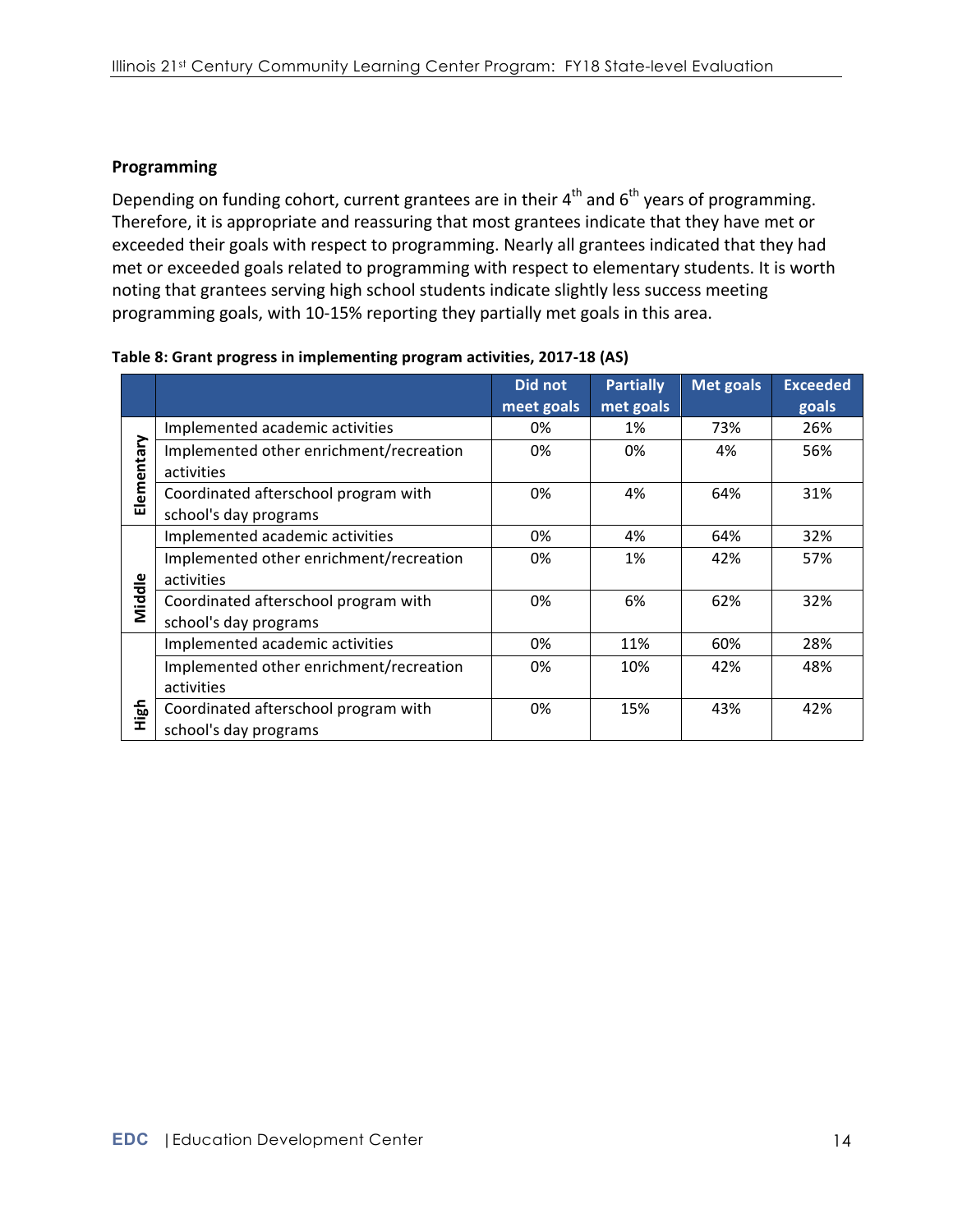# **3. Participant Outcomes**

# **3.1.Participation in activities**

All grantees are required to offer an academic component in their afterschool programming. Other program components and offerings vary from grantee to grantee, and from site to site. Arts and STEM (Science, Technology, Engineering, and Mathematics) programming continue to be extremely prevalent across age groups. Most grantees also indicated that they offer programming that supports  $21^{st}$  century skills, although this was usually integrated with other types of programming. Programs that support entrepreneurial skills, career development, and job skills are more common for grantees working with high school. In addition, a higher proportion of grantees working with high school students offered programming for credit recovery, which at the high school level becomes an important support in helping program participants succeed in graduating from high school.



**Figure 6: Program components offered by age group, 2017-18 (AS)**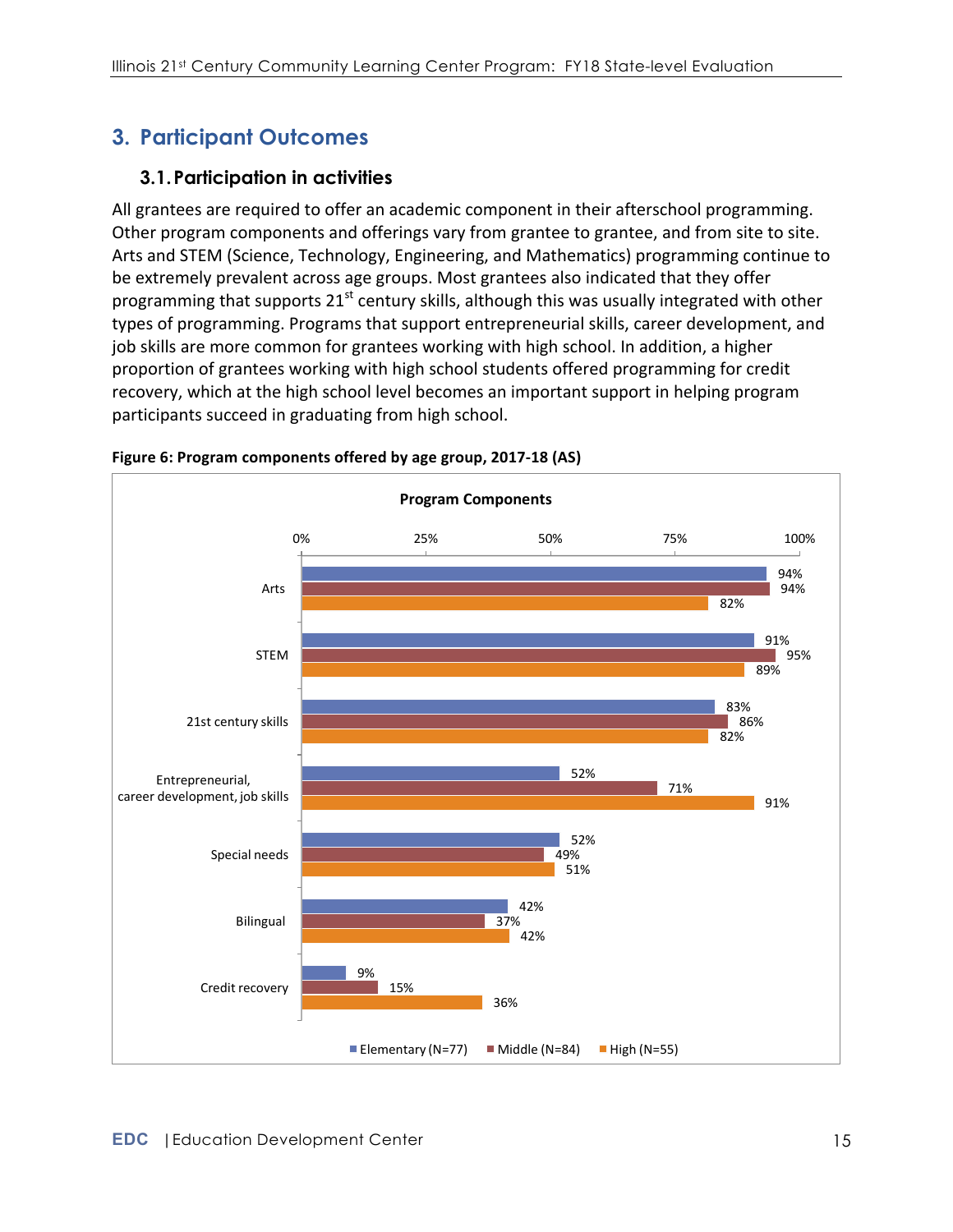In an effort to further understand the activities and experiences offered to students, and to learn what common activities and strategies are included in some of the broader programming categories, the survey asked grantees to further specify or describe many of their program components. This information is included below.

*STEM programs:* STEM programming has become one of the most common program components among  $21^{st}$  CCLC grantees over the past several years, with 94% indicating that they offer STEM activities. STEM programming encompasses a wide variety of activities. Many grantees reported that they partnered with STEM organizations or other program providers to support activities in their own program. This strategy addresses the issue of having both trained staff and necessary materials to facilitate STEM programs. Specific types of STEM activities offered by grantees included robotics (67% of those offering STEM programs), STEAM activities that integrate STEM and arts (66%), and computer programming (65%). Further, the majority of grantees offering STEM programs indicated that they conduct activities aligned with school science standards, and use school-day science teachers to support activities.

|                                                           | <b>Grantees offering STEM Programs</b><br>$(N=101)$ |       |
|-----------------------------------------------------------|-----------------------------------------------------|-------|
|                                                           | Percent                                             | Count |
| Partnerships with STEM organizations or program providers | 69%                                                 | 70    |
| Robotics clubs or activities (Lego and others)            | 67%                                                 | 68    |
| Activities aligned with school standards (NGSS)           | 66%                                                 | 67    |
| STEAM activities or programming                           | 66%                                                 | 67    |
| Computer programming or coding activities                 | 65%                                                 | 66    |
| STEM kits provided by vendor                              | 62%                                                 | 63    |
| Environmental science activities                          | 62%                                                 | 63    |
| Family STEM nights or activities                          | 59%                                                 | 60    |
| School-day science teachers to support activities         | 56%                                                 | 57    |

#### Table 9: STEM programming activities and strategies, 2017-18 (AS)

Arts programs: Arts programs continue to be one of the most common areas of programming, outside of academic support. "Arts programming" is a broad category, and on the survey, grantees provided more specific information about the kind of arts programming they offered. Visual arts—such as drawing and photography—is the most prevalent activity. Performance arts, including theater and dance, are also common.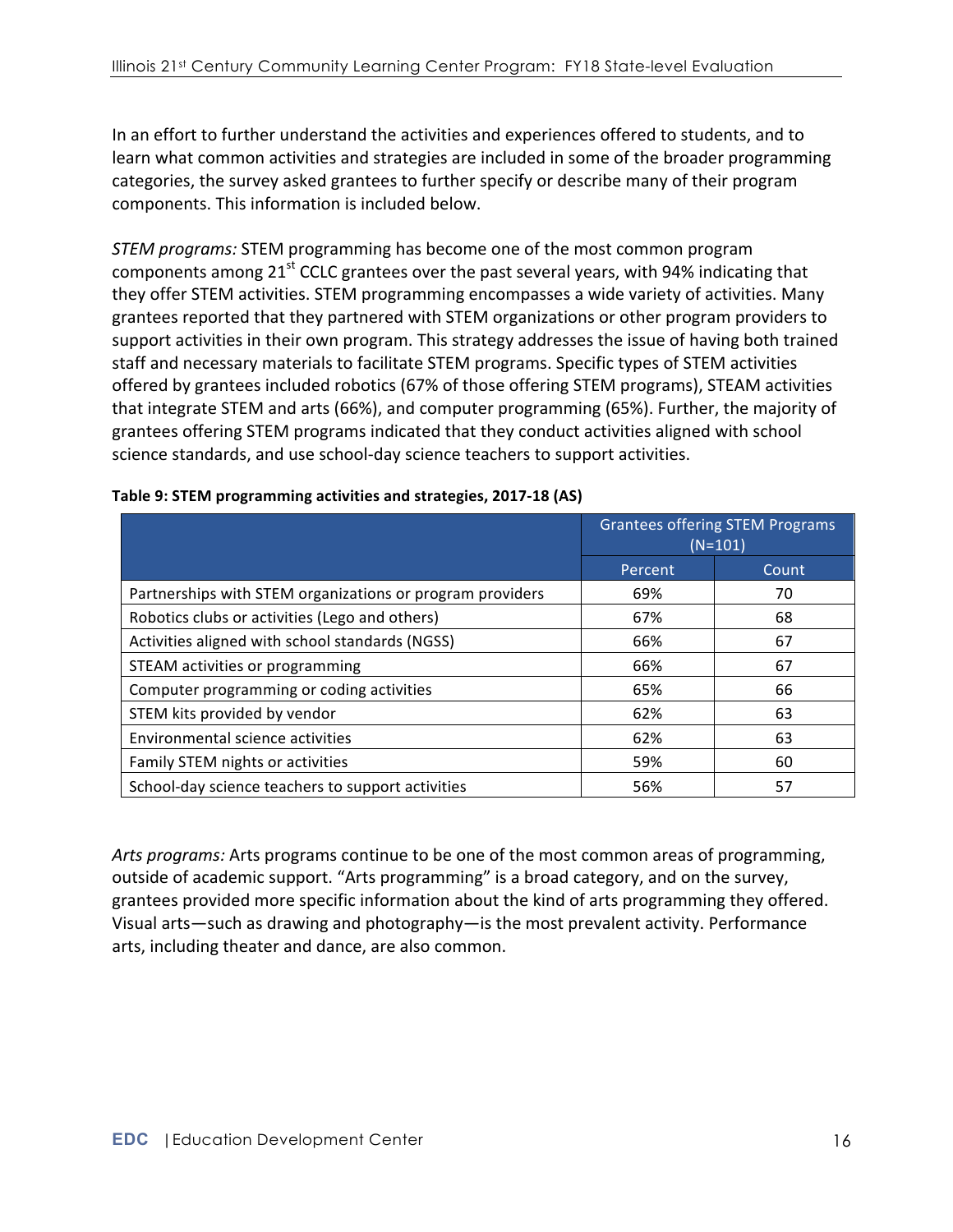|                                               |         | <b>Grantees offering Arts Programs</b><br>$(N=99)$ |
|-----------------------------------------------|---------|----------------------------------------------------|
|                                               | Percent | <b>Number</b>                                      |
| Visual Arts (photography, drawing, sculpture) | 88%     | 87                                                 |
| <b>Performance Arts</b>                       | 77%     | 76                                                 |
| <b>Music</b>                                  | 74%     | 73                                                 |
| Decorative Arts (Ceramics, Jewelry)           | 66%     | 65                                                 |
| Applied Art (Architecture, Fashion design)    | 43%     | 43                                                 |
| Art History (including visiting art museums)  | 41%     | 41                                                 |

|  | Table 10: Types of arts programming and activities, 2017-18 (AS) |  |  |
|--|------------------------------------------------------------------|--|--|
|  |                                                                  |  |  |

*Entrepreneurship, career development and job skills programs:* Many grantees offered entrepreneurship, career development, and job skill programs and activities, particularly for participants at the high school level. These most commonly included career explorations activities, such as skill/interest inventories, job fairs, and guest speakers, along with clubs or programs that allow participants to explore careers and support skill development. More than half of the grantees that indicated offering this category of programming reported they provide financial literacy activities and activities to develop job-seeking skills. A smaller proportion of grantees provided career and technical education activities (42%) or a junior achievement program (35%). 

|                                                                  | Grantees offering entrepreneurial,<br>career development, and/or job<br>skills Programs (N=81) |       |
|------------------------------------------------------------------|------------------------------------------------------------------------------------------------|-------|
|                                                                  | Percent                                                                                        | Count |
| Career exploration (skills/interest inventories, guest speakers, |                                                                                                |       |
| job fairs, field trips)                                          | 89%                                                                                            | 72    |
| Clubs/programs that explore careers and support skill            |                                                                                                |       |
| development                                                      | 84%                                                                                            | 68    |
| Entrepreneurship activities (business planning, school store)    | 63%                                                                                            | 51    |
| <b>Financial literacy</b>                                        | 59%                                                                                            | 48    |
| Job seeking skills (e.g. resume writing, interview skills)       | 57%                                                                                            | 46    |
| Online programs/resources (e.g. Career Launch, Career Cruising)  | 47%                                                                                            | 38    |
| Career and technical student organization activities             | 42%                                                                                            | 34    |
| Junior achievement program                                       | 35%                                                                                            | 28    |

**Table 11: Types of entrepreneurship, career development and job skills programs, 2017-18 (AS)** 

*Special needs programs:* Approximately half of grantees reported that they offer special needs supports and activities as part of their programs. Nearly all grantees that reported that they provide special needs programming indicated that they provide supports to include and integrate special needs students into program activities, along with the necessary and appropriate accommodations for these students. It was also common for grantees to access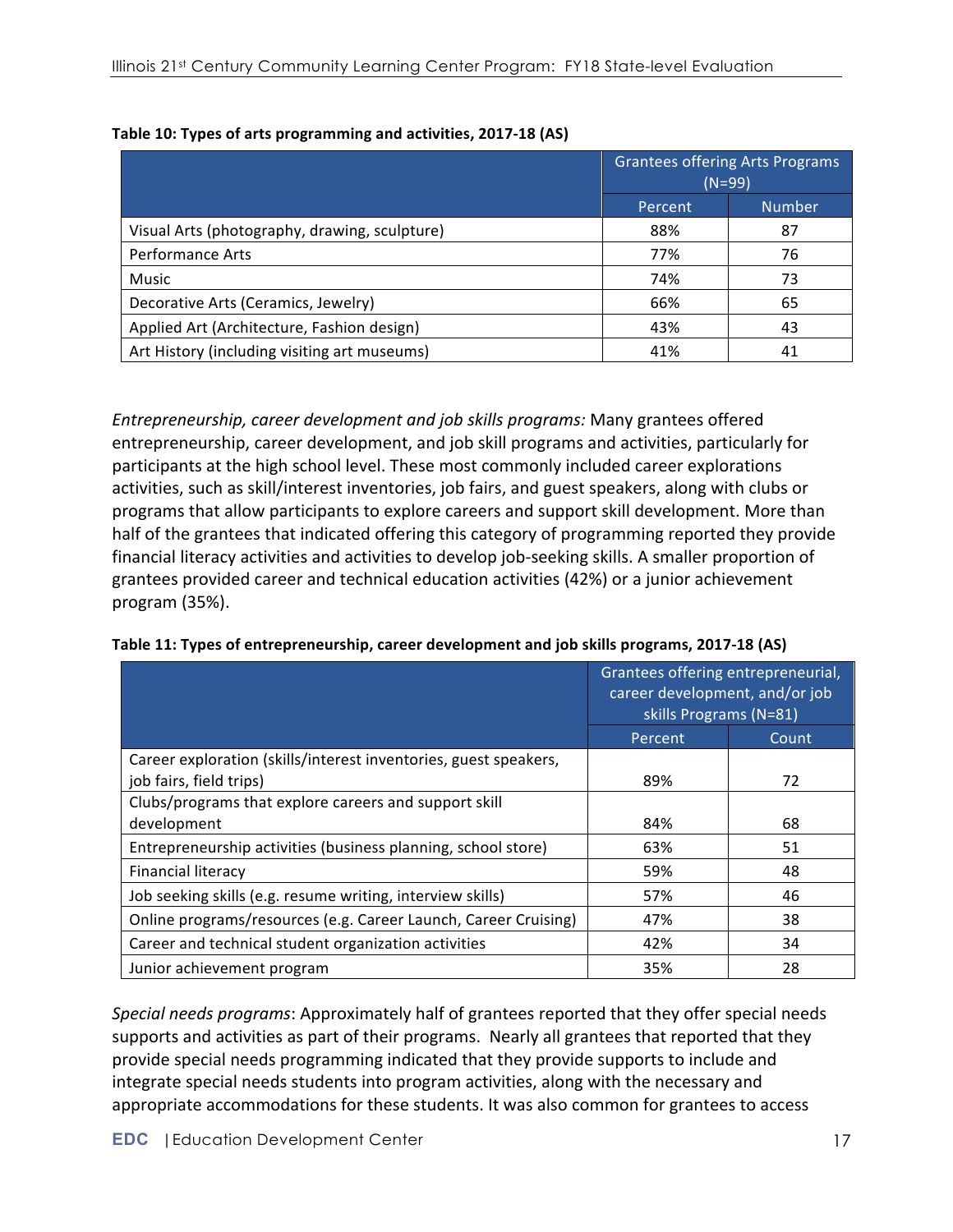and use students' IEPs and provide activities to support students with learning disabilities. Three-quarters of grantees indicated that they have dedicated program staff to support students with special needs.

| Table 12: Strategies for special needs programming, 2017-18 (AS) |  |  |  |
|------------------------------------------------------------------|--|--|--|
|                                                                  |  |  |  |

|                                                               | <b>Grantees offering Special Needs</b><br>Programs (N=55) |       |
|---------------------------------------------------------------|-----------------------------------------------------------|-------|
|                                                               | Percent                                                   | Count |
| Supports to include and integrate special needs students into |                                                           |       |
| program activities                                            | 96%                                                       | 53    |
| Necessary and appropriate accommodations for special needs    |                                                           |       |
| students                                                      | 95%                                                       | 52    |
| Access to and use of students IEPs                            | 80%                                                       | 44    |
| Activities to support students with learning deficiencies     | 80%                                                       | 44    |
| Dedicated staff to support special needs students             |                                                           |       |
| (paraprofessional, special education teacher)                 | 76%                                                       | 42    |

*Bilingual/ELL programs:* An increasing number of grantees indicated that they provided bilingual or programs for English-language learners (ELL) as part of their grant (44%). All but one of these grantees indicated that they provide bilingual staff to support students. Most also indicated that they offer specific activities, tutoring, or support for ELL students. More than half of the grantees that reported offering bilingual/ELL programs indicated that they provide language learning activities for all of their students.

| Table 13: Types of bilingual/ELL program activities and supports, 2017-18 (AS) |  |  |
|--------------------------------------------------------------------------------|--|--|
|--------------------------------------------------------------------------------|--|--|

|                                                                     | <b>Grantees offering Bilingual/ELL</b><br>Programs (N=47) |       |
|---------------------------------------------------------------------|-----------------------------------------------------------|-------|
|                                                                     | Percent                                                   | Count |
| Bilingual staff to support students (instructors, tutors, or        |                                                           |       |
| volunteers)                                                         | 98%                                                       | 46    |
| Activities, tutoring, or other support for ELL students             | 85%                                                       | 40    |
| Language-learning activities for all students                       | 66%                                                       | 31    |
| An established curriculum for ELL students with a bilingual teacher | 45%                                                       | 21    |

*Credit recovery programs:* Credit recovery programs were offered primarily at sites serving high school students. When describing their credit recovery programs, most grantees reported that credit recovery was primarily addressed through summer programming, giving students the chance to make up a failed class and work toward grade promotion and graduation. Grantees provided a mix of direct instruction and self-paced online programs. Grantees also described coordinating credit recovery activities with school staff and guidance counselors, and in some cases, school staff ran the credit recovery portion of the program.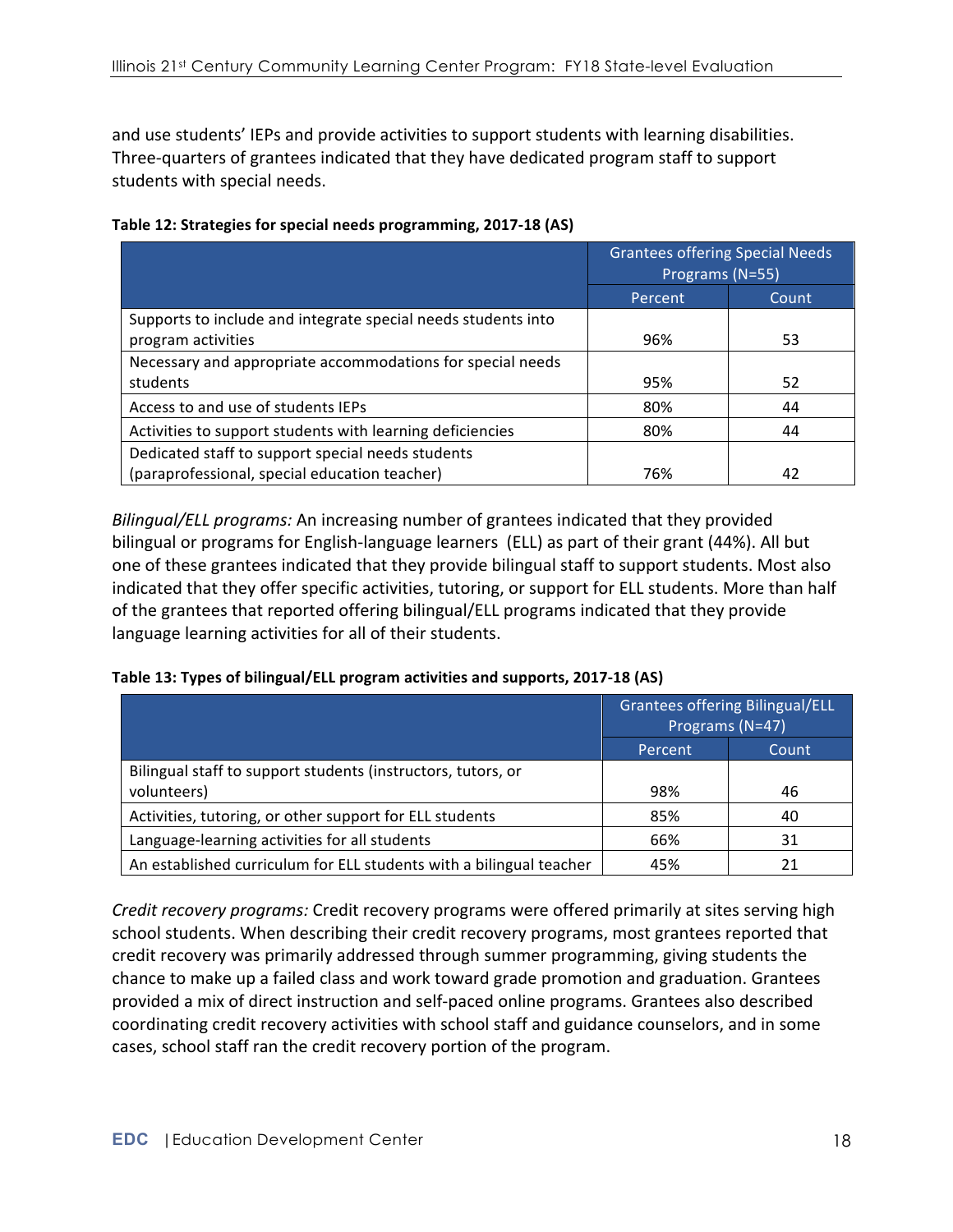*Additional enrichment activities:* In addition to the programming described above, grantees also offer a variety of enrichment activities. These include opportunities for participants to engage in health and wellness activities, and experience new places, people, and ideas. Sports, field trips, and games were the most common of these activities. In general, enrichment activities were more often included by grantees serving elementary and middle school students. The exception to this was college preparation activities.



**Figure 7: Enrichment activities by age group, 2017-18 (AS)** 

#### **Service learning programs**

Service learning gives students the opportunity to engage in a range of activities while building connections with their communities. Sixty-eight percent of grantees indicated that they included service learning as part of their programs. Grantees reported the number of students that participated in service learning activities, and elementary students represented more than half of the total (54%). Grantees provided descriptions of the types of service learning activities they did with students, and they varied greatly both in terms of structure and focus. Often, service learning activities included student input, and in some cases (usually when working with older students) were projects or initiatives completely designed and managed by students. Examples of the range of service learning activities are described below.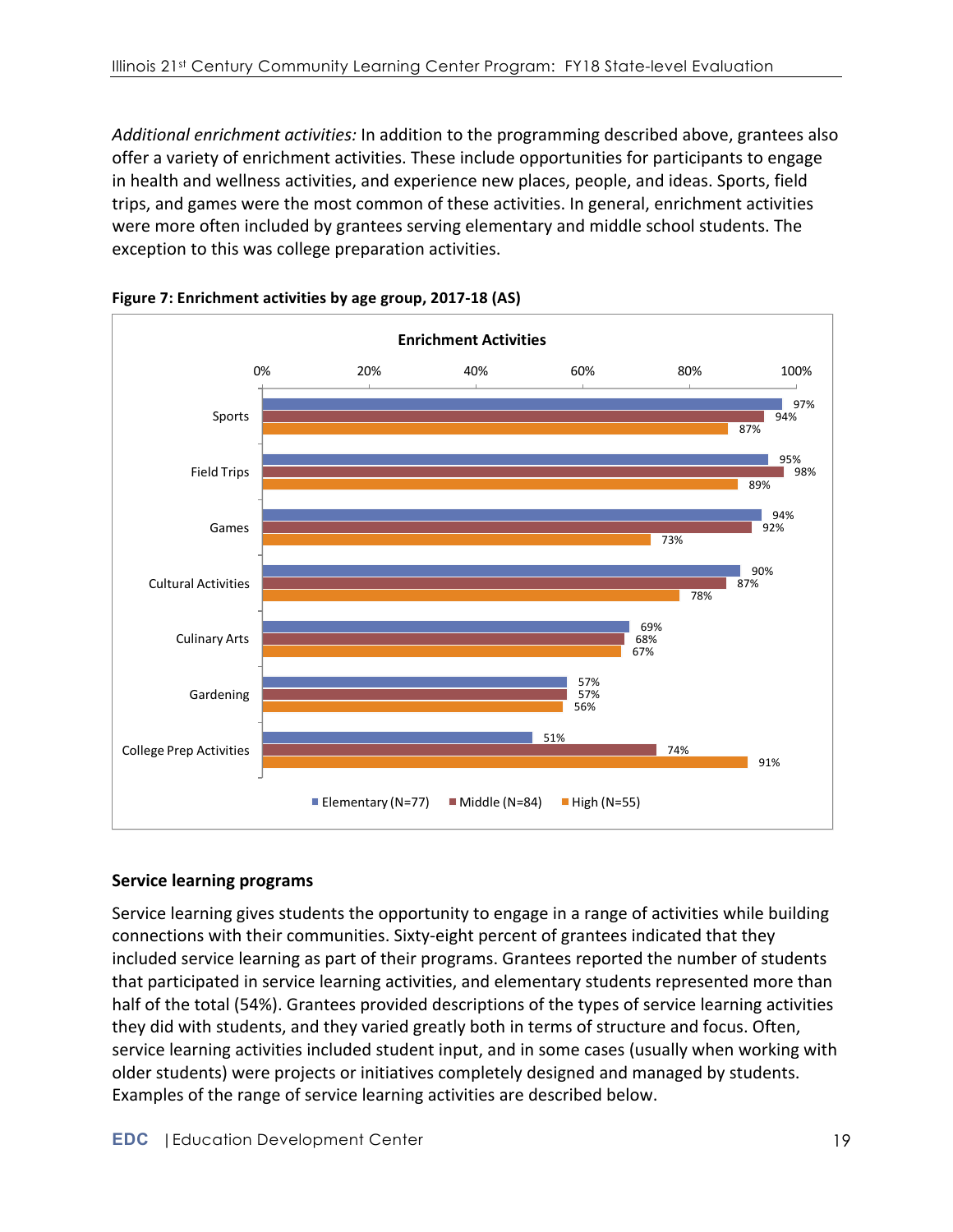- The most common types of activity were drives and collection efforts for the community, such as food drives for food pantries, and clothing and hygiene kits for shelters or refugee assistance programs. Similarly, many grantees described fundraising efforts, with money being raised for any number of causes.
- Many service learning activities address environmental issues, including neighborhood cleanup and beautification efforts and recycling programs. Some programs also have students participating in school or community gardens.
- Some service learning activities were combined with media-making activities, and had students developing information campaigns and public service announcements about issues such as bullying, gangs, and drug use.
- A small number of programs described structured service learning programs guided by curriculum or a program model. These projects had students engaged in research and asset mapping activities, defining a community need or issue and developing a strategy to address it. In some cases, these activities were implemented by or in collaboration with a community partner organization.

### **Technology**

Technology plays an important role in many programs, supporting participants in their academic work and providing opportunities for learning and activities. For many participants, the  $21<sup>st</sup>$  CCLC is one of the few opportunities they have to access and learn various technologies. Applications of technology vary by age group. The most commonly reported use of technology by grantees serving middle school students was homework support, while for both elementary and high school students the most common use was for research or finding information and resources. Three quarters of the grantees indicated that they provide computer literacy or programming activities, across grade levels. Media-making and digital arts activities were more common at the high school level. Technology use for credit-recovery was almost exclusively used for high school students.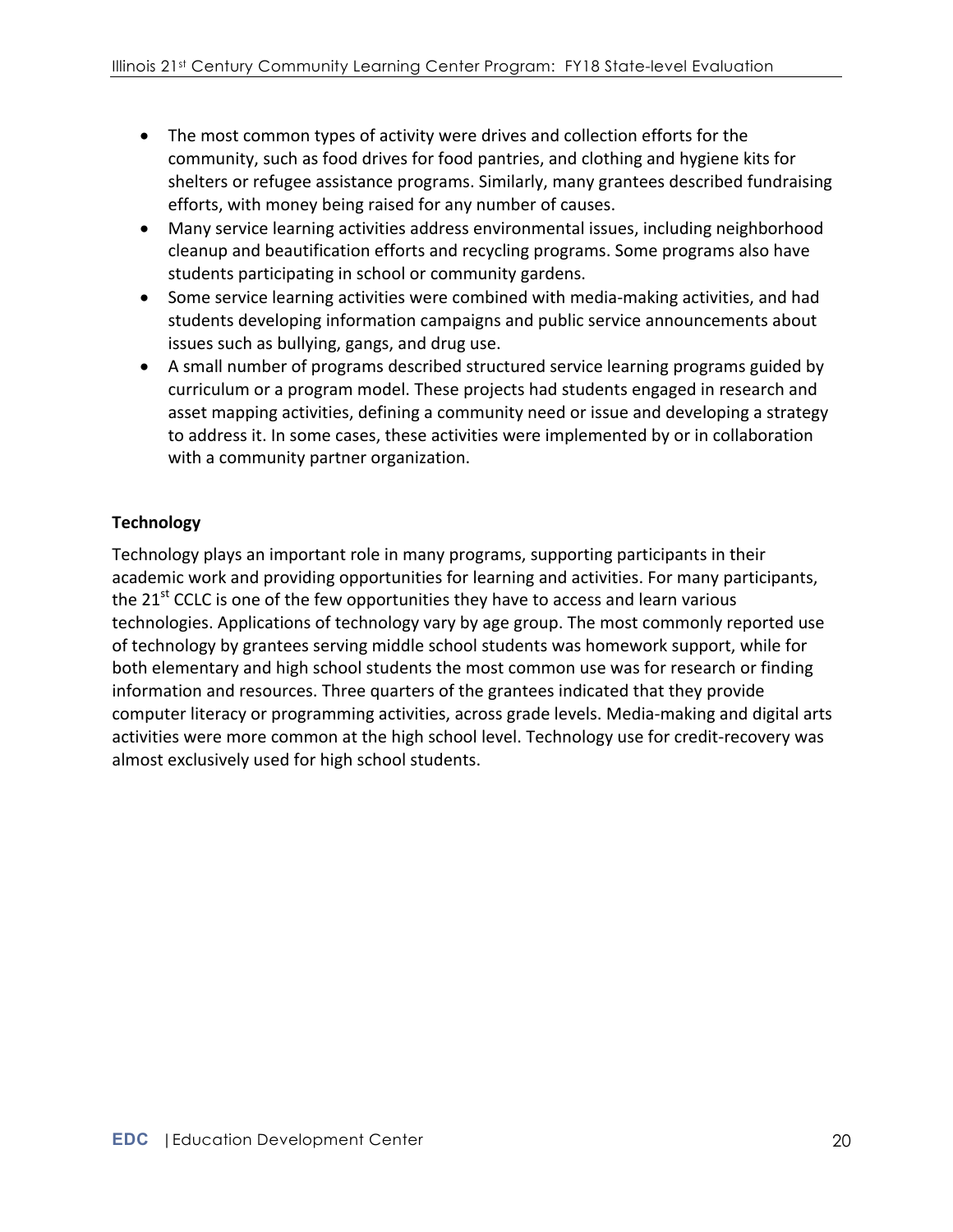

**Figure 8: Uses of technology by age group, 2017-18 (AS)** 

When asked to cite commonly used technology-based programs and online resources, grantees described using common applications such as Microsoft Office, Adobe Creative Suite, and Apple programs such as iMovie. Frequently named educational programs or websites included: Compass Learning, Khan Academy, PBS Kids, Study Island, Cool Math, Read 180, Everyday Math, Fun Brain, and Moby Max.

# **3.2.Behavior and social-emotional skills**

One of the goals and objectives of the  $21<sup>st</sup>$  CCLC program is the improved social-emotional skills and behaviors of program participants. Nearly all grantees (89%+) offer a social-emotional learning component as part of their program. In addition, many grantees offer other programs that aim to support positive behavior and social-emotional development, such as youth development programming, mentoring, and behavior and prevention programming. These programs are more common at the middle and high school level.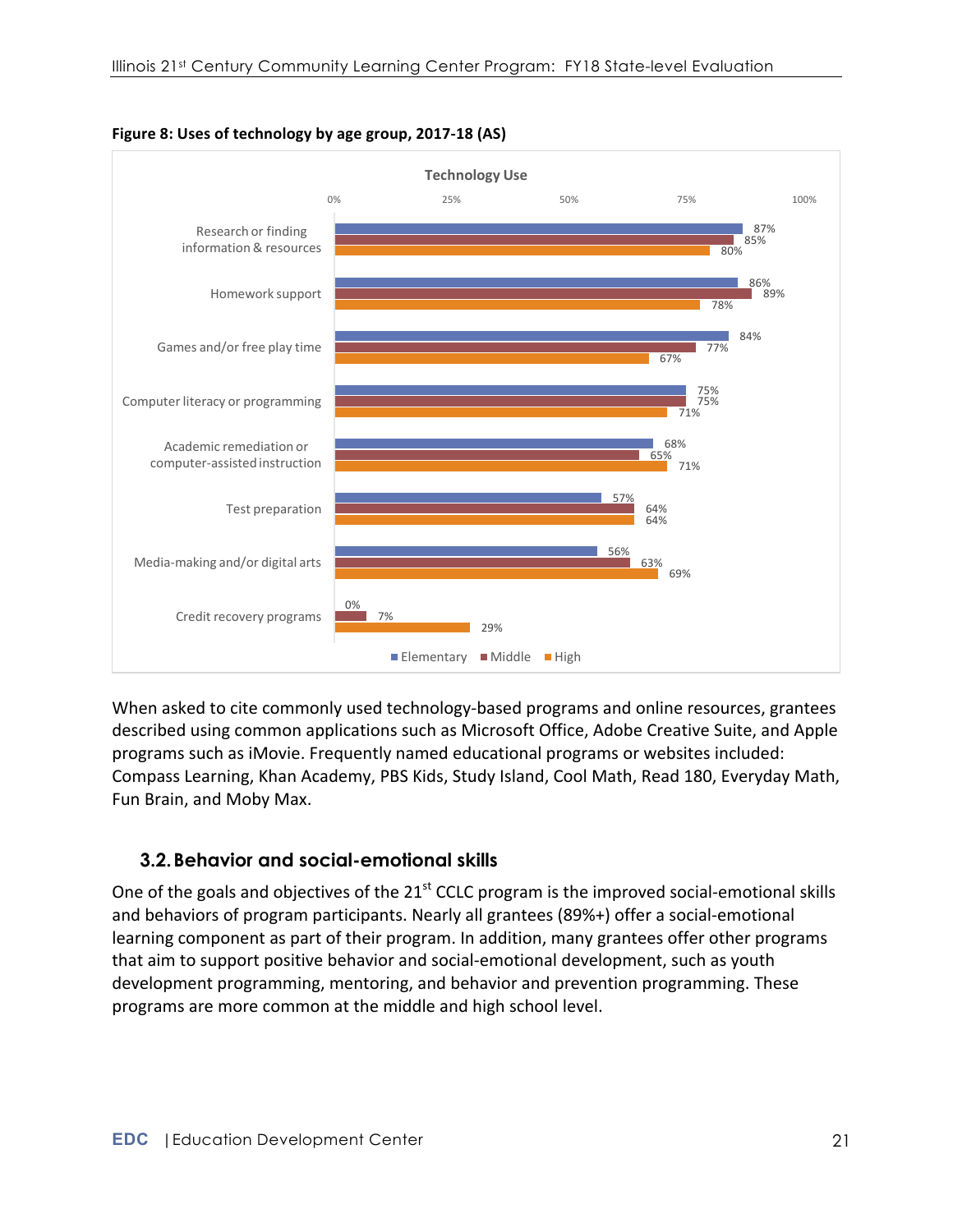

**Figure 9: Behavior and social-emotional programming, 2017-18 (AS)** 

Grantees indicated whether they used any of a number of specific models, curricula, or activities as part of their social-emotional programming. The largest proportion of grantees (69%) indicated that they use the Positive Behavioral Intervention and Supports model (PBIS). PBIS is a framework used by many schools, and grantees noted that they strive to provide consistency in behavior expectations from the school day into afterschool time and therefore employ the same model as the schools that participants attend. Beyond that, some grantees indicated using specific curricula or evidence-based programs, including the Second Step Curriculum (23%) and Steven Covey's Habits of Highly Effective people program (19%). These are the same curricula that were identified by grantees last year.

|                                                          | Grantees offering social-emotional<br>programming (N=98) |       |
|----------------------------------------------------------|----------------------------------------------------------|-------|
|                                                          | Percent                                                  | Count |
| Positive Behavioral Intervention and Supports (PBIS)     | 69%                                                      | 68    |
| Second Step Curriculum                                   | 23%                                                      | 23    |
| Steven Covey's Habits of Highly Effective People Program | 19%                                                      | 19    |
| Other                                                    | 16%                                                      | 16    |
| <b>Aggression Replacement Training</b>                   | 8%                                                       | 8     |
| Botvin Life Skills Training Curriculum                   | 5%                                                       | 5     |
| Lions Quest Curriculum                                   | 5%                                                       | 5     |
| Means and Measures of Human Achievement Labs (MHA) Tools | 3%                                                       | 3     |

| Table 14: Social-emotional programs and curriculum, 2017-18 (AS) |  |  |
|------------------------------------------------------------------|--|--|
|                                                                  |  |  |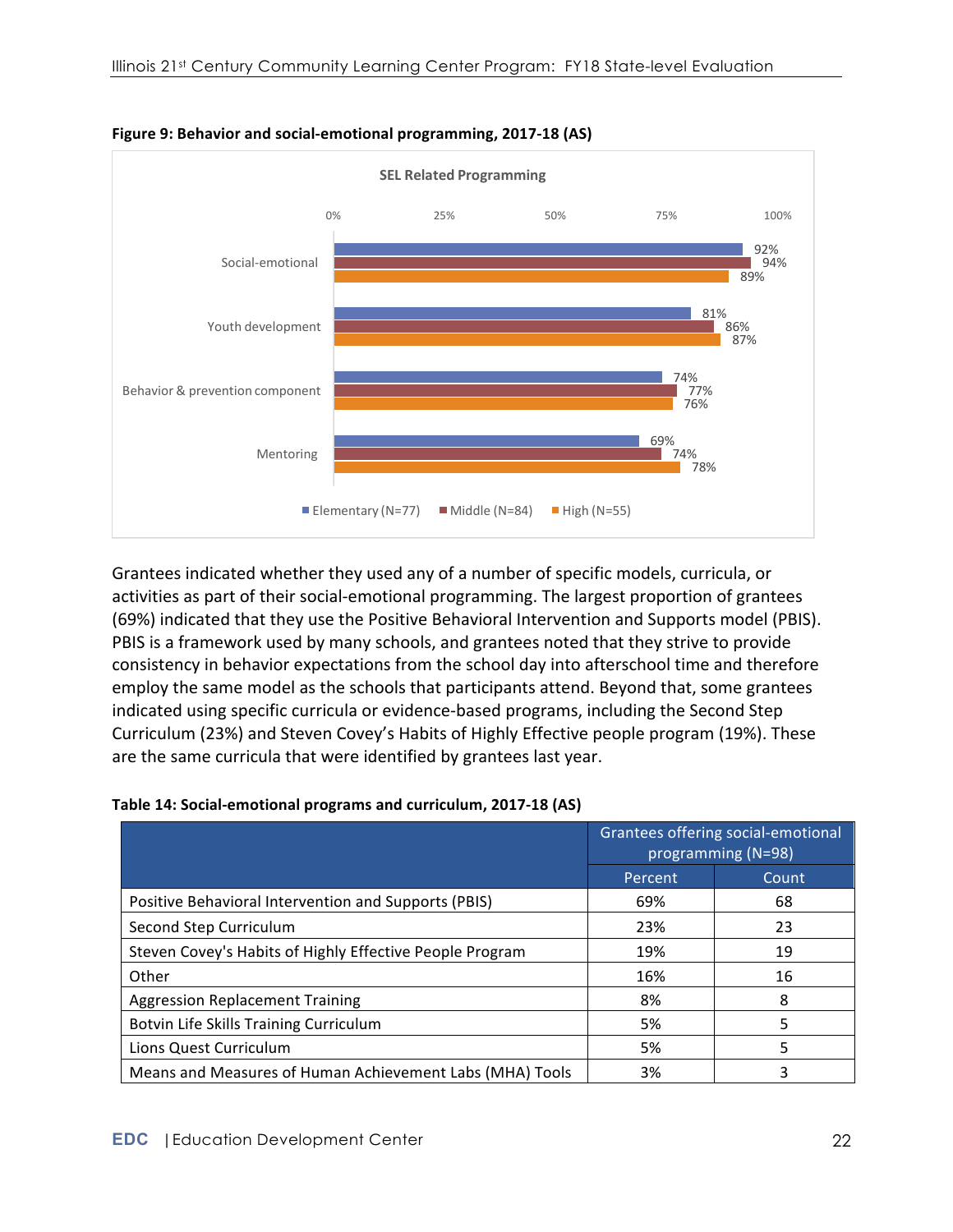Seventy-seven percent of grantees (82 of 107) reported that they provided prevention programming or behavior supports. Within that group, 77% indicated they included violence prevention efforts, while 51% indicated they provided drug and truancy prevention activities.

|                        | Grantees offering behavior and<br>prevention programs (N=82) |    |  |
|------------------------|--------------------------------------------------------------|----|--|
|                        | Percent<br>Count                                             |    |  |
| Violence prevention    | 77%                                                          | 63 |  |
| Drug prevention        | 51%                                                          | 42 |  |
| Truancy prevention     | 51%                                                          | 42 |  |
| Mental health services | 44%                                                          | 36 |  |

**Table 15: Prevention programming and behavior supports, 2017-18 (AS)** 

Measuring changes in social-emotional learning and changes in student behavior is a challenge. There is no standardized assessment that can be broadly applied to programs and participants. In their local evaluation reports, many grantees described efforts to survey parents about perceived changes in their children, and some grantees included student self-report on attitudes toward learning and their peers. Looking across grantees, the federal teacher APR survey continues to serve as the only consistent source of cross-site data, and while it comes with a number of limitations, it does offer a snapshot of how regular program participants (attending 30 days or more) may or may not be improving their in-school performance.

As has been noted in previous evaluation reports, Teacher Survey data comes with the following caveats and limitations:

- The Teacher Survey relies on teachers' perception of change for each individual student that is a regular program participant.
- At the middle and high school level, surveys are usually completed by homeroom teachers, who may or may not have a complete understanding of a students' performance.
- Most grantees experience challenges in getting a 100% response rate from teachers of regular participants.
- Instructions that teachers received on how to rate change may be inconsistent and open to wide interpretation.

Nearly all sites (98%) indicated that they administered the Teacher APR Survey. Response rate with respect to individual students is unclear, but the aggregate survey data provided by grantees is approximately equal to the number of regular program participants recorded in the IRC APR system. 

Teachers reported that sixty percent or more of regular program participants showed improvement in behavior with respect to being attentive in class, behaving well in class, and getting along well with other students. Consistent with last year, a slightly greater proportion of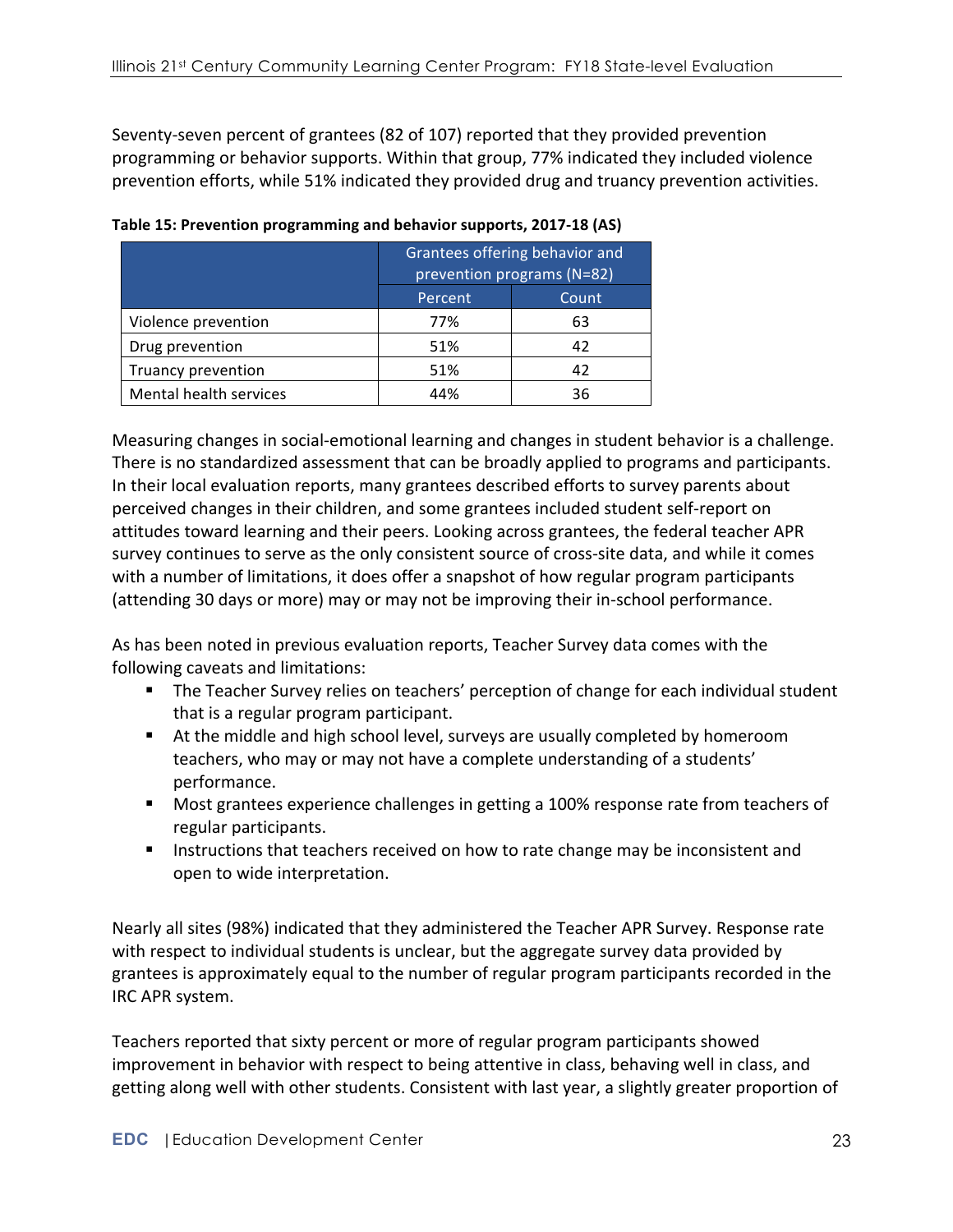middle/high school students were reported to be improving, compared with elementary students. 



**Figure 10: Teacher reported changes in behavior of regular student attendees, 2017-18 (AS)<sup>4</sup>** 

 

 $4$  The survey asks teachers to rate students as declining, no change, or improving with respect to each statement. The survey also gives the option, "Did not need to improve." When calculating the percentage of students in the decline, no change, and improvement categories, the number of students that teachers indicated "Did not need to improve" were excluded from the total, and the percent reported in these figures is based on the number of students that, according to teachers, needed to improve. For data for all categories, see Appendix D.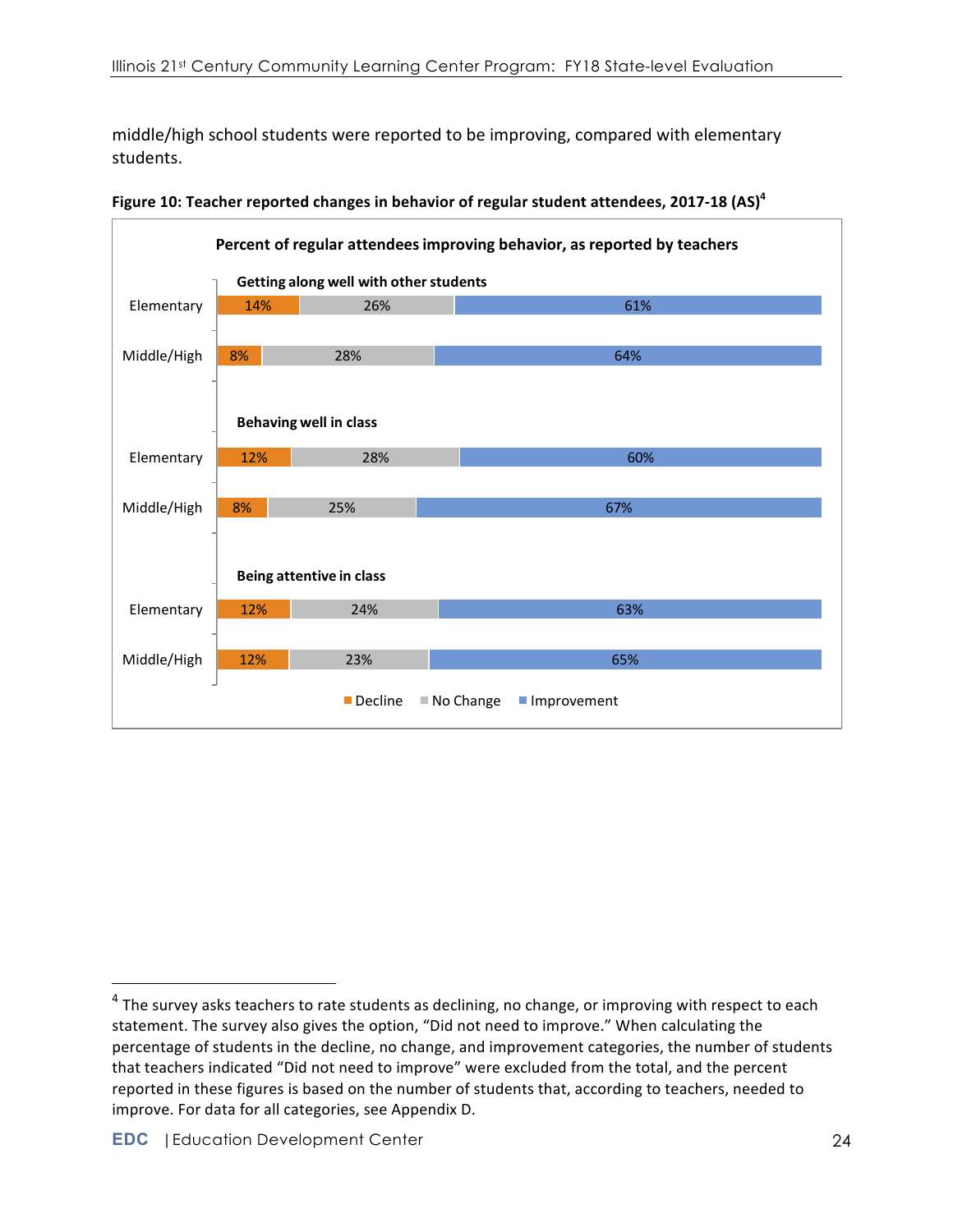Teachers also rated students' engagement in class, reporting that more than 60% of students improved with respect to coming to school motivated to learn, and the more than 50% of students improved with respect to volunteering in class. For these items, the values were only slightly higher for elementary school students than middle/high school students.



Figure 11: Teacher reported changes in engagement of regular student attendees, 2017-18 (AS)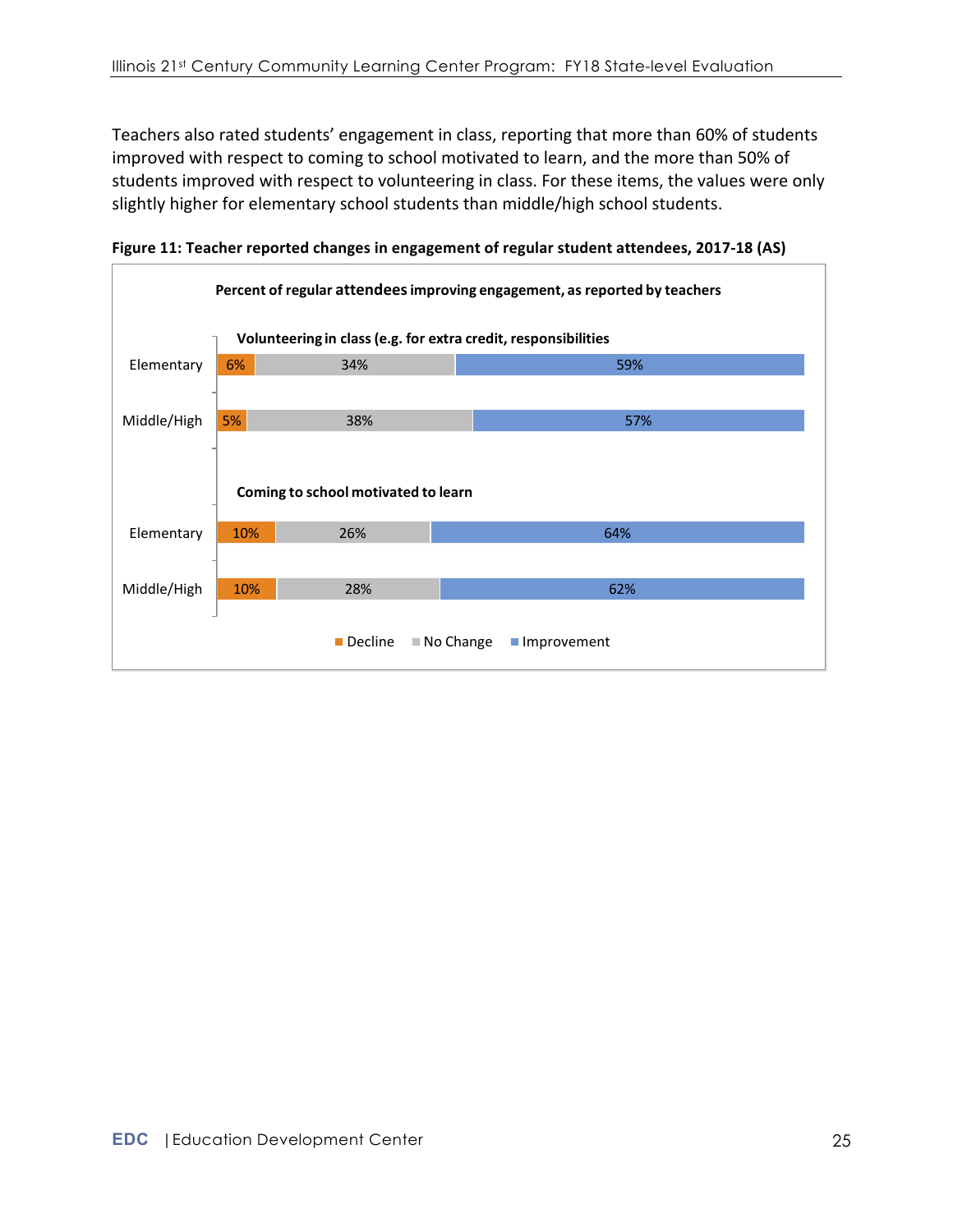# **3.3.Student achievement**

Improving student achievement in school is a major goal of the ISBE 21<sup>st</sup> CCLC program. For the past few years, the evaluation has had limited access to achievement data. This year, for the first time, the evaluation received data from the Illinois Report Card data warehouse system, which included achievement data (measured via PARCC assessments) for regular program participants. These data, coupled with teacher ratings of individual student performance via the Teacher APR Survey, provide insight in the academic achievement levels of program participants. 

Based on the totals from the IRC data system, 19-20% of all program participants were proficient in English/Language Arts (ELA), while 16% of were proficient in math. It should be noted that, according to the output from the IRC data system, data were not available for approximately half of all participants for ELA or math<sup>5</sup>. Student achievement data were not available for last year's report, but in FY16, the evaluation collected grantee self-reported data on the percent of students proficient or above. The rates at that time were the same or lower than this year.

| <b>Grade level</b> | FI A | <b>Math</b> |
|--------------------|------|-------------|
| Grades PreK-5      | 19%  | 16%         |
| Grades 6-12        | 20%  | 16%         |

#### Table 16: Percent of proficient program participants by grade level, 2017-18 (APR)

Calculation of the percent of proficient students by attendance levels does not show an increase in proficiency with an increase in attendance. In fact, the percent of proficient students remains fairly consistent across attendance levels. However, it is important to note that these are aggregate data, and no student-level analysis was available to seek correlations between attendance and proficiency. And it is not clear how these findings may be affected by the large percentage of missing data.

 

 $5$  The IRC data system output provided to EDC did not indicate which participants were missing data whether they were from particular grantees or scattered throughout. The evaluation assumes that missing data is a product of schools and students not participating in PARCC testing.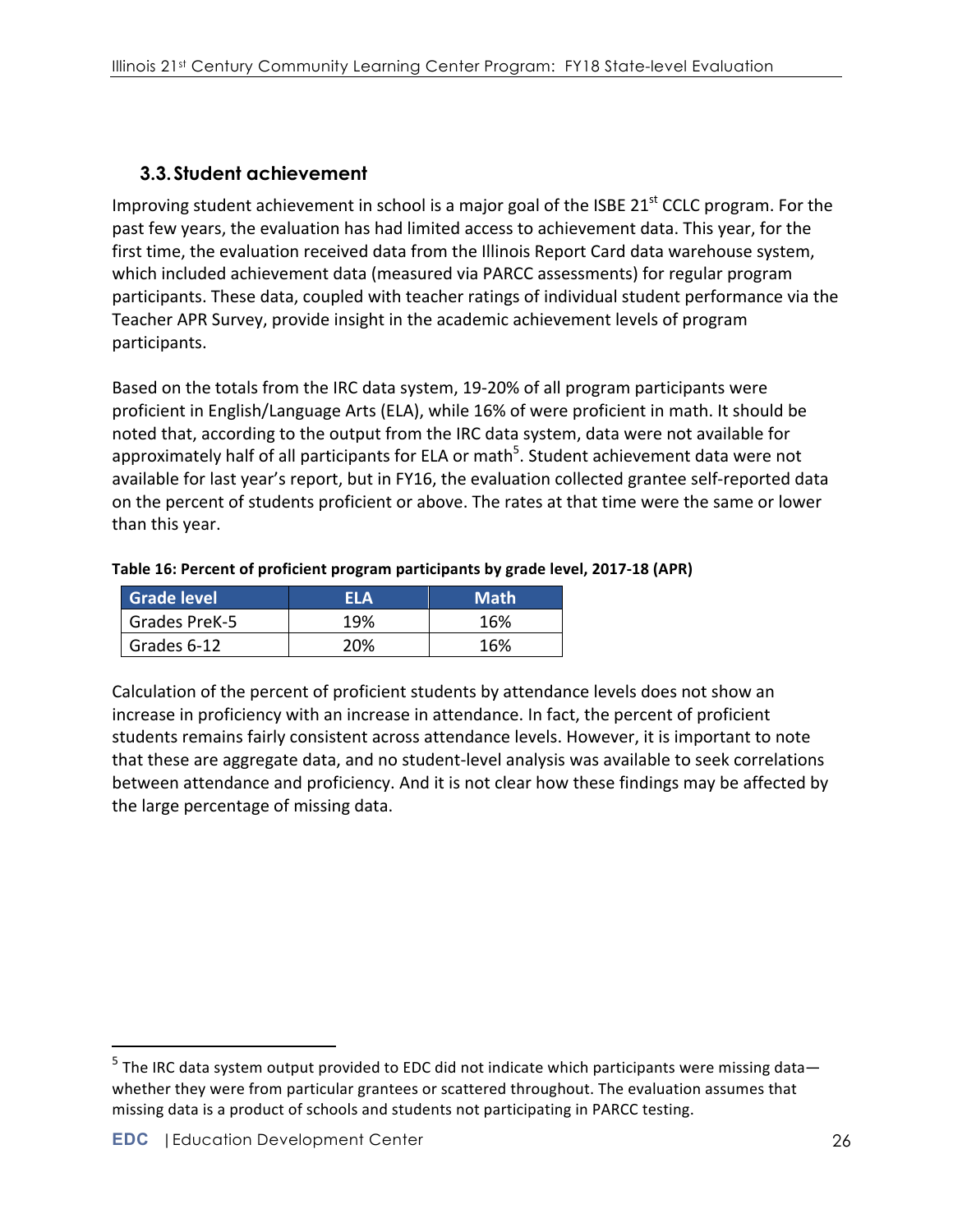

**Figure 12: Percent of proficient elementary students by attendance level, 2017-18 (APR)<sup>6</sup>** 

Figure 13: Percent of proficient middle/high school students by attendance level, 2017-18 (APR)



While academic achievement as measured by standardized test scores was low, teachers report that program participants made academic gains and improvements. Teachers reported that more than 70% of regular program participants improved with respect to academic performance for both elementary and middle/high school students. Nearly 70% of students also improved with respect to completing homework to the teacher's satisfaction and turning in homework on time. Differences between age groups were minimal.

 

 $6$  Percentage of proficient students calculated as the number of proficient students divided by the total number of students that had data available.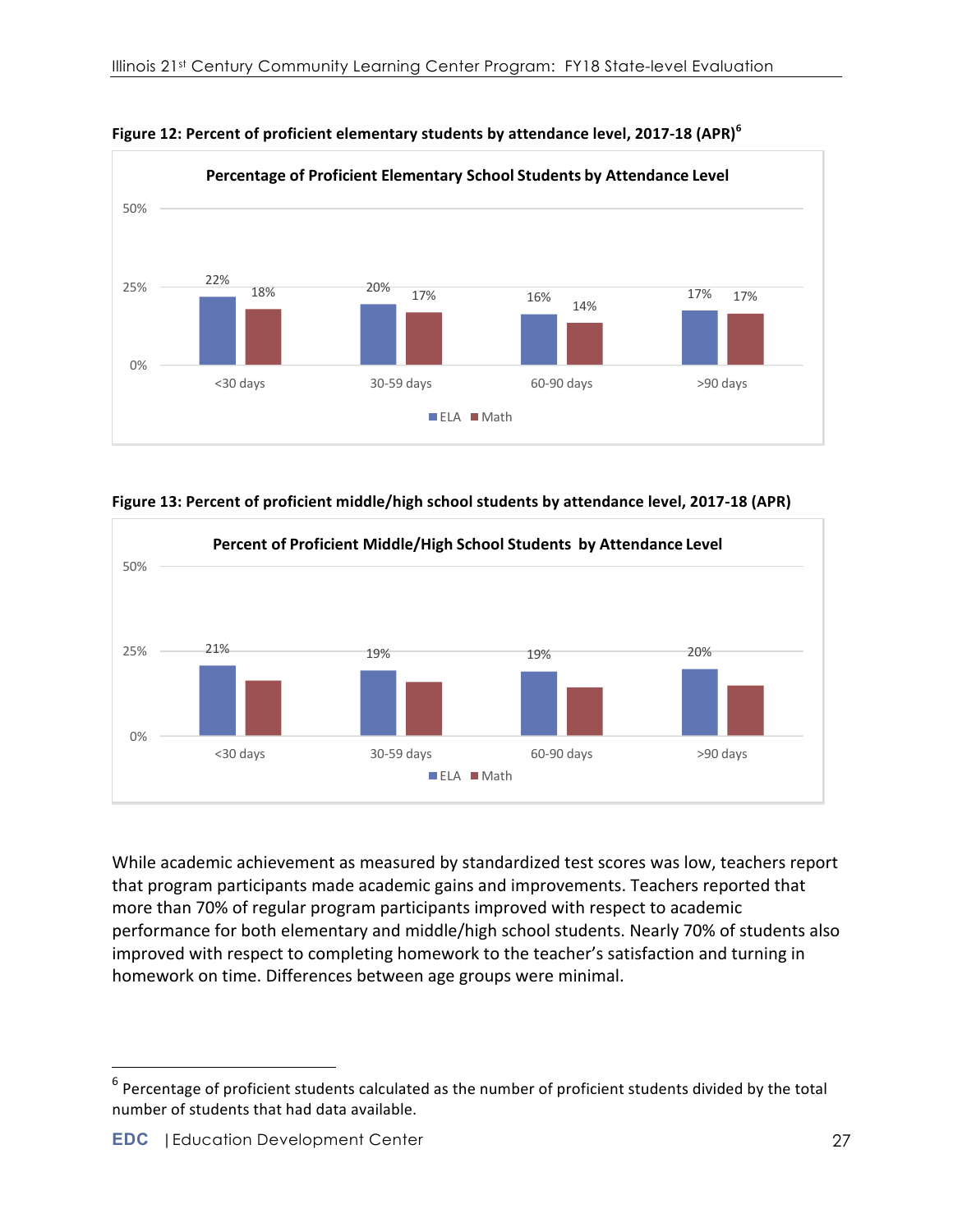



# **3.4.School Attendance**

A secondary goal of many  $21^{st}$  CCLC programs is improved school-day attendance. School attendance is influenced by many factors outside of the control of  $21<sup>st</sup>$  CCLC programs. However, the theory is that by providing an engaging and enriching opportunity afterschool, and by helping students be more prepared in school, program participants will be more likely to come to school in the morning. Some grantees indicated in their local evaluation reports that they do track and monitor participants' school-day attendance records. These data are inconsistent and cannot be aggregated. However, according to data from the Teacher Survey, more than 50% of students improved with respect to attending class regularly.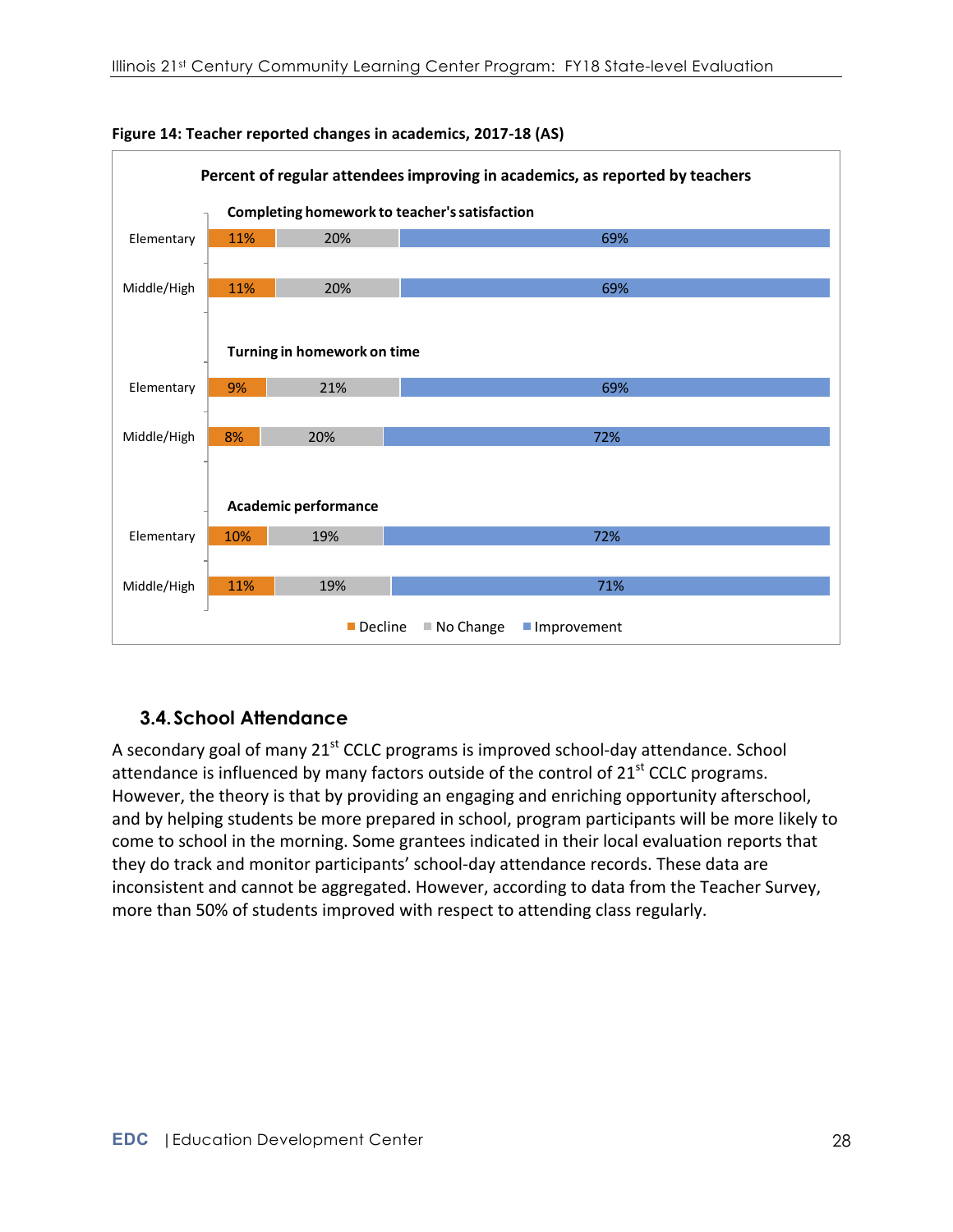

#### **Figure 15: Teacher reported changes in school attendance, 2017-18 (AS)**

### **3.5.Student and family inclusion**

One of the goals and corresponding objectives of ISBE's  $21<sup>st</sup>$  CCLC program is to serve students and families with the greatest need. Most grantees reported using all of the three main strategies to identify students with the greatest need: using achievement data, using free/reduced lunch status, and identifying students with social-emotional issues. These strategies are common across sites and age groups. Grantees described additional methods used to ensure that students with the greatest needs are targeted. These included: talking with teachers and counselors to identify students in need of academic or other support; targeting certain populations of students, such as ELL students or students experiencing homelessness; and working with partner organizations to identify high need students.



Figure 16: Methods of identifying high need students, by age group, 2017-18 (AS)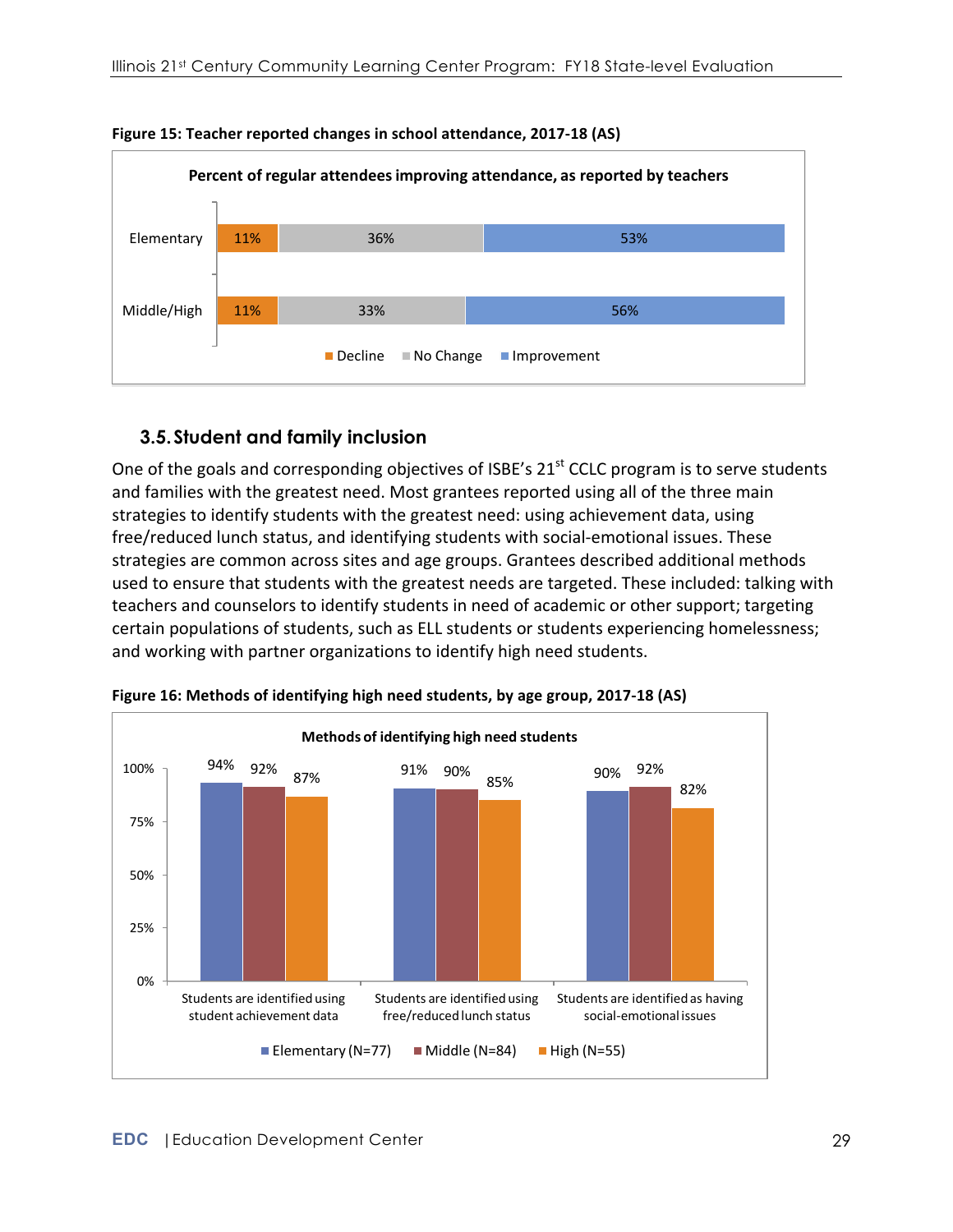The IRC data system provided information about participants with respect to free/reduced lunch status, English proficiency, and special needs. These may be considered indicators of student need. Forty-six percent of all participants were indicated as having free/reduced status. However, data were not provided for 43% of participants. Of the students with data provided, 82% were free/reduced lunch status.

| <b>Student Population</b>   | <b>Percent of all participants</b> | Percent of participants with<br>data provided |
|-----------------------------|------------------------------------|-----------------------------------------------|
| Free/Reduced Lunch Status   | 46%                                | 82%                                           |
| Limited English Proficiency | 10%                                | 19%                                           |
| <b>Special Needs</b>        | 7%                                 | 13%                                           |
| Data Not Provided           | 44%                                | $\sim$                                        |

**Table 17: Population information of all participants, 2017-18 (APR)** 

Grantees were asked to rate their progress in implementing services for the families of their student program participants. Seventy-five percent or more of grantees (depending on age group of participants) indicated that they had met or exceeded their goals in this area. Twentyfive percent of grantees indicated they had partially met goals with respect to elementary students, compared with 20% for middle and high school students. This may be a reflection of grantees having higher goals and greater expectations for engaging the parents of younger students. None of the grantees indicated that they had not met goals.



**Figure 17: Grantee progress in providing services to students' families, 2017-18 (AS)**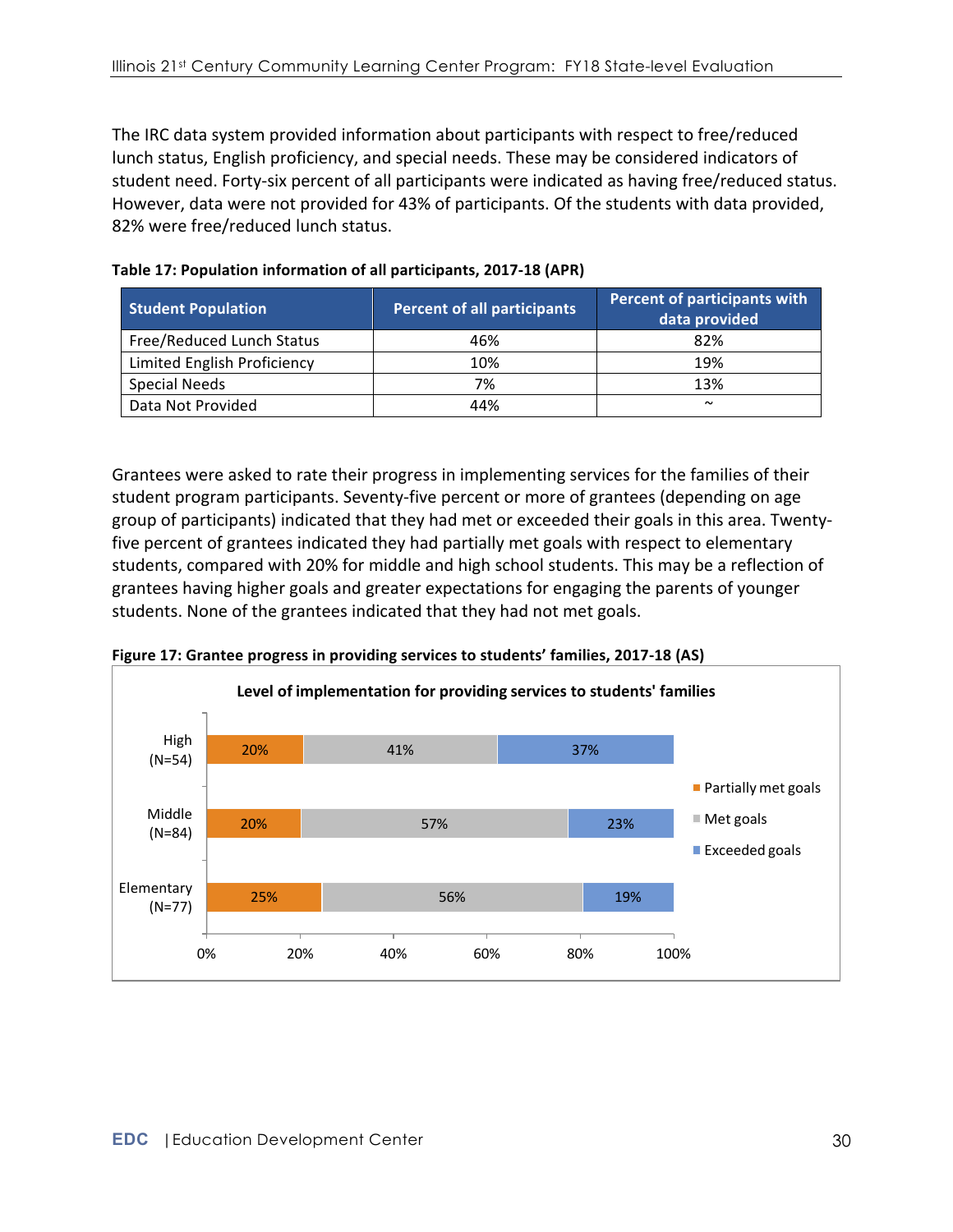Grantees submitted data on family participation to the IRC data system. Grantees reported that over 20,000 family members of students participated in family programming over the course of the year. It should be noted that the number of family member participants varied greatly from grantee to grantee: while one grantee reported 3,905 family participants, the average was 177 family members. Sixteen grantees reported no family participants via the IRC data system.

| <b>Student Grade Level</b> | <b>Number of Family Participants</b> |
|----------------------------|--------------------------------------|
| Grades PreK-5              | 9,636                                |
| Grades 6-12                | 10,406                               |
| Total                      | 20,042                               |

Table 18: Number of family participants across grantees, 2017-18 (APR)

In their local evaluation reports, grantees described the kinds of family activities and programming provided over the past year. Social events were the most common type of activity—cultural events, family movie nights, or parent nights are just a few examples. Fewer grantees described providing more formal educational or information programming for families. 

|                                          | <b>Grantees</b> |                |
|------------------------------------------|-----------------|----------------|
| <b>Types of parent/family activities</b> | <b>Number</b>   | <b>Percent</b> |
| Family events (social and academic)      | 56              | 62%            |
| Health, nutrition & wellness             | 29              | 32%            |
| Adult education                          | 26              | 29%            |
| Informational sessions and seminars on   | 16              | 18%            |
| various topics                           |                 |                |
| Technology and computer                  | 14              | 16%            |
| Parenting                                | 12              | 13%            |
| Higher education support                 | 12              | 13%            |
| Parent cafes and meet and greet          | 11              | 12%            |
| Family field trips                       | 10              | 11%            |
| Student showcases and performances       | 10              | 11%            |
| <b>Financial literacy</b>                | 8               | 9%             |
| Career/job development                   | 5               | 6%             |

#### Table 19: Types of family activities reported by grantees, 2017-18 (LER, N=90)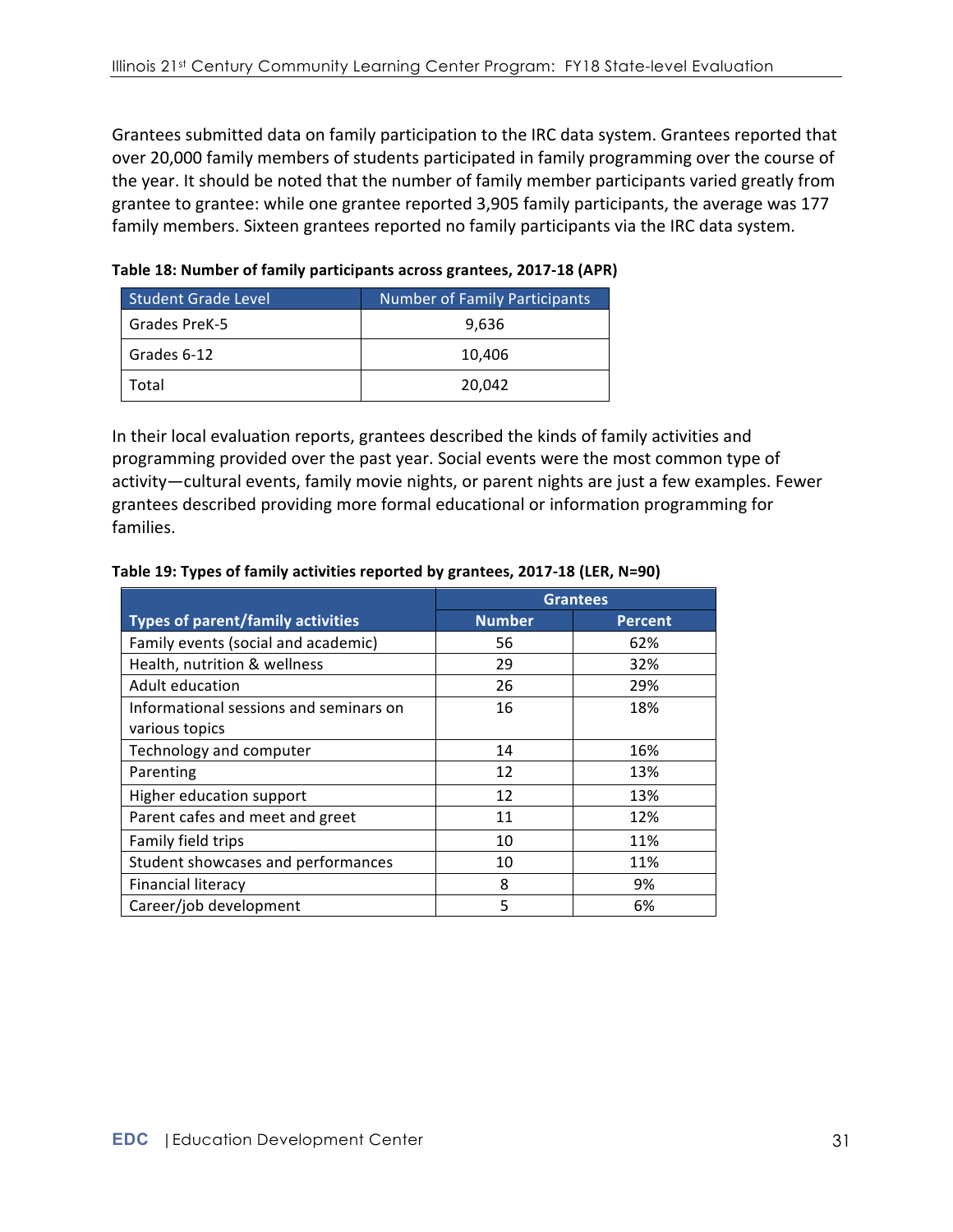# **4. Organizational Capacity**

## **4.1.Professional development and training**

Grantees submitted information about their staff via the IRC data system, providing a snapshot of the types of paid staff and volunteers involved in programs across the state. Twenty-six percent of staff across all of the grantees were school-day teachers. School-day teachers help programs build connections to participants' school-day learning, and also can provide academic content expertise.

|                                        |      |                  | <b>Total</b>  | <b>Total</b>   |
|----------------------------------------|------|------------------|---------------|----------------|
| <b>Staff Type</b>                      | Paid | <b>Volunteer</b> | <b>Number</b> | <b>Percent</b> |
| <b>School Day Teachers</b>             | 1629 | 88               | 1717          | 26%            |
| <b>Other Non-Teaching School Staff</b> | 732  | 213              | 945           | 14%            |
| Subcontracted Staff                    | 643  | 199              | 842           | 13%            |
| Other                                  | 548  | 72               | 620           | 9%             |
| Parents                                | 142  | 460              | 602           | 9%             |
| <b>Community Members</b>               | 193  | 312              | 505           | 8%             |
| <b>College Students</b>                | 277  | 218              | 495           | 8%             |
| Administrators                         | 375  | 68               | 443           | 7%             |
| <b>High School Students</b>            | 181  | 184              | 365           | 6%             |
| All staff types                        | 4720 | 1814             | 6534          | 100%           |

#### Table 20: Staffing types of all grantees, 2017-18 (APR)

Ongoing professional development (PD) for program personnel is an important goal and objective of the  $21^{st}$  CCLC program. Almost all of the grantees indicated that their staff participated in 21<sup>st</sup> CCLC program-specific training, such as ISBE conferences and webinars. After that, the most common area of PD were social and emotional learning training (76%) and STEM training (72%). These was closely followed by professional development related to disciplinary or behavior training and safety training (both 70%). These topics reflect what many grantees may view and priority areas for their programs.

#### Table 21: Types of professional development offered, 2017-18 (AS)

|                                                                            | Grantees |               |
|----------------------------------------------------------------------------|----------|---------------|
| <b>Professional Development/Training</b>                                   | Percent  | <b>Number</b> |
| 21st CCLC Program-Specific Training (e.g. ISBE conferences, ISBE webinars) | 99%      | 106           |
| Social and Emotional Learning Training                                     | 76%      | 81            |
| <b>STEM Training</b>                                                       | 72%      | 77            |
| Disciplinary and/or Behavioral Training (e.g. Anger Management, Positive   |          |               |
| Behavioral Intervention and Supports (PBIS))                               | 70%      | 75            |
| Safety Training (e.g. First Aid, CPR training)                             | 70%      | 75            |
| <b>Trauma Informed Practice Training</b>                                   | 68%      | 73            |
| <b>Cultural Awareness and Sensitivity Training</b>                         | 66%      | 71            |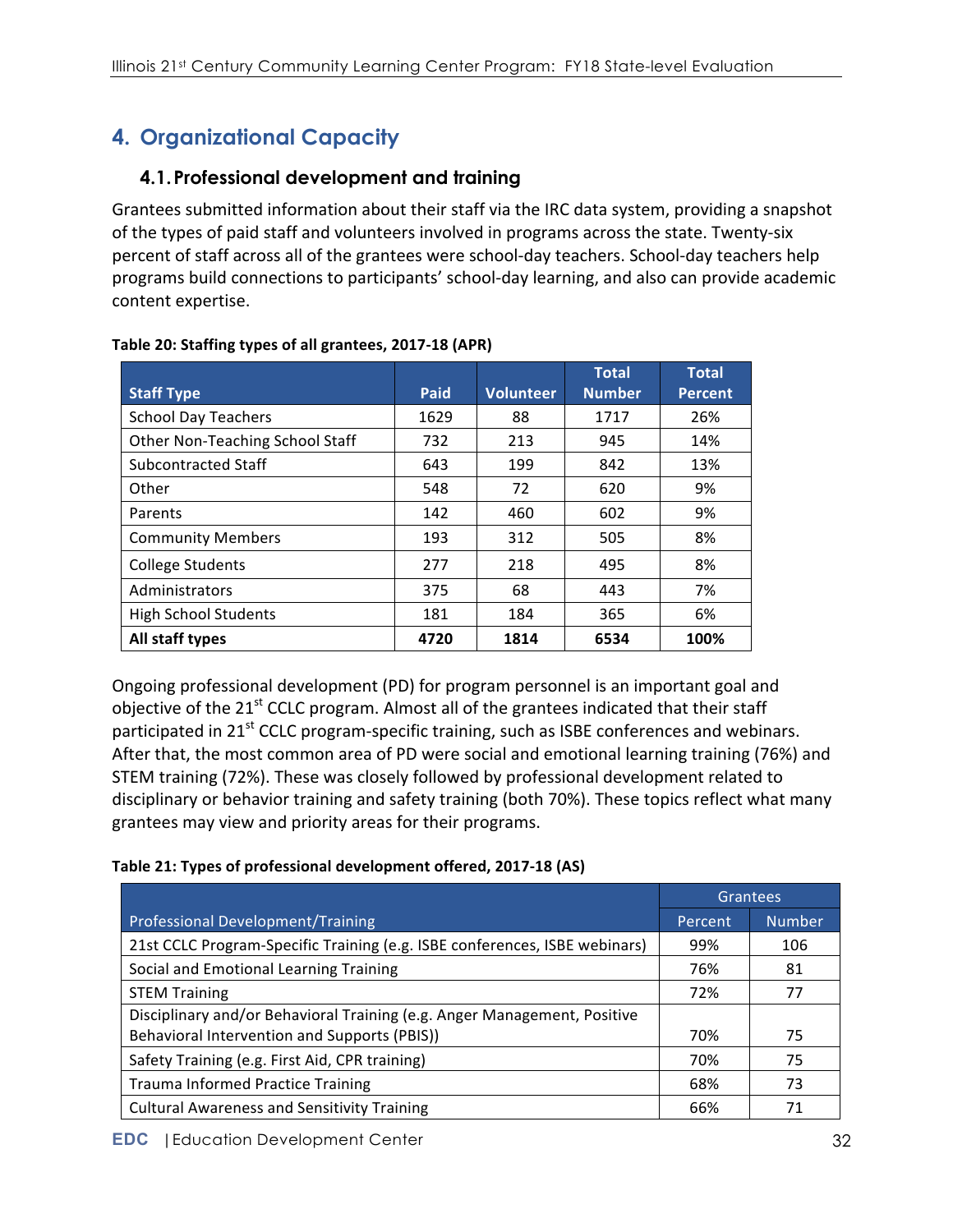|                                                                      | Grantees |               |
|----------------------------------------------------------------------|----------|---------------|
| <b>Professional Development/Training</b>                             | Percent  | <b>Number</b> |
| <b>Youth Development Training</b>                                    | 64%      | 69            |
| Illinois Learning Standards Training and/or Common Core Training     | 61%      | 65            |
| <b>Team-Building Training</b>                                        | 53%      | 57            |
| Youth Program Quality Assessment Training                            | 49%      | 52            |
| Health Training (e.g. nutrition education, fitness education, sexual |          |               |
| education)                                                           | 48%      | 51            |
| Media/Technology Training                                            | 39%      | 42            |
| English Language Arts Training                                       | 28%      | 30            |

Grantees reported "other" kinds of PD that their staff participated in during the past year. These included:

- Topics related to supporting students: Diverse learners, youth development, and conflict resolution.
- Topics related to programming and instruction: Differentiated instruction and arts and mathematics training.
- Topics related to program implementation: Safety
- Topics related to program management: staff leadership, communication, and management.

Grantees were asked for recommendations for future professional development activities. The five most common recommendations were:

- 1. Social and Emotional Learning Training
- 2. Trauma Informed Practices
- 3. Cultural Awareness and Sensitivity Training
- 4. STEM Training
- 5. Illinois Learning Standards Training

#### **4.2.Evaluation and continuous improvement**

According to a review of grantees' local evaluation reports, 72% of grantees are using an external evaluator. In the annual survey, grantees indicated their progress with respect to implementing their program evaluation, and more specifically, using data to improve their programs. One grantee from the 2013 cohort indicated that they had not met goals in this area. All 2015 cohort grantees indicated that they had at least partially met goals.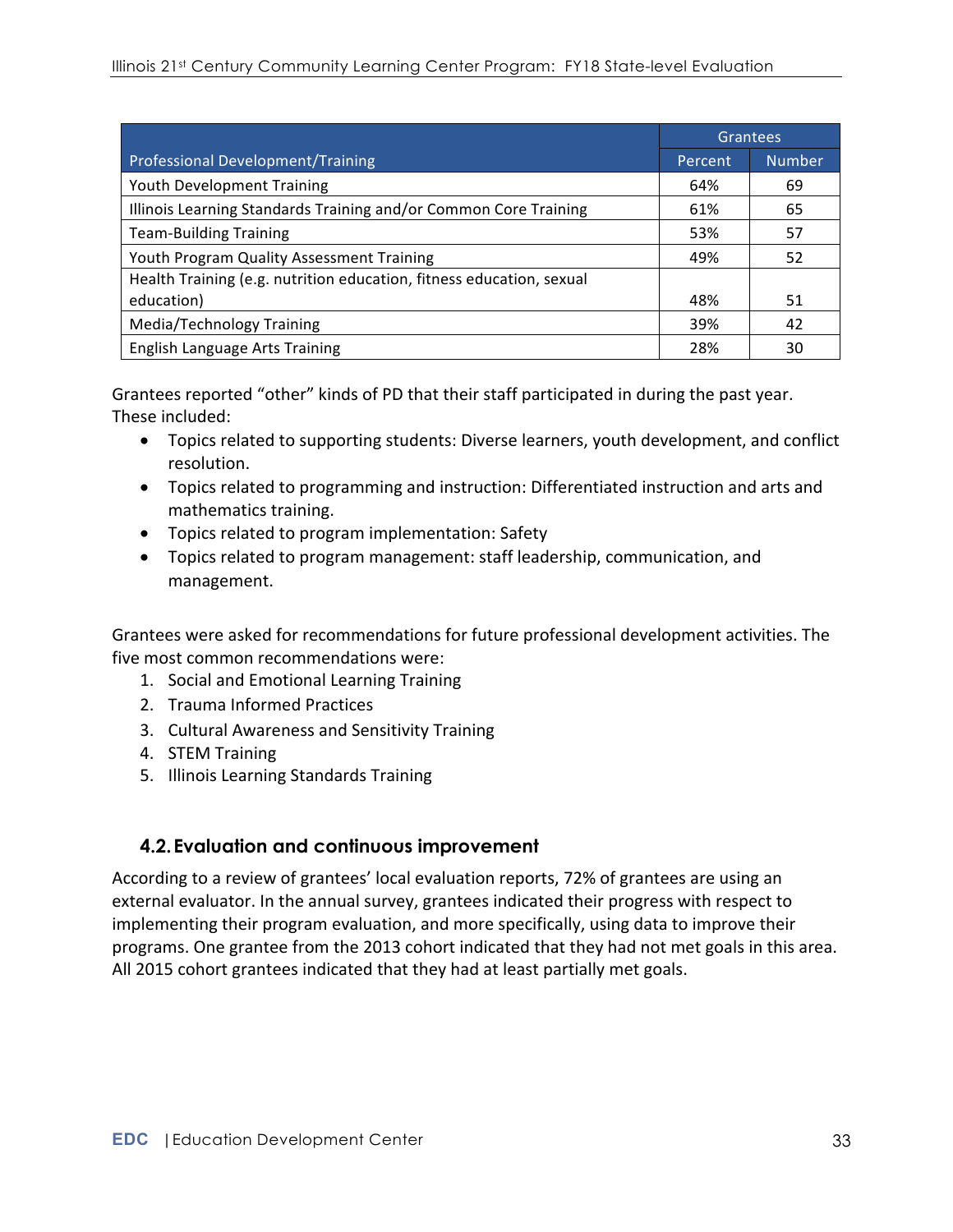

**Figure 18: Grantee progress in using data to improve the program by cohort, 2017-2018 (AS)** 

All grantees submitted local annual evaluation reports, and at least 72% of grantees had an external evaluator involved in this work. Based on the data provided in these reports, it is clear that most grantees collected program implementation, including student attendance data, student demographics, program hours and operations. Grantees are less consistent about reporting on family participation data in their local evaluation report.

Grantees continue to face challenges when reporting evaluation data related to program outcomes—particularly academic achievement of regular program participants—in their local evaluation reports. The Teacher APR survey remains the most common, consistent source of data on student outcomes, with 84% of grantees including these data in their reports. Objective data on student outcome such as grades and test scores were less frequently reported. As has been previously discussed in this report, many grantees indicated that they face challenges in obtaining these data. Complete information on the data provided in local evaluation reports is included in Appendix B.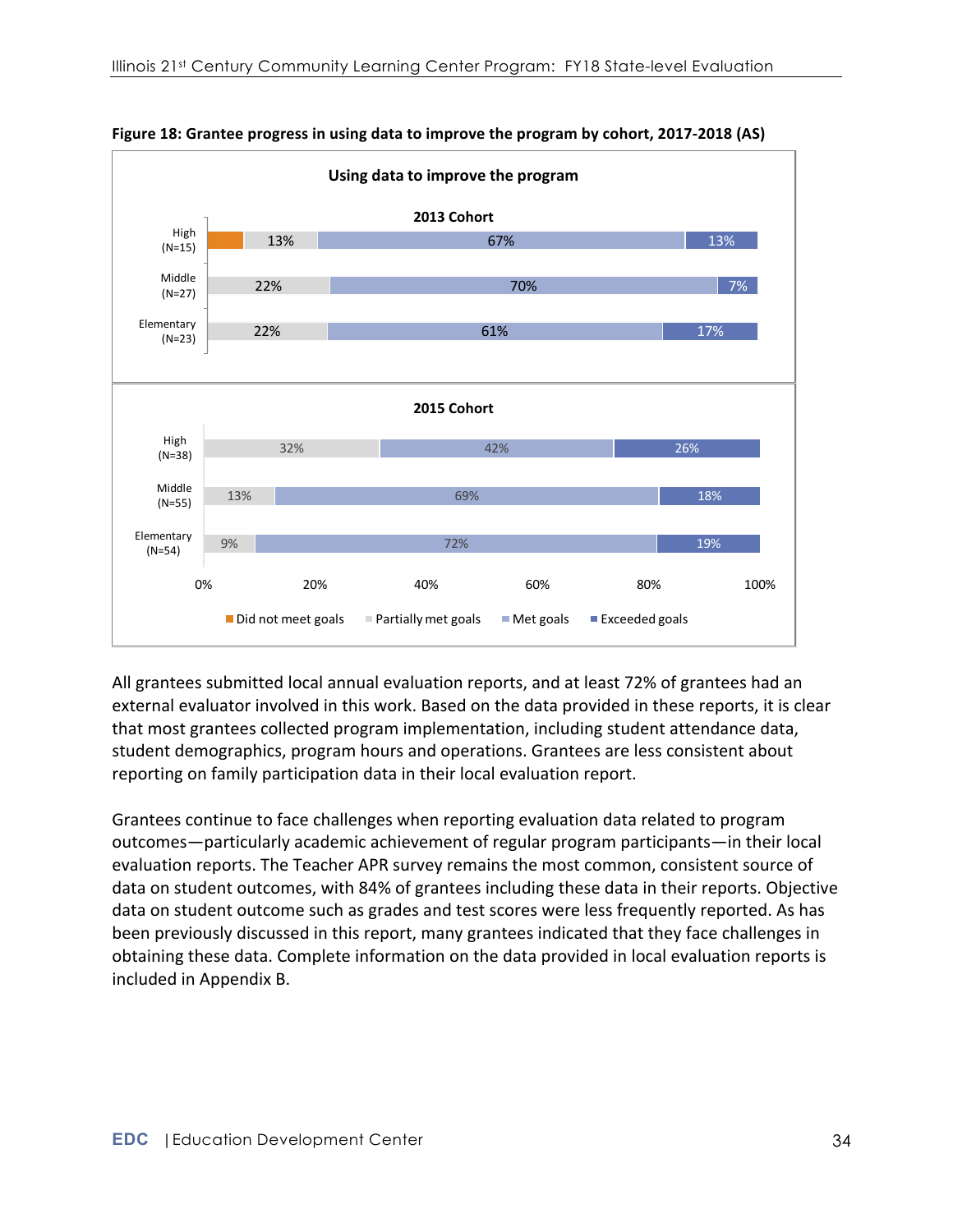# **4.3.Funding and sustainability**

On the annual survey, grantees indicated their progress with respect to identifying ways to continue critical components of the program after the grant period. A small number of grantees from both the 2013 and 2015 cohort indicated that they have not met their goals in this area.





In an effort to further capture grantees' progress in achieving program sustainability, the annual survey also asks grantees to indicate the proportion of their program components that are sustainable at this time. All 2013 grantees indicated that some or most of their program was sustainable. Two 2015 cohort grantees indicated that none of their program's components were sustainable, while one grantee indicated that all of its program was sustainable. It is interesting to consider these findings in relation to those in the figure above, as it highlights two different angles of the sustainability issue. Above, grantees reflected on their progress and effort to work toward sustainability, while below they indicated their current status with respect to sustainability. Together, these data points indicate that the majority of grantees are on their way to having sustainable programs.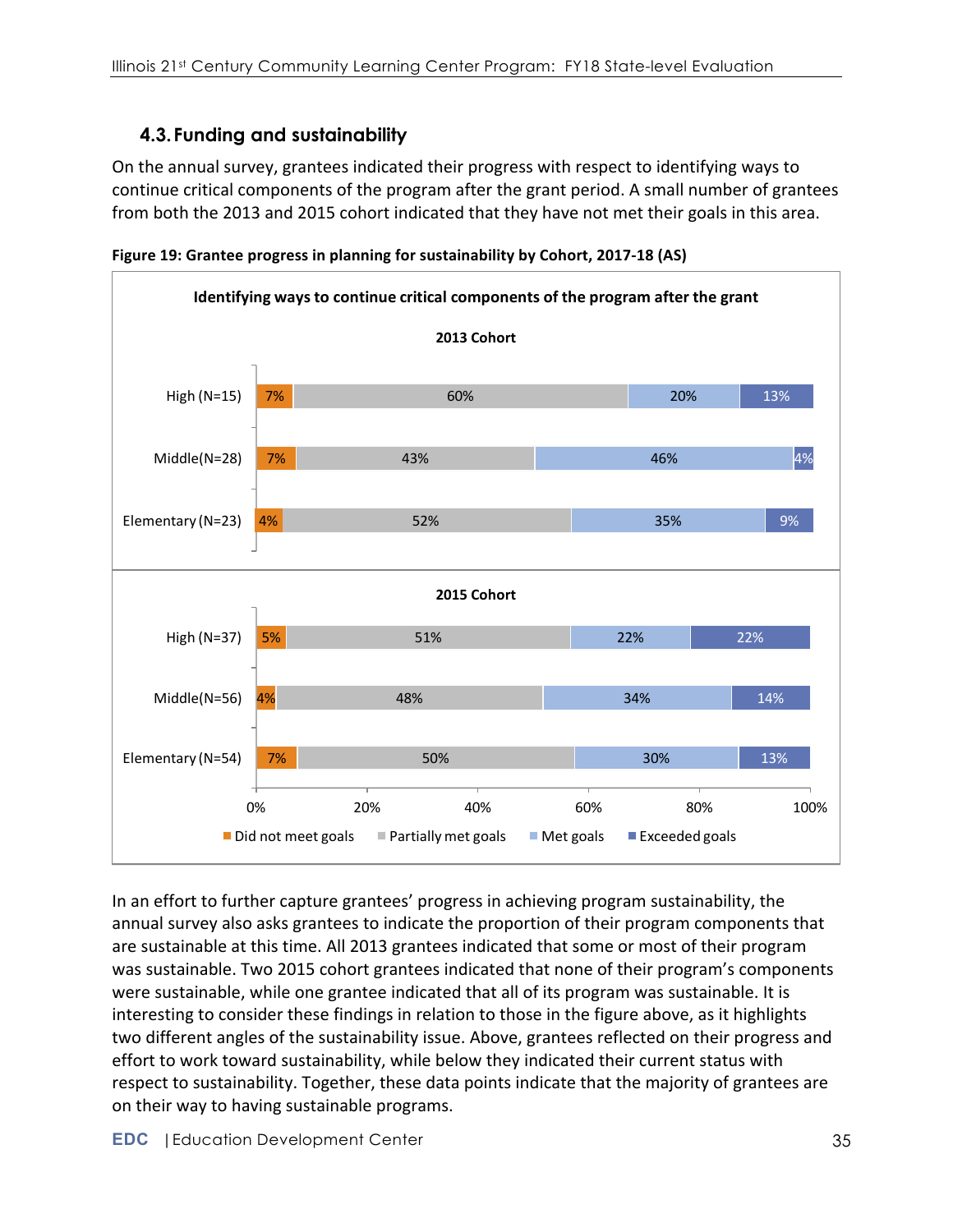

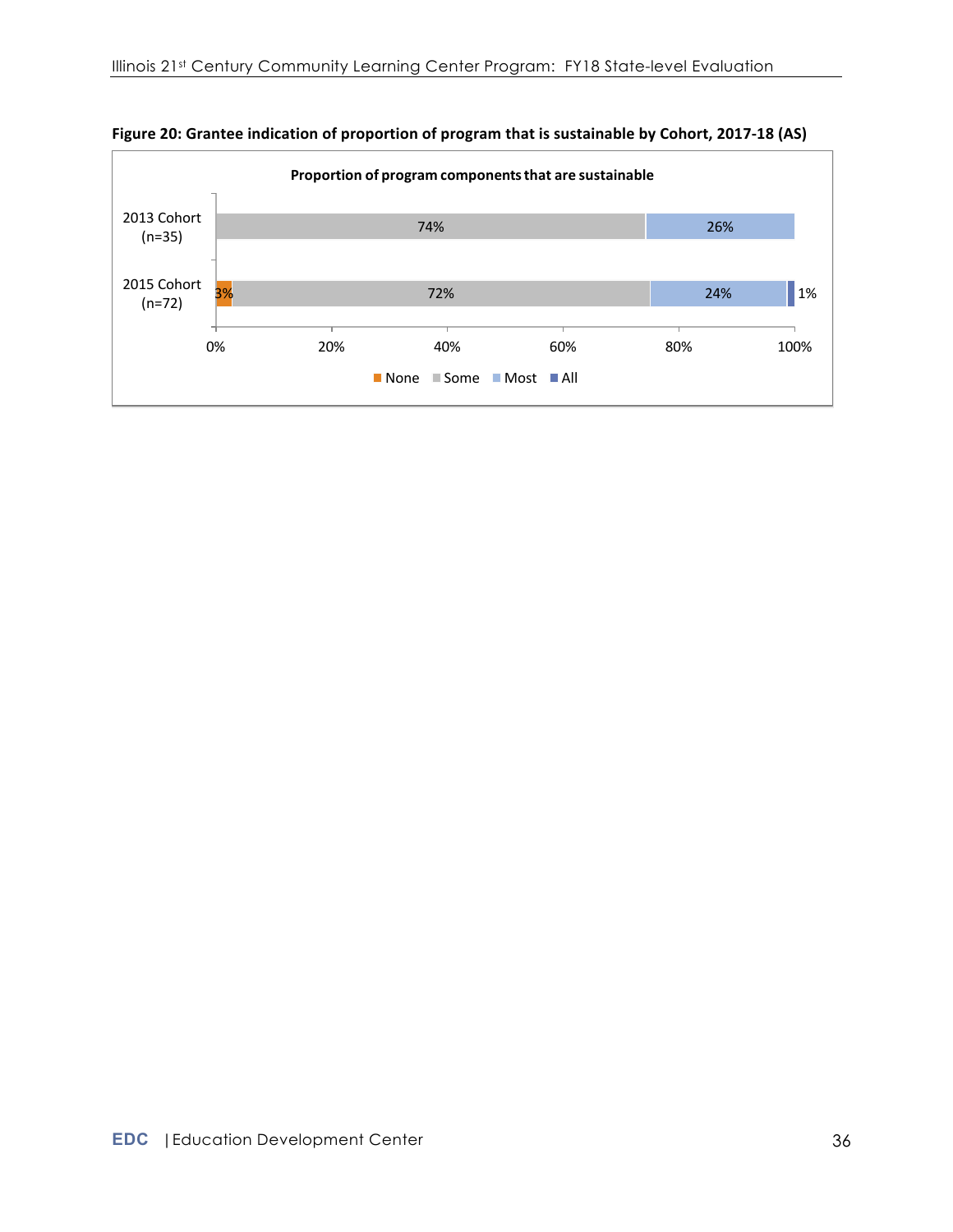# **5. Program-Reported Challenges & Recommendations**

## **5.1.Barriers to implementation**

Grantees rated the extent to which they encountered certain barriers in their efforts to serve program participants and achieve program goals. These data highlight the issues that grantees across the state have in common, and also the challenges that grantees face when serving different participant age groups. These data have remained largely unchanged over the past few years of the evaluation. Poor parental involvement has consistently been the number one challenge indicated by grantees across age groups, and it is again this year. Grantees serving elementary and high school students indicated that inconsistent attendance of students was the second most common barrier. While regular attendance has been a greater challenge for older students, grantees serving high schools students indicated that competing student responsibilities was the second most frequent barrier. This indicates that grantees recognize the different factors that influence attendance, and are likely to address the barriers accordingly. There are other differences in barriers by age group that are worth calling attention to:

- Student recruitment is more of a challenge as students get older. It was cited as a barrier by 20% of grantees serving elementary, 41% for middle school, and 62% for high school students.
- Grantees working with high school students cited too little time with students as a barrier more frequently (40%) than those working with elementary and middle school students (both 28%).
- Grantees working with elementary students cited poor cooperation from school in obtaining necessary information as a barrier more frequently (32%) than those working with middle and high school students (21% and 16% respectively).

|                                                                             | % of Grantees indicating "Somewhat" or<br>"Significant" Barrier |                    |                  |
|-----------------------------------------------------------------------------|-----------------------------------------------------------------|--------------------|------------------|
|                                                                             | Elementary<br>$(N=77)$                                          | Middle<br>$(N=84)$ | High<br>$(N=55)$ |
| Poor parent involvement in activities                                       | 88%                                                             | 92%                | 89%              |
| Inconsistent attendance of students                                         | 55%                                                             | 73%                | 62%              |
| Competing responsibilities at home, such as the need<br>to babysit siblings | 32%                                                             | 71%                | 73%              |
| Competing activities at school in which the students<br>want to participate | 46%                                                             | 65%                | 71%              |
| Negative peer pressure and/or gangs influencing<br>students                 | 46%                                                             | 47%                | 53%              |
| Difficulty in recruiting students                                           | 20%                                                             | 41%                | 62%              |
| Poor cooperation from day teacher                                           | 26%                                                             | 33%                | 37%              |

#### **Table 22: Barriers to program implementation by age group, 2017-18 (AS)** *Shaded cells indicate top three barriers for age group*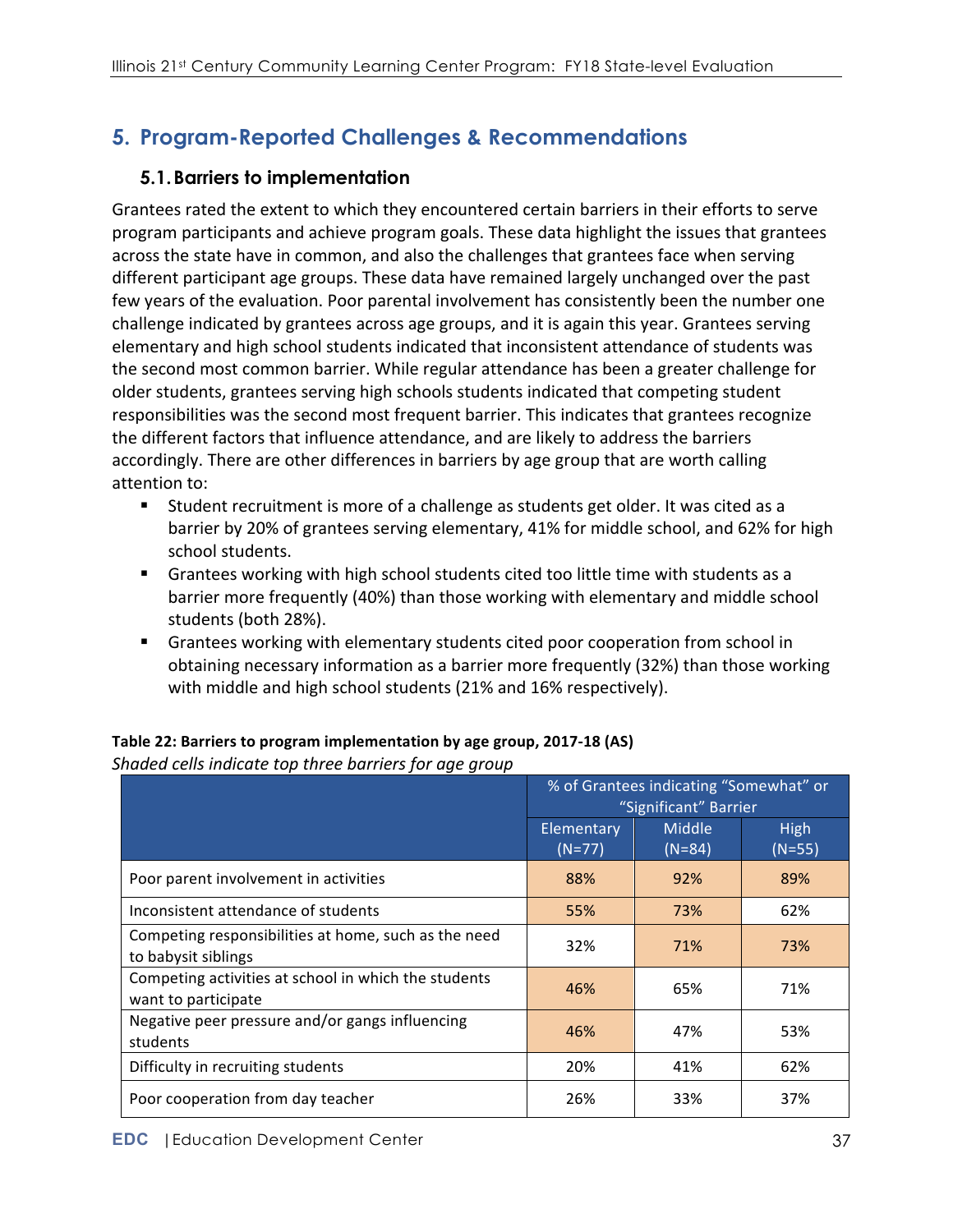|                                                                                          | % of Grantees indicating "Somewhat" or<br>"Significant" Barrier |                    |                         |
|------------------------------------------------------------------------------------------|-----------------------------------------------------------------|--------------------|-------------------------|
|                                                                                          | Elementary<br>$(N=77)$                                          | Middle<br>$(N=84)$ | <b>High</b><br>$(N=55)$ |
| Difficulties in transporting students (cost, logistics)                                  | 33%                                                             | 29%                | 22%                     |
| Too little time with students                                                            | 28%                                                             | 28%                | 40%                     |
| Difficulty in maintaining/identifying partners                                           | 25%                                                             | 23%                | 38%                     |
| Poor cooperation from school in obtaining necessary<br>information                       | 32%                                                             | 21%                | 16%                     |
| Difficulty in communicating with school                                                  | 9%                                                              | 20%                | 16%                     |
| Difficulty in maintaining a safe environment for<br>students when coming/going from site | 15%                                                             | 19%                | 21%                     |
| Competing responsibilities because student must work                                     | 7%                                                              | 15%                | 77%                     |

## **5.2.Recommendations for program improvement**

Local evaluation reports were reviewed to capture grantees' evaluation recommendations and analyze areas cited as in need of improvement. The most common recommendation this past year was to increase or improve parent and family programming and involvement. Looking across the past four years, the four most common recommendations were the same from 2015 until 2017. This year, three of the four top recommendations remained the same: 1) Parent and family programming and involvement; 2) The use and collection of data, and evaluation; and 3) Recruitment, attendance and/or retention.

This year, sustainability replaced staff training and professional development as the  $4<sup>th</sup>$  more common recommendation. (Staff training and professional development was 5<sup>th</sup> this year.) As many grantees are coming to the end of their initial 5-year grant, evaluations may be recognizing the need for additional attention to sustainability. Overall, most of the recommendations—and the needs and challenges facing programs that we can infer from them-have remained fairly consistent.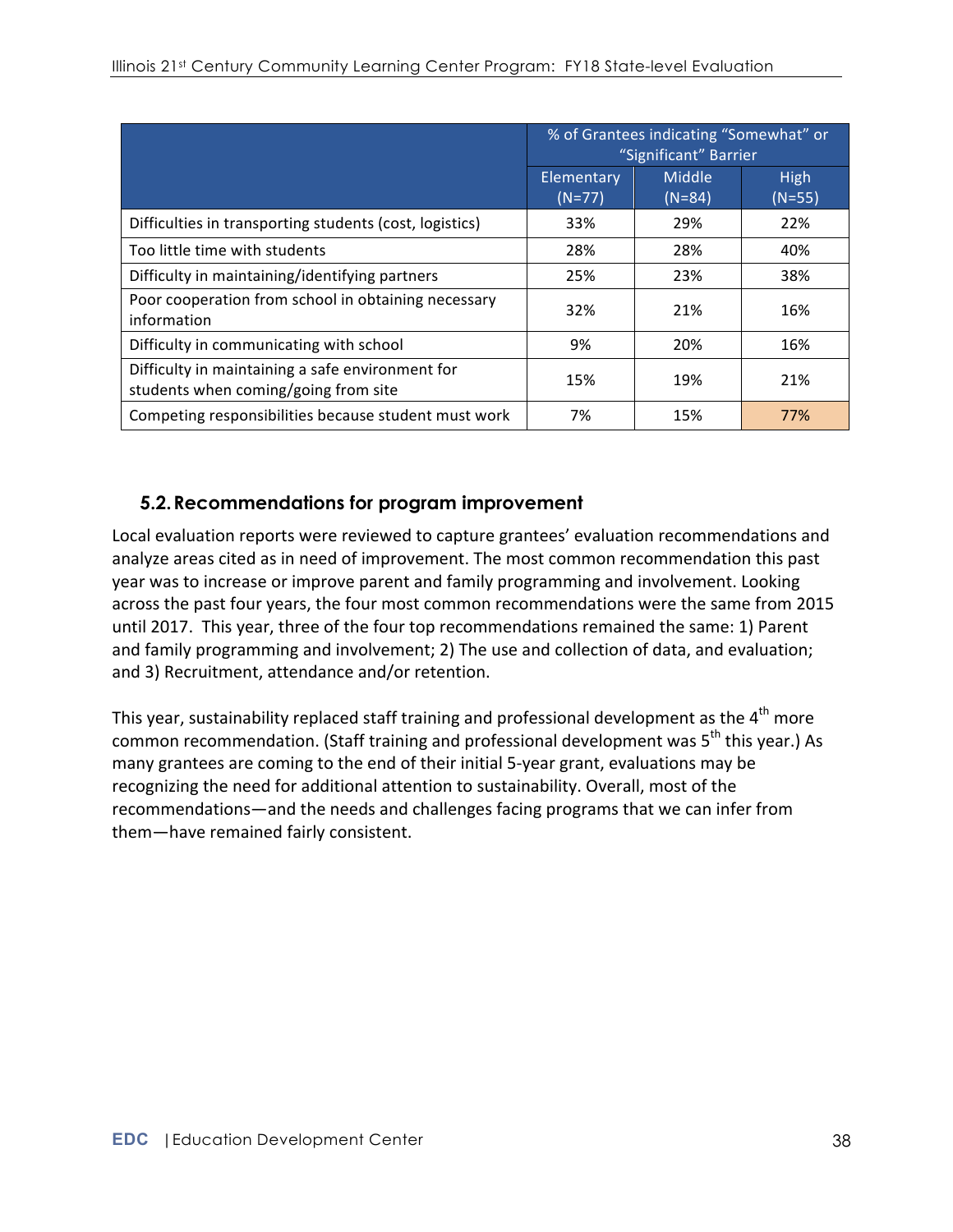| <b>Recommendation</b>                                                                      |      | % of Grantees including this |      |      |  |
|--------------------------------------------------------------------------------------------|------|------------------------------|------|------|--|
|                                                                                            |      | in local evaluation report   |      |      |  |
|                                                                                            | 2015 | 2016                         | 2017 | 2018 |  |
| Increase/improve parent/guardian/family programming and<br>involvement                     | 63%  | 48%                          | 53%  | 63%  |  |
| Increase/improve the use of data, data collection, and/or evaluation                       | 49%  | 48%                          | 55%  | 50%  |  |
| Address recruitment, attendance, and/or retention issues                                   | 40%  | 45%                          | 43%  | 44%  |  |
| Address program sustainability                                                             | 36%  | 34%                          | 35%  | 42%  |  |
| Increase/improve further staff training and professional<br>development                    | 56%  | 42%                          | 46%  | 39%  |  |
| Expand or alter the range of activities being offered                                      | 26%  | 32%                          | 33%  | 29%  |  |
| Increase/improve social emotional learning supports and activities                         | 37%  | 31%                          | 27%  | 25%  |  |
| Increase/improve connection to school day and school day teachers<br>and/or administrators | 31%  | 13%                          | 22%  | 23%  |  |
| Increase/improve partnerships and/or community outreach<br>opportunities                   |      | 15%                          | 25%  | 17%  |  |
| Provide (additional) youth development programming and<br>opportunities                    | 8%   | 12%                          | 13%  | 14%  |  |
| Make adjustments to staffing composition or hire staff for specified<br>needs              | 8%   | 14%                          | 17%  | 13%  |  |
| Increase/improve attention to and support for positive student<br>behavior                 | 10%  | 13%                          | 4%   | 11%  |  |
| Increase/improve support for core academics to align with<br>standards                     | 15%  | 15%                          | 7%   | 7%   |  |
| Make adjustments to program logistics (schedule, transportation,<br>space)                 | 8%   | 2%                           | 5%   | 4%   |  |

**Table 23: Local evaluation report cited recommendations for program improvement, 2015-2018 (LER)** *Shaded cells indicate top four recommendations each year.* 

The local evaluation reports provided details on the specific challenges and needs that their programs face. Information about the nature of the recommendations is included below.

Increase/improve support for college and career readiness  $\vert$  10%  $\vert$  -- 8%

*Parent and family programming and involvement (63% of grantees):* Nearly two-thirds of the grantees' local evaluation reports included a recommendation on the topic of parent and family programs and involvement. Recommendations addressed several challenges and shortcomings with respect to this issue, such as soliciting input on parent interests and needs to plan more relevant or appealing programs, seeking additional partners to increase parent engagement, addressing barriers to participation such as timing and childcare, and employing new strategies or methods to improve communication with parents and to increase interest and participation.

*Data collection, data use, and/or evaluation (50% of grantees):* About half of the grantees' local evaluations cited the need to improve or increase the data being collected, the use of data in making decisions, or the use of evaluation in understanding their programs. Evaluations described the need to develop data collection protocols and systems, particularly with respect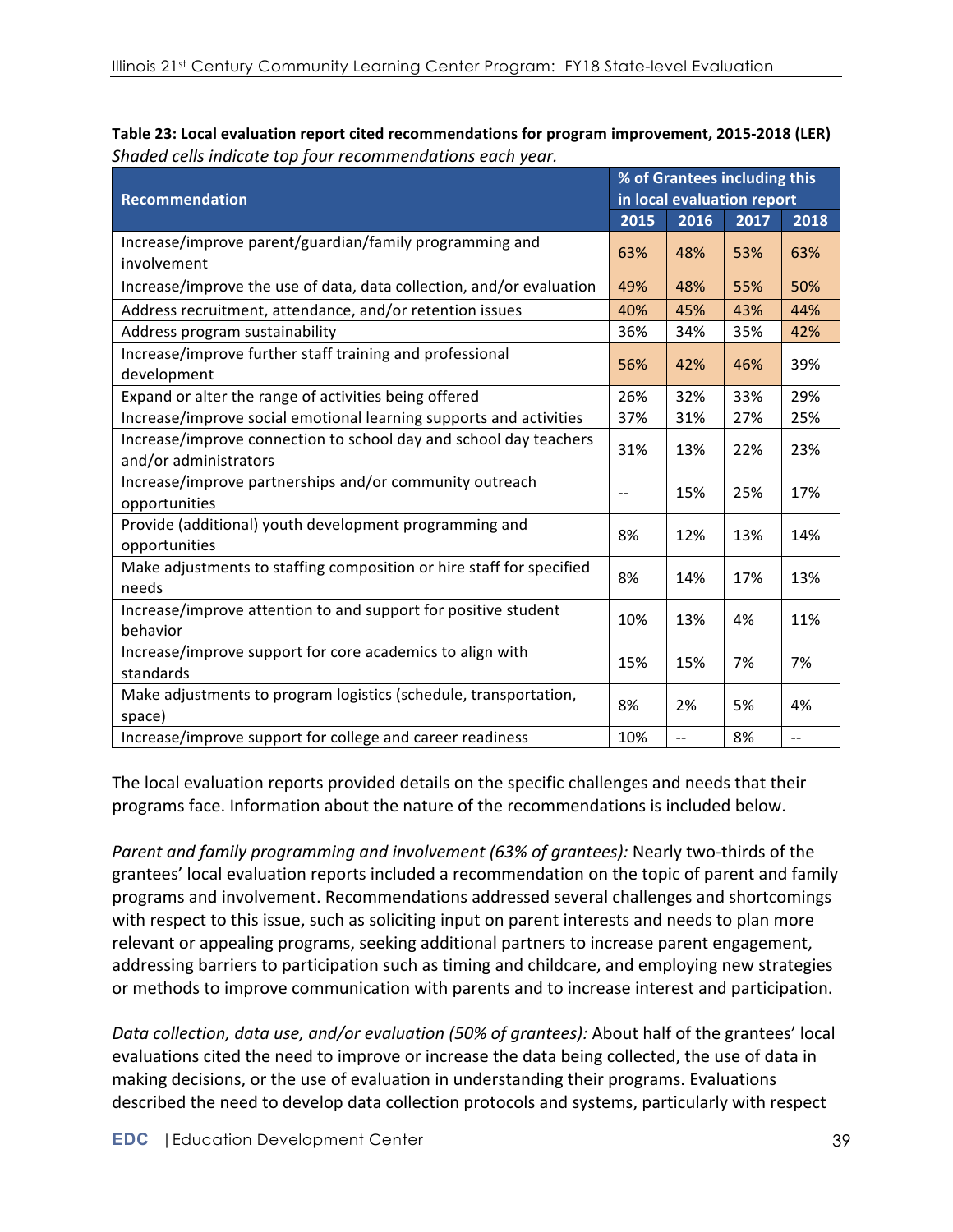to accessing data to improve and guide instructional and program changes, and to develop or improve their own surveys to better meet their evaluation needs.

*Recruitment, attendance and retention (44%):* Many evaluation reports indicated in their recommendations that programs need to address issues with respect to recruitment, attendance, and retention. Some reports recommended investigating factors that influenced attendance, from student interest to program logistics. Others recommended improved attendance monitoring and increasing attendance, along with greater parent communication around issues of attendance.

*Sustainability* (42% of grantees): Sustainability is an area of concern for many grantees, and more than one third of the local evaluation reports included the need to attend to sustainability as part of their recommendations. Recommendations, for the most part, were fairly generic and most often included a statement that grantees should, "Continue efforts towards sustainability through community partners and grants," or review their sustainability plan. Some recommendations included specific calls to develop specific partnerships or otherwise engage others to address the challenge of sustainability.

*Staff training and professional development (39% of grantees):* Nearly half of the grantees mentioned the need for staff training and professional development within their recommendations. In many cases, the recommendation mentioned specific skills or program areas that needed to be addressed through staff development. For example, recommendations included building staff capacity to support student social-emotional development and academic skills. Recommendations also cited the need to gather staff input on training and development needs.

*Expand program activities (29% of grantees):* A number of grantee evaluations recommended that programs consider expanding their program offerings, particularly in the areas of STEM and other academic content. This recommendation was usually made in conjunction with or as a strategy to address other issues—such as recruitment and retention or academic achievement. 

Social emotional learning (25% of grantees): Some evaluations noted the need for enhanced or increased efforts to improve the social emotional learning of program participants. In some instances, the recommendation focused on the need to improve program capacity to help students develop social emotional competencies by training and hiring staff. In other cases, the recommendation was to add or expand activities that support social emotional learning and development.

*Connection to school day and school day teachers (23% of grantees):* Some local evaluations recommended that sites develop or improve communication methods and strategies to help program staff and school day teachers and staff share information and update one another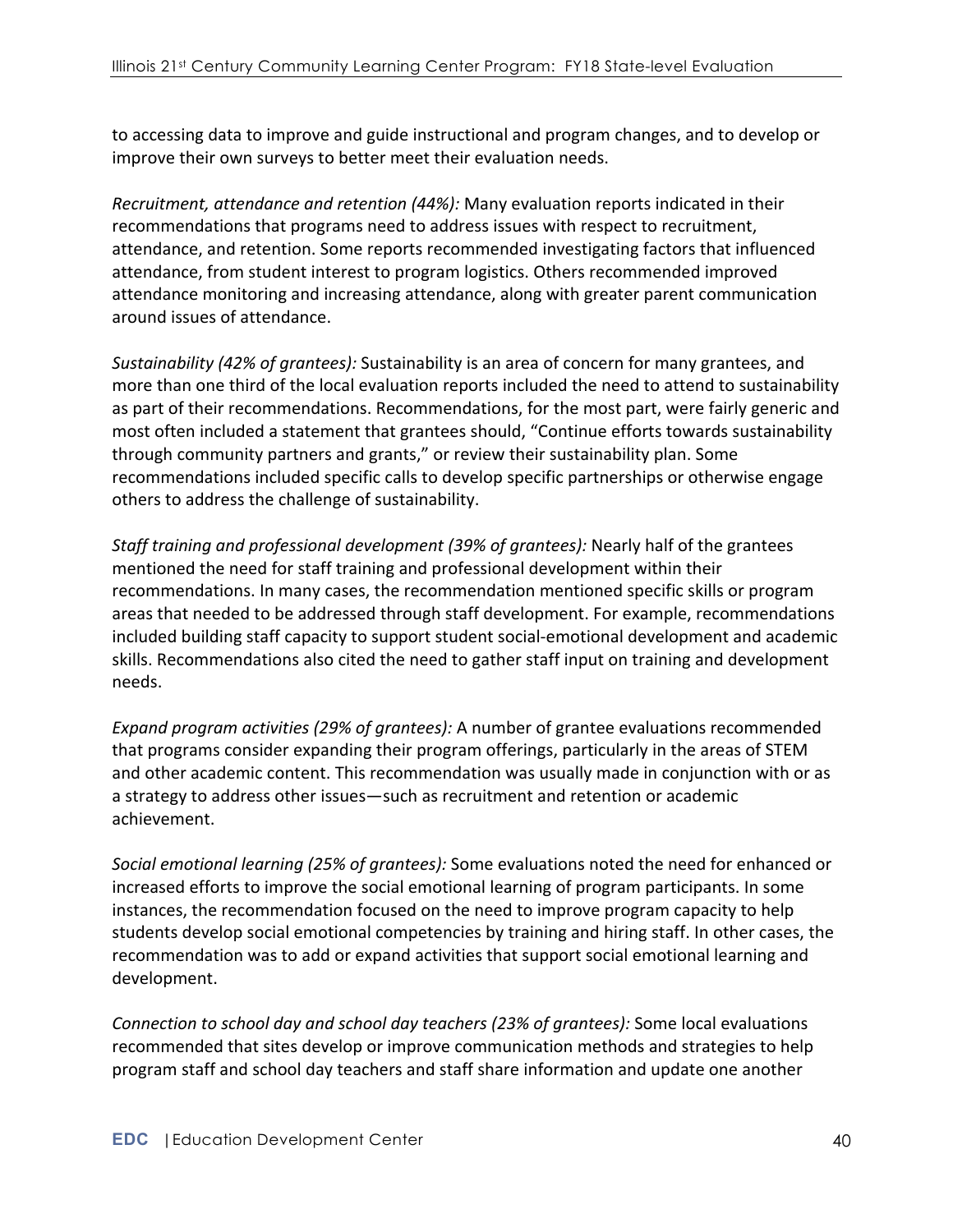about progress and issues with specific students. Recommendations also focused on improving communication to help program activities better align with school-day academic content.

*Partnerships or community outreach (17% of grantees):* Recommendations related to developing better and stronger community partnerships or improving outreach efforts often were connected to the need for program sustainability or to expand programming activities for students. These recommendations encouraged grantees to seek out community partners to provide programming, or to strengthen and improve relationships such as parent engagement.

*Youth development, youth leadership, and mentoring (14% of grantees):* Some local evaluations recommended that grantees specifically work to address youth development, support youth leadership, and/or provide mentoring activities as part of their programming, in response to particular needs of participants.

*Staffing (13% of grantees):* A small number of evaluations identified the needs for additional staff or recommended specific types of staff to improve program implementation, such as hiring school day teachers and enlisting volunteers to provide academic support during afterschool programming.

*Student behavior (11%):* A very small number of reports included recommendations related to student behavior. Some reports cited the need to communicate with staff and school leadership to address behavioral problems.

# **6. Conclusion**

For the past couple of years, ISBE's  $21^{st}$  CCLC program has been comprised of a largely stable, experienced group of grantees. Given that the grantees represented in this report were in their  $4<sup>th</sup>$  and  $6<sup>th</sup>$  years of implementation, much of the data provided in the evaluation is remarkably consistent and similar as those reported in previous years of the evaluation. Looking across the state, grantees continued to demonstrate progress and positive contributions in meeting the program's goals and objectives. Reflections and considerations for each of the objectives are offered below. 

**Objective #1: Participants in the program will demonstrate increased academic achievement.** This may be the most difficult objective to understand and document, and perhaps also to achieve. The statewide evaluation had access to new data this year—achievement data of regular program participants, provided via the IRC data system. According to these data, less than 20% of participants were proficient in ELA or math. However, it is important to recognize the limitations of these data. This represents achievement as measured by PARCC scores, which come with a number of issues and controversies, and were not available for half of the participants. Given that this is the first year the evaluation has had access to these data, the evaluation team is still working to understand what these data reflect, and learning about the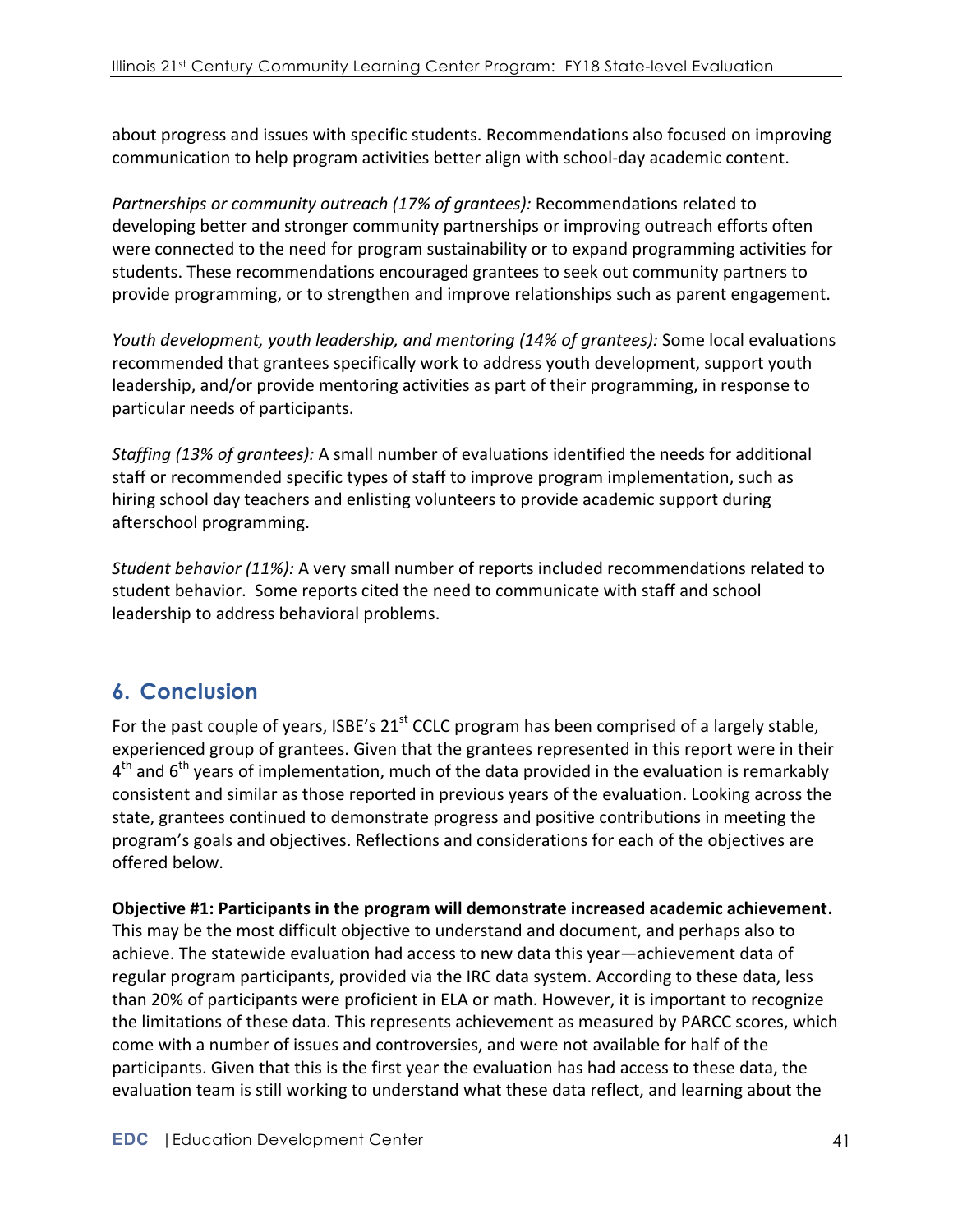quality and completeness of the data set. While achievement data provided little evidence of progress in this area, teacher survey data indicate that on an individual student level, students were perceived as making positive strides in their education. The discrepancies between these indicators perhaps illustrates the difference between supporting students to succeed in school versus efforts to improve standardized test scores.

**Objective #2: Participants will demonstrate an increased involvement in school activities and** in participating in other subject areas such as technology, arts, music, theater, sports and **other activities.** Grantees continue to provide rich and diverse programs and learning experiences. Beyond academic support, grantees offer students the opportunity to engage in arts, STEM, health and wellness, service learning, and technology-based activities. Through the 21<sup>st</sup> CCLC program, students were involved in many activities they do not have access to during the school day.

**Objective #3: Participants in the program will demonstrate social benefits and exhibit positive behavioral changes.** Grantees provided a wide variety of program and activities designed to support social-emotional learning and to increase positive behavior. These efforts included specific social-emotional learning programs, more general youth development and mentoring activities, along with violence and drug prevention programs. Reports from school day teachers indicated that more than 60% of regular program participants improved their behavior over the course of the year.

**Objective #4: The 21<sup>st</sup> CCLC programs will provide opportunities for the community to be** involved and will increase family involvement of the participating children. Parent and family involvement continued to be a significant challenge for grantees. While grantees described offering a variety of activities for the parents and families of program participants, they also consistently reported that poor parent involvement was a program barrier, and cited the need for improved and increase family programming as a recommendation for program improvement. This year, the IRC data system provided family participation data for the first time, and these numbers illustrated the wide range of participation across grantees.

**Objective #5: Programs will provide opportunities, with priority given to all students who are** lowest performing and in the greatest need of academic assistance. Grantees continue to target and serve students in the greatest need. The majority of students qualified for free or reduced lunch. And, grantees specifically recruited and enrolled students in need of academic and or behavioral support.

**Objective #6: Professional development will be offered by the programs and ISBE to meet the needs of the program, staff, and students.** Grantees reported on provided professional development for their staff on a range of topics, including social-emotional learning, STEM programming, positive behavior approaches, and trauma-informed practices. And, nearly all grantees reported that their staff participate in the professional development opportunities provided by the statewide program.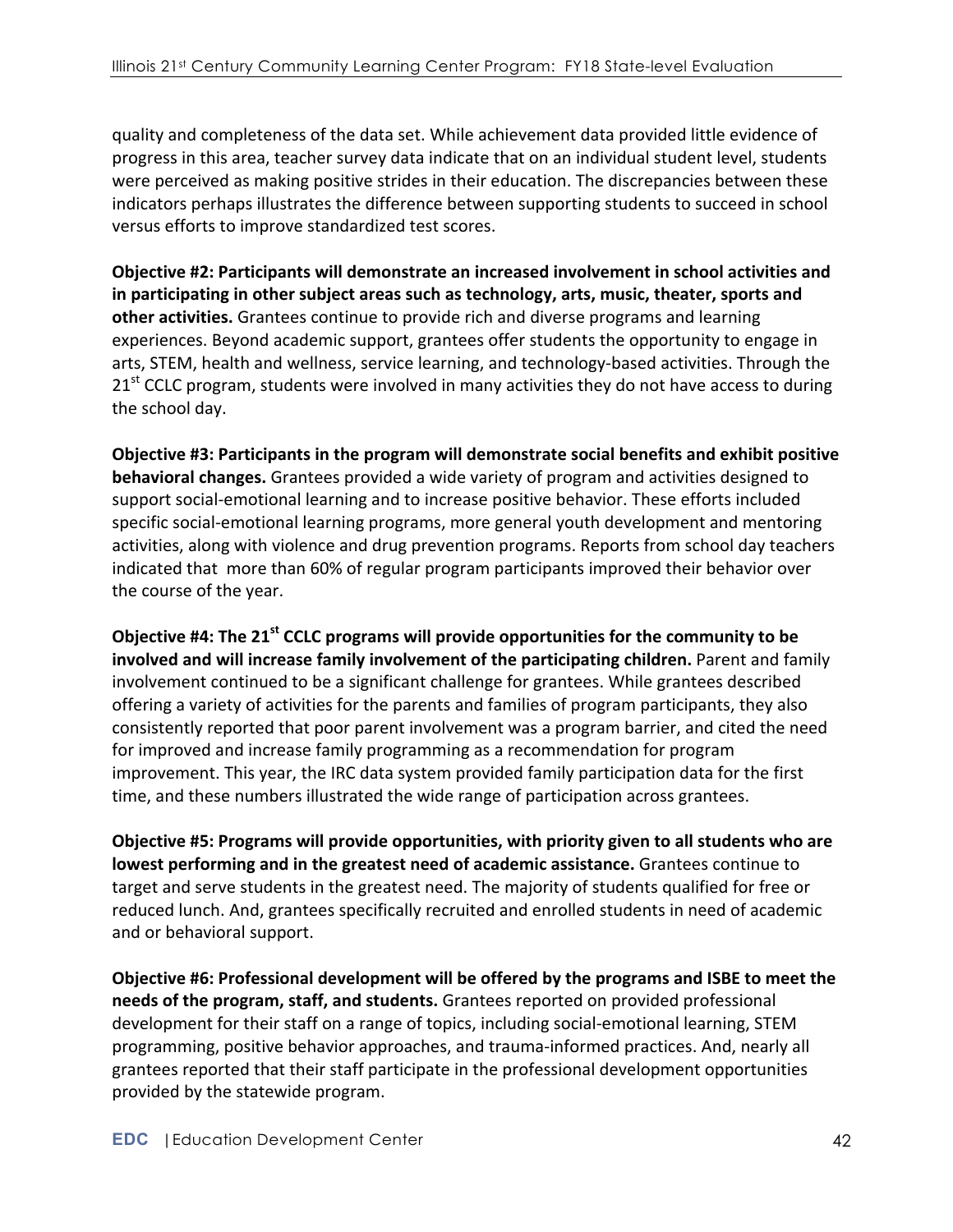**Objective #7: Projects will create sustainability plans to continue the programs beyond the federal funding period.** Sustainability is challenging to measure and understand across the program. As the grantees represented in this report have been active for a number of years, it was positive to find that nearly all grantees indicated that some or most of their program components were sustainable. At the same time, grantees acknowledged that they need to do more work to ensure program sustainability, as it was frequently cited as a recommendation for program improvement.

The most notable challenges identified in this report are consistent with previous years, and have been discussed in previous evaluation reports. The challenges that persist include parent and family involvement, regular program attendance particularly for older students, and evaluation and data collection at the individual grantee level. These areas should continue to be a focus for ISBE and the evaluation when providing resources and technical assistance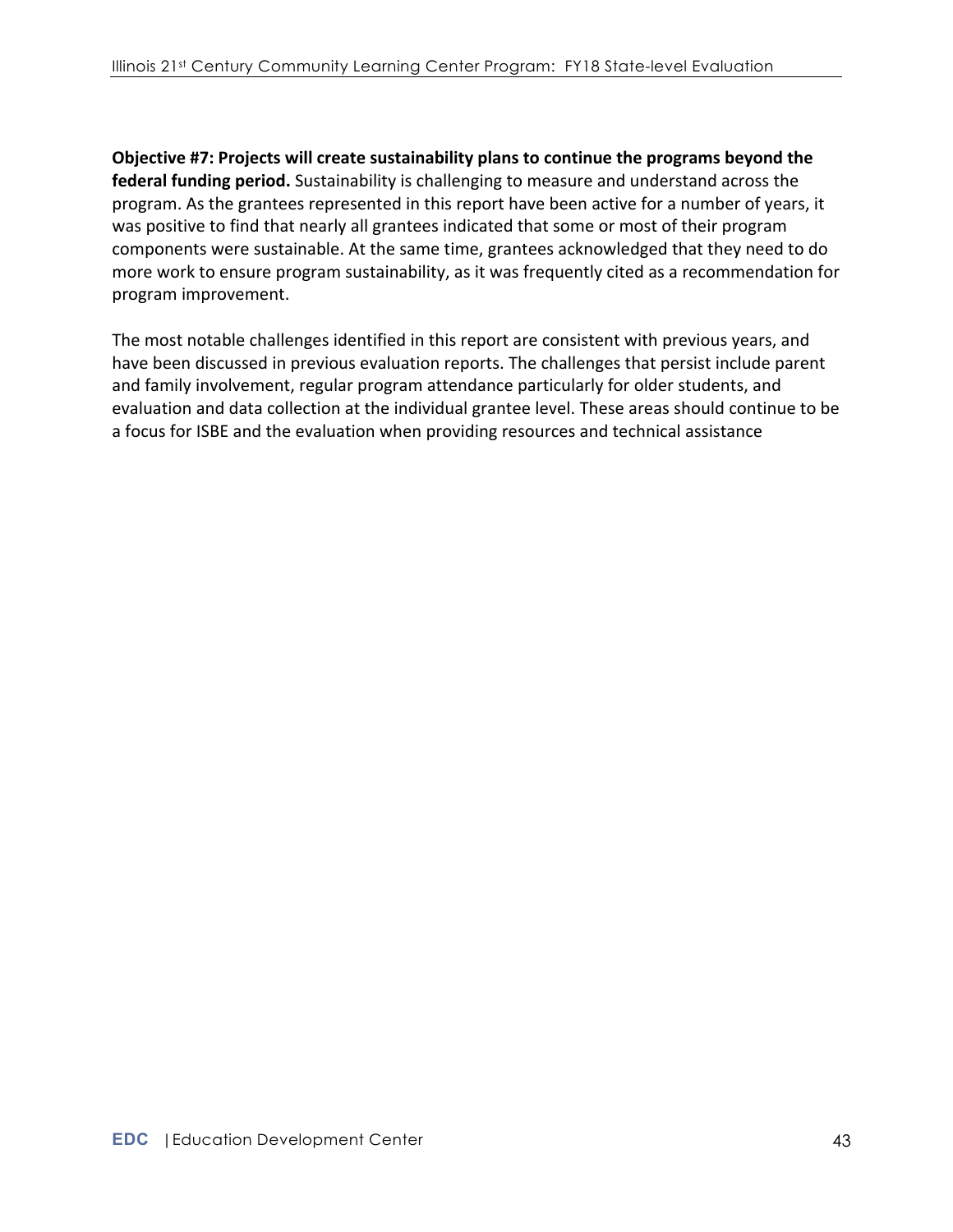# **Appendix A: EDC Evaluation Design**

In September 2016, Education Development Center, Inc. (EDC) – a leading nonprofit research and development organization specializing in both domestic and international program development, and research and evaluation in education, human, and economic development was awarded the contract by ISBE to conduct the statewide evaluation of the  $21<sup>st</sup>$  CCLC initiative. This allows EDC to continue the evaluation work it began through the previous contract, which ran from 2013 through 2015. As part of the contract, EDC also provides technical assistance resources to programs and sites to enable them to consistently provide continuous feedback that can be used for programmatic and mid-course correction.

Thee goals of the evaluation are:

- 1. To provide ISBE instructive, relevant, and actionable data and information on the progress of the  $21^{st}$  CCLC program and grantees toward meeting the state's program objectives.
- 2. To provide grantees feedback regarding their performance with respect to program objectives, as well as support and feedback on their evaluation of implementation and progress.

The questions guiding the evaluation are aligned with the seven goals of the ISBE 21 $^{\text{st}}$  CCLC program, address both student outcomes and program implementation, and align with current statewide objectives.

- 1. Do 21<sup>st</sup> CCLC programs provide opportunities for participants to increase participation in activities and subjects such as technology, the theatre and arts, and extracurricular activities such as sports and clubs? In what ways? For whom?
	- To what extent do program participants increase participation in activities and subjects such as technology, the theatre and arts, and extracurricular activities such as sports and clubs?
- 2. To what extent do program goals and activities address and support increased academic achievement for program participants?
	- Have  $21^{st}$  CCLC program activities and services positively influenced student achievement outcomes (i.e., increased student test scores, grade promotion rates)?
- 3. To what extent do program goals and activities address and support increased positive behavioral changes and improved social-emotional skills?
	- What is the relationship between participation in the program and student increases in positive behaviors and social-emotional skills?
- 4. To what extent are  $21^{st}$  CCLC programs working toward being inclusive of families? In what ways?
- 5. In what ways are  $21^{st}$  CCLC programs partnering, collaborating and working with federal funding sources, agencies, other community partnerships in order to ensure family participation and benefits to the community?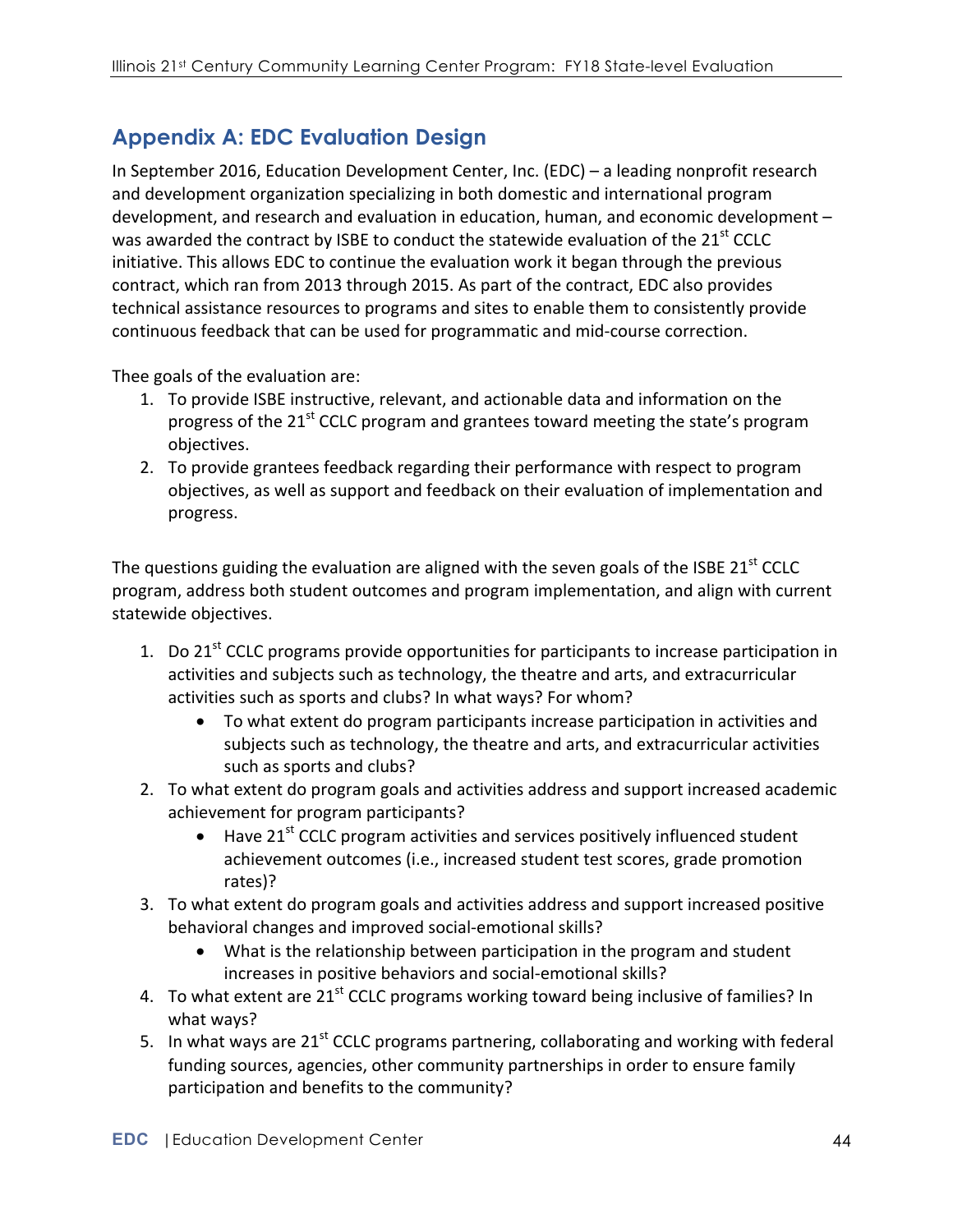- 6. What are the characteristics of students and families served by the subgrantees? Do the students and families served represent those with the greatest need for services?
- 7. What professional development and training opportunities are available to program personnel? Are these aligned with the federal and NSDC development standards?
	- How are the PD and training opportunities available related to effective  $21<sup>st</sup>$ CCLC program implementation?
- 8. In what ways are  $21^{st}$  CCLC programs partnering, collaborating and working with federal funding sources, agencies, other community partnerships?
	- In what ways are 21<sup>st</sup> CCLC programs addressing sustainability? To what extent are programs making progress toward achieving sustainability as they have defined that goal?

Information about each data source included in this report is included below.

Annual Survey Data (AS). EDC administered what was in the previous evaluation referred to as the Spring Survey, in May-June 2017. This survey focuses on program implementation. In addition, this survey requests that sites provide data from the Teacher APR survey. Some changes were made from the previous iteration of the survey—namely, closed-ended questions, based on coding of previously open-ended questions, were added to collect better information about certain activities. Also, as at the time of administration, EDC expected the Cohort 2013 grantees to end their programs, the survey included questions about what grantees learned from their experience this grant cycle.

The survey was administered to all active grantees. Grantees completed one survey per grant (so that organizations with multiple grants completed multiple surveys). Within the survey, grantees provided information for each of the sites they operated. The response rate for this survey was 100%. The survey is included in Appendix B.

Local Evaluation Reports. As part of the grant requirements, ISBE requests that each grantee conduct a local evaluation. Grantees are asked to provide information on four different dimensions,  $(1)$  program implementation;  $(2)$  objectives assessment;  $(3)$  recommendations, action plans, and tracking; and (4) dissemination. EDC provided a reporting template that offered an outline for the information and data to be included in the report. This template was identical to the one provided in the previous year. Reports were due to EDC and ISBE on December 15, 2017. 

EDC reviewed all of the reports, and summarized and coded them for several categories of information. Given the variation in the data included, it was not possible to aggregate specific outcome findings; grantees do not ask the same questions, or collecting data in the same way. Instead, the review focused on the categories of data included and a qualitative analysis of the data reported. EDC coded for evaluation plans and methods, types of information about implementation, types of data addressing outcomes, and the recommendations offered for program improvement. In addition, EDC tracked whether the grantee reported progress with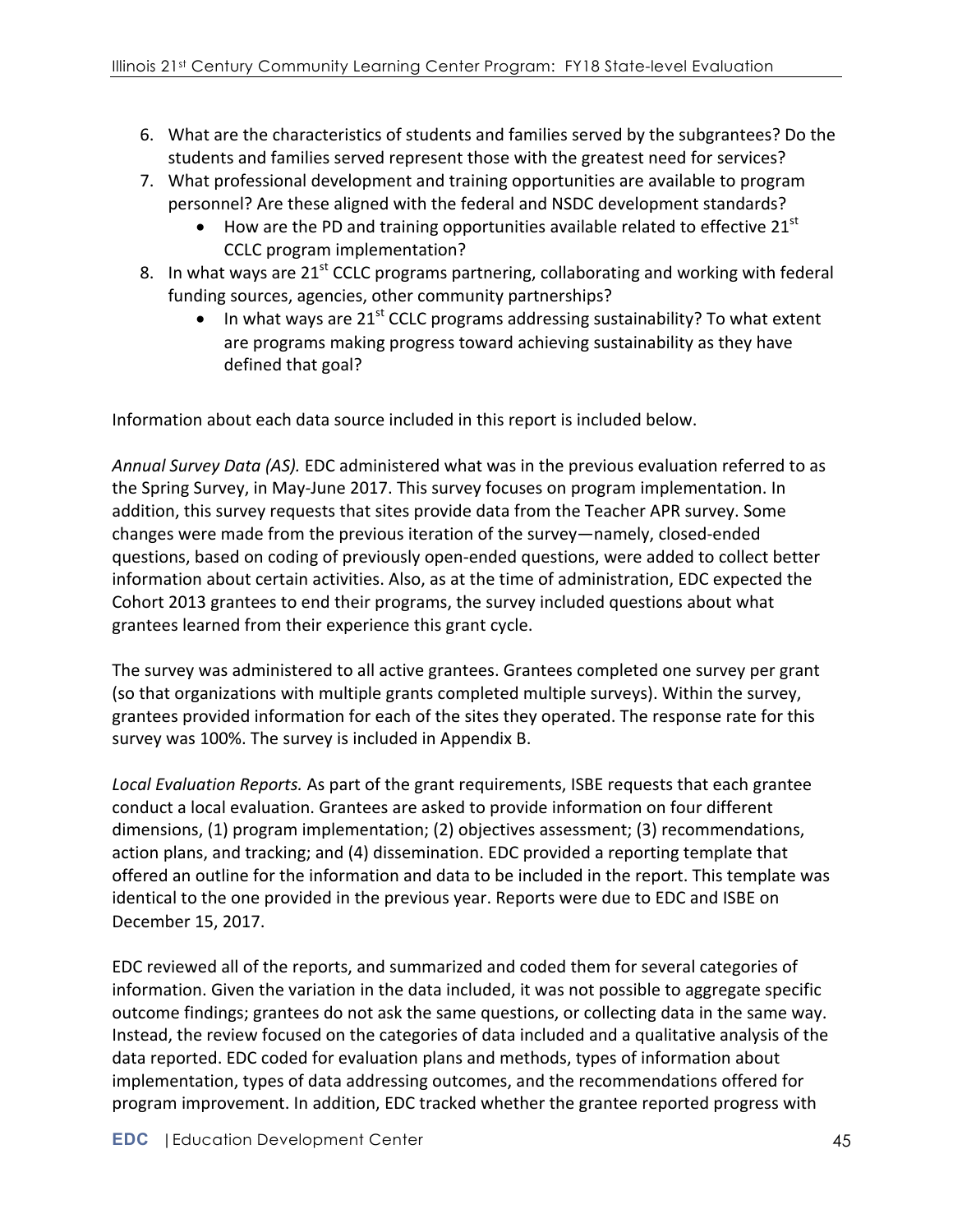respect to each of the statewide program objectives. Relevant findings are integrated into this report, and a summary of the analysis is also included in Appendix C.

### **Site Visits**

With the new evaluation contract (started in September 2016), EDC re-designed the site visit component of the evaluation. In prior evaluations, EDC conducted visits to a set number of grantees each year, visiting one site per grantee and following a standard protocol across all sites. EDC now conducts site visits to investigate a particular theme or program area. Based on a data provided through the annual survey and local evaluation reports, EDC identifies grantees that may provide particular insight or serve as exemplars for a specific type of programming or objective. These for site visits include: new grantee organization start-up, summer programming, social-emotional learning, parent and family involvement, STEM programming, arts programming, academic support, and career and college readiness.

Site visit data are analyzed and separate reports are written and shared as they are completed. They are not included in the annual evaluation report.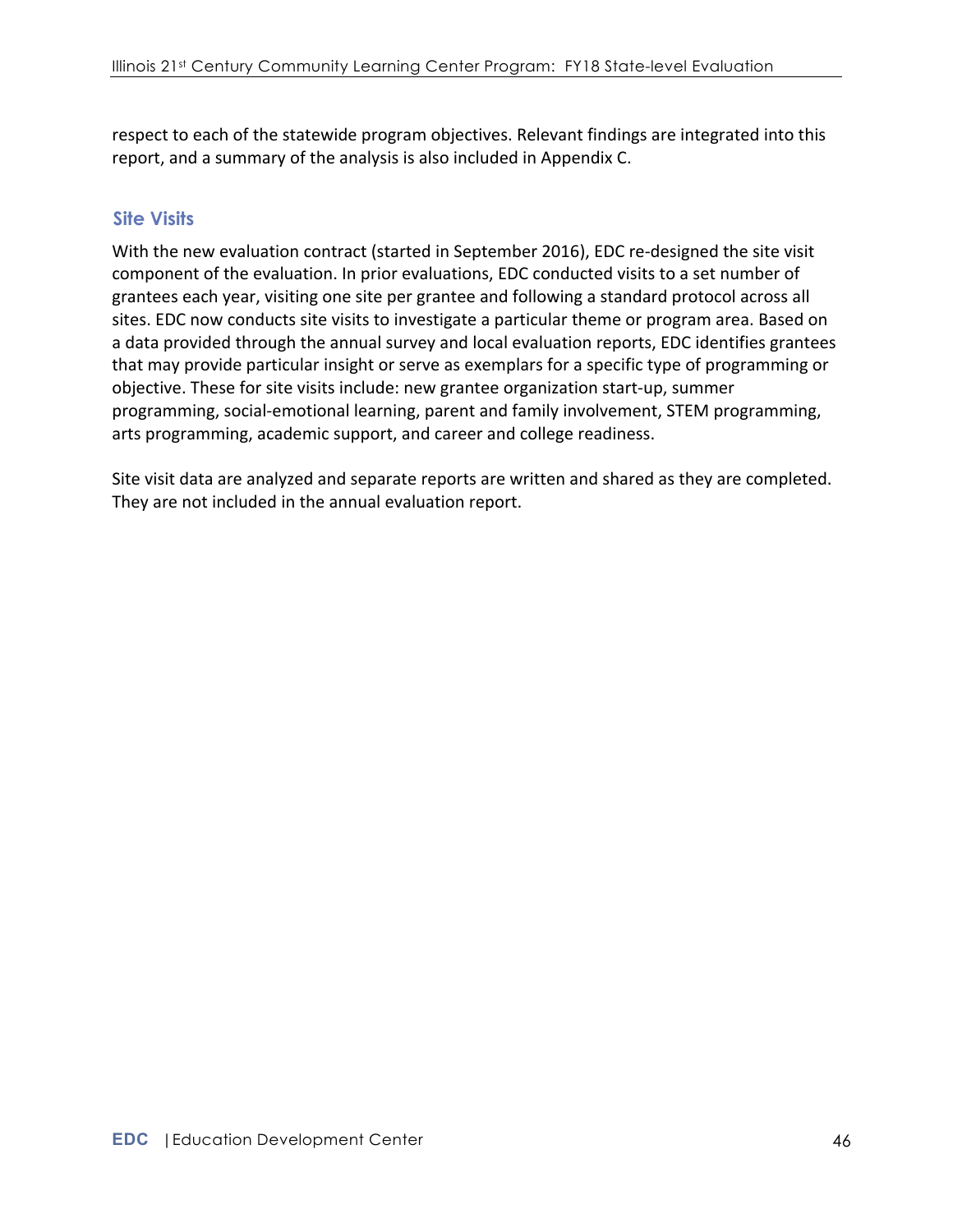# **Appendix B: Summary of Local Evaluation Reports**

# **About the grantee evaluation reports**

ISBE requires all active grantees to submit local annual evaluation reports. In response to the varied format, content, and quality of these reports, EDC provided a report template in 2015, and conducted a webinar to inform grantees about report expectations and requirements. With the new statewide evaluation contract beginning September 2016, EDC has maintained the same evaluation template, and because of EDC's regular webinars and communications, grantees are now familiar with the template and reporting expectations.

Reports for FY18 (reporting on activities and data from July 2017 through June 2018) were received from grantees in the 2013 and 2015 Cohorts in December 2018. EDC worked closely with ISBE to collect and track these reports as they came in. Grantees were instructed to submit one report per grant; in a small number of instances, organizations with multiple grants submitted a single report discussing those grants, or they submitted multiple reports for a single grant. Local evaluation reports were submitted for all active grants, and 116 reports submitted and reviewed<sup>7</sup>.

While the report template has improved the consistency of the reports, the quality and substance of the local evaluations continue to vary greatly. Most grants adhered closely to the report template, ensuring that they addressed the basic and fundamental questions about grant progress and outcomes. However, the extent to which they provided data to support their claims ranged from extensive analysis to minimal reporting.

EDC reviewed all of the submitted reports<sup>8</sup>. EDC does not code the reports in order to aggregate specific outcome findings; EDC relies on the annual survey to collect those data. Instead, the review, and therefore this summary, focused on the categories of data included, the extent to which the evaluations addressed state goals, and the recommendations for program improvement. EDC's review serves several functions: it allows EDC to quantify how grantees are evaluating their programs and what kinds of data they offer as evidence of their programs success; it provides EDC with a deeper understanding of the progress, successes, and challenges of the grantees and enables EDC to identify trends across the state; and it provides EDC with data to inform future evaluation as well as technical assistance efforts.

 

 $^7$  The number of reports is not the same as the number of active grants because of these reporting issues.

 $8$  Two members of the evaluation team reviewed and coded reports. Reviewers coded three reports together, and then coded two additional reports separately which were then compared and crosschecked for consistency. The remaining reports were then divided among the reviewers; regular meetings during the coding process allowed reviewers to raise questions and ensure consistent coding across the complete set of reports.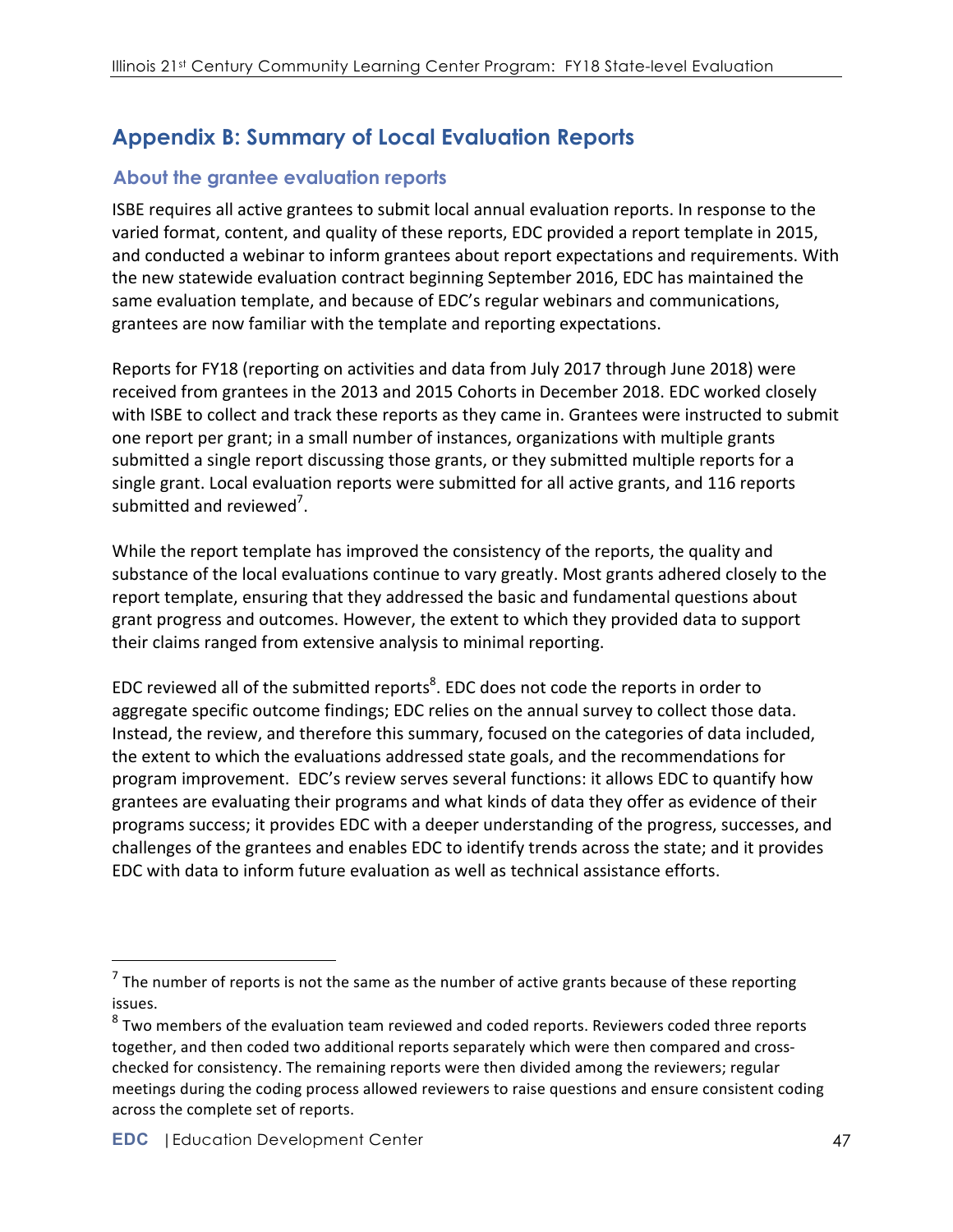# **Analysis and summary**

As noted above, the level of detail and data provided in the local evaluation reports varied. However, as requested in the report template, the vast majority of grantees provided information about their program implementation, progress toward the statewide objectives, and outcome data, as well as information about their evaluation activities and recommendations for program improvement. Based the information included in the reports at least 73% of the grantees are using an external evaluator.

The reports were reviewed and coded to gain a high level understanding of grantees' progress toward meeting the statewide objectives. Reviewers noted whether information and data were provided to address each of the objectives, and if there were data, made a judgement as to whether those data provided evidence that progress was being made. Estimation of progress was, to some extent, an evaluative call on the part of the reviewer; in some cases, activities were described and output or outcome data were not provided, or data were included but did not directly indicate that gains were made.

Most grantees reported on their efforts to meet or make progress toward each of the state objectives. Only 10-11% of grantees did not address an objective. Seventy-five percent of grantees reported making progress on Objective 5 (providing opportunities to students with the greatest needs), and this is in large part because they are able to report on the demographics of the students they serve. Seventy-three percent of grantees reported progress on Objective 6 (providing professional development to staff), as most grantees provided information about the trainings their staff participated in over the year. Progress toward the other objectives was more challenging to demonstrate for some grantees. However, more than half of grantees documented progress on each objective.

|                                                                                                                                                                                                            | <b>Not</b><br>reported | <b>Reported:</b><br><b>Progress</b> | <b>Reported:</b><br><b>Progress</b> |
|------------------------------------------------------------------------------------------------------------------------------------------------------------------------------------------------------------|------------------------|-------------------------------------|-------------------------------------|
| <b>State objective</b>                                                                                                                                                                                     |                        | unclear                             | <b>Made</b>                         |
| 1. Participants in the program will demonstrate increased<br>academic achievement                                                                                                                          | 10%                    | 26%                                 | 64%                                 |
| 2. Participants will demonstrate an increased involvement in<br>school activities and in participating in other subject areas<br>such as technology, arts, music, theater, sports and other<br>activities. | 10%                    | 21%                                 | 69%                                 |
| 3. Participants in the program will demonstrate social<br>benefits and exhibit positive behavioral changes                                                                                                 | 11%                    | 28%                                 | 61%                                 |
| 4. The 21 <sup>st</sup> CCLC programs will provide opportunities for the<br>community to be involved and will increase family<br>involvement of the participating children.                                | 10%                    | 36%                                 | 54%                                 |

#### **Table 24: Sub-grants reporting on statewide objectives (N=115)**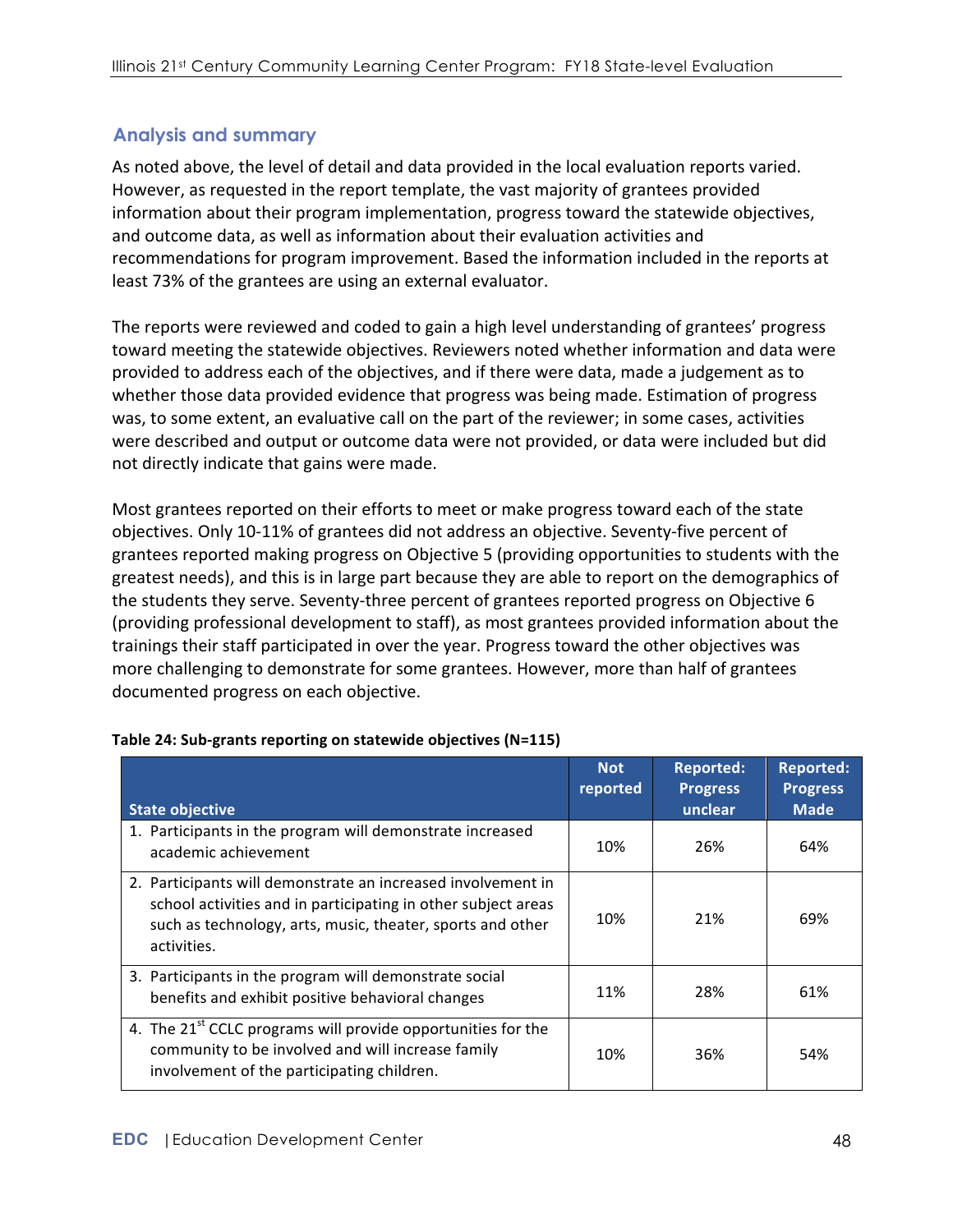| 5. Programs will provide opportunities, with priority given to<br>all students who are lowest performing and in the greatest<br>need of academic assistance. | 11% | 14% | 75% |
|--------------------------------------------------------------------------------------------------------------------------------------------------------------|-----|-----|-----|
| 6. Professional development will be offered by the programs<br>and ISBE to meet the needs of the program, staff, and<br>students.                            | 10% | 17% | 73% |
| 7. Projects will create sustainability plans to continue the<br>programs beyond the federal funding period.                                                  | 11% | 26% | 63% |

### **Implementation Data**

Implementation information included in local evaluation reports consisted of enrollment and attendance data; student demographics; information about family participation and activities; program hours and operations; and information about staffing and staff training. Nearly all grantees (111, or 96.5%) included enrollment and attendance data along with student demographic data (108, or 94%). Similarly, most grantees provided data on their program operation and hours, their staff, and staff professional development. While the majority of grantees provided some description and account of family activities (79%), only 62% of grantees provided participation data for their family programs. However, this represents an improvement from 2017, when 56% provided family participation data.

|                                         | <b>Grantees</b> |                |  |
|-----------------------------------------|-----------------|----------------|--|
| <b>Implementation data</b>              | <b>Number</b>   | <b>Percent</b> |  |
| Recruitment, enrollment, and attendance | 111             | 96.5%          |  |
| Student demographics                    | 108             | 94%            |  |
| Family activities                       | 94              | 82%            |  |
| Family participation                    | 71              | 62%            |  |
| Program hours and operation             | 97              | 84%            |  |
| Staff information                       | 103             | 90%            |  |
| Staff professional development          | 96              | 83%            |  |

#### Table 25: Types of implementation data reported (N=115)

Given that parent and family engagement has consistently been a challenge for  $21^{st}$  CCLC grantees, local evaluation reports can be a useful source of data in understanding the kinds of family programming grantees provide. Descriptions of activities in this area show that grantees provide a variety of workshops, classes, showcases, theme nights, and field trips to parents and families. For example, more than half of the sub-grants reported family engagement activities (62%) that centered around social and academic-themed events such as an ice cream socials, movie nights, book clubs, family science and reading nights, and family celebrations. Grantees also reported providing a variety of health, nutrition and wellness events (32%) that consisted of health and nutrition workshops, health fairs, healthy life skills, fitness classes, and stress management workshops. A smaller portion of sub-grants provided adult education classes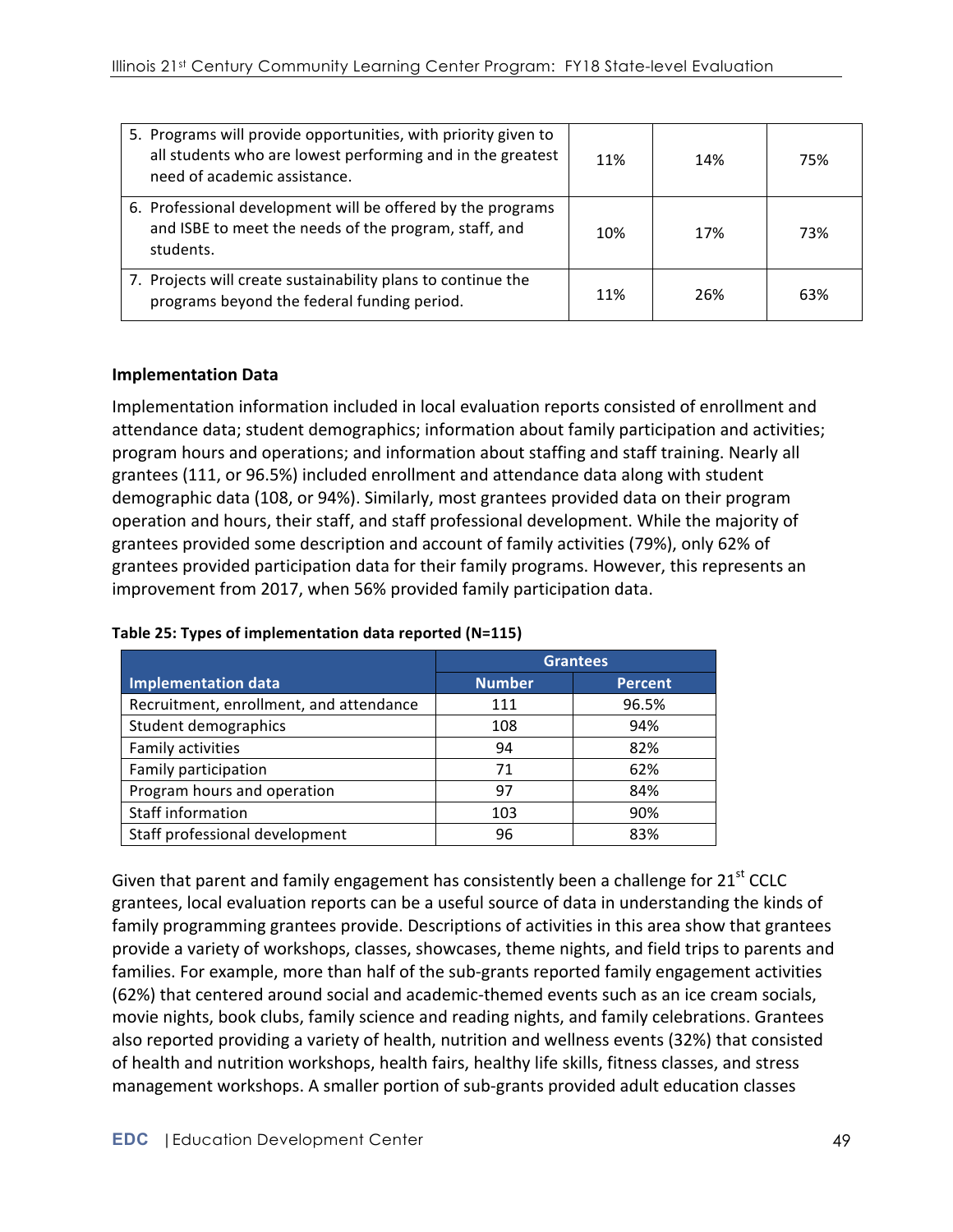(29%), technology and computer classes (16%,) and parenting skill-development activities (13%). 

Additionally, the report review revealed that while more than half of the grantees reported that they offered events to parents and families, often these were broad statements with little to no specific information provided. A portion of grantees (22%) did not provide any information on family activities or noted that family activities were not offered.

|                                        | <b>Grantees</b> |                |
|----------------------------------------|-----------------|----------------|
| <b>Types of activities</b>             | <b>Number</b>   | <b>Percent</b> |
| Family events (social and academic)    | 56              | 62%            |
| Health, nutrition & wellness           | 29              | 32%            |
| Adult education                        | 26              | 29%            |
| Informational sessions and seminars on | 16              | 18%            |
| various topics                         |                 |                |
| Technology and computer                | 14              | 16%            |
| Parenting                              | 12              | 13%            |
| Higher education support               | 12              | 13%            |
| Parent cafes and meet and greet        | 11              | 12%            |
| Family field trips                     | 10              | 11%            |
| Student showcases and performances     | 10              | 11%            |
| Financial literacy                     | 8               | 9%             |
| Career/job development                 | 5               | 6%             |

Table 26: Types of family activities reported (N=90)

# **Outcome Data**

Collecting outcome data—and particularly data on student academic achievement—continues to be a challenge for many grantees. There are multiple factors that grantees describe with respect to collecting and analyzing achievement data:

- *Challenges with standardized test data:* While state of Illinois switched to the PARCC standardized test in the 2014-15 school year, some grantees still have issues with accessing and interpreting these data. Many grantees do not receive PARCC scores in time to include them in their reports. The change to the PARCC also interrupted 2013 cohort grantees' ability to look at test scores over the life of their grant. Comparisons between ISAT scores and PARCC are not possible.
- **Examples Propelly** *Changes in grading systems:* Some schools and districts are moving toward new competency-based grading systems. This move eliminates the possibility of comparing first and fourth quarter grades. Guidance is needed in thinking about new ways to understand growth and improvement within these new paradigms and systems.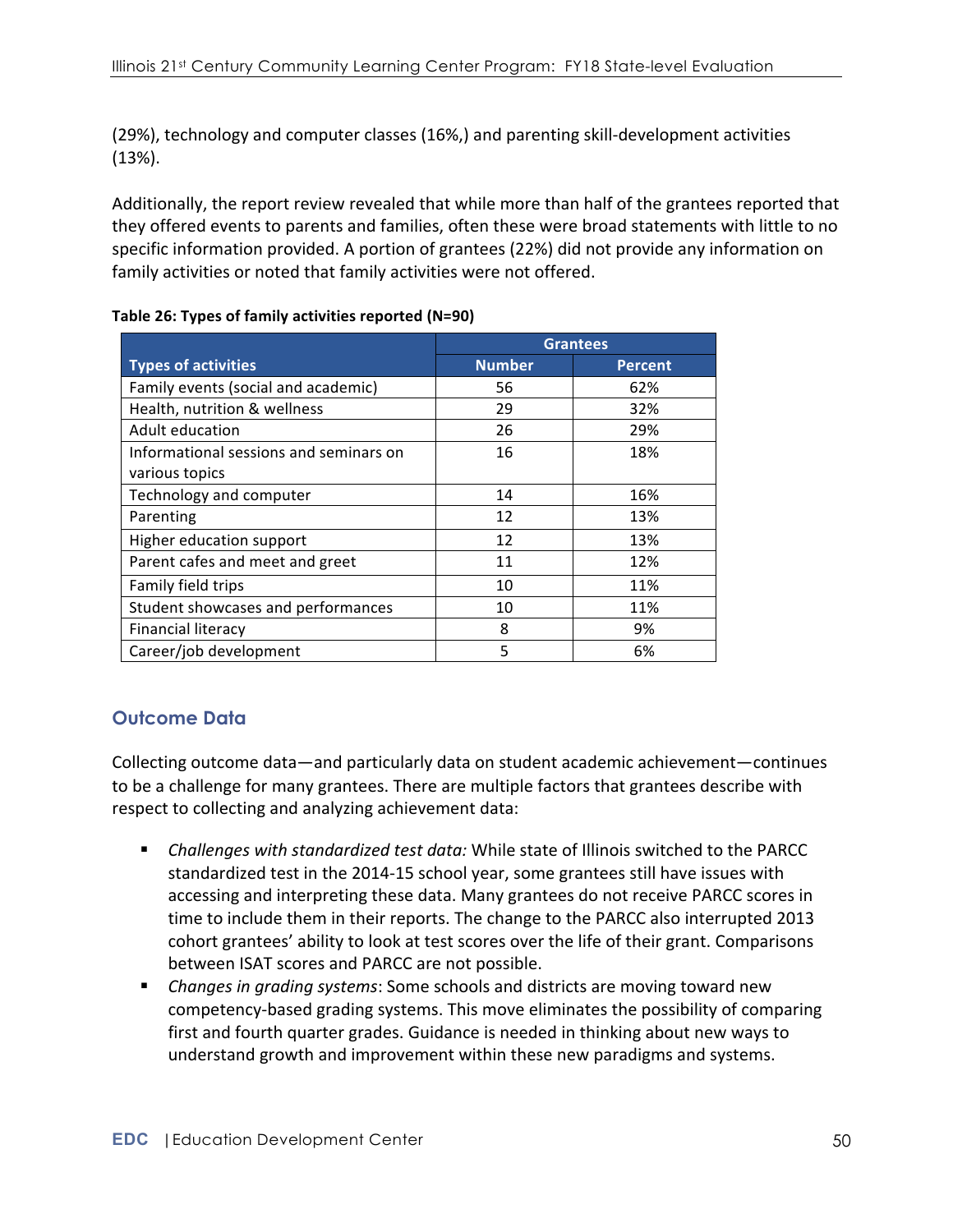The federal Teacher APR Survey was the most frequently utilized source of outcome data in FY18 local evaluation reports, which was also the case in FY17. This survey asks each regular participant's school day teacher to indicate positive and negative changes in behavior and achievement; 84% of grantees included findings based on these data in their reports.

Seventy-three percent of grantees provided data on participants' grades and/or changes in their grades over the course of the year, which is an increase from the 66% reported in 2017. A smaller proportion, 31%, were able to provide PARCC scores for participating students. Many grantees utilize surveys of youth and parents as part of their evaluation, with 74% and 66% of reports citing these data respectively. A small proportion of grantees provided other outcome data, including indicators such as disciplinary rates, grade promotion/retention rates, and graduation rates. in addition, some sites reported that they use the Youth Program Quality Assessment (YPQA) instrument.

| Outcome data                  | <b>Grantees</b> |                |  |
|-------------------------------|-----------------|----------------|--|
|                               | <b>Number</b>   | <b>Percent</b> |  |
| Teacher APR survey            | 97              | 84%            |  |
| Youth participant survey      | 85              | 74%            |  |
| Student grades/grade changes  | 84              | 73%            |  |
| Parent survey                 | 76              | 66%            |  |
| <b>PARCC</b> scores           | 36              | 31%            |  |
| Other assessment/outcome data | 29              | 25%            |  |

### **Table 27: Types of outcome data reported (N=115)**

*Other assessment data:* In addition to, or in some cases instead of PARCC test score data, some grantees (265%) provided data on alternative standardized assessment. The most frequently used assessment was NWEA's MAP interim assessment. Some grantees working with high school students reported on SAT scores.

*Youth participant surveys:* As indicated above, many grantees (74%) included data from student surveys, contributing to findings with respect to one or more program outcomes/statewide objectives: 

- Quality and satisfaction with respect to programming and activities. Example: I like the activities offered afterschool.
- Quality and satisfaction with respect to environment and staff. Example: Coming to the afterschool program helped me to get along better with my teachers.
- Self-report on changes in behavior, attitudes, and achievement. Example: My grades are better because of the afterschool program.
- Some sites reported that they surveyed students on social and emotional learning (for example, using the ACT Engage survey)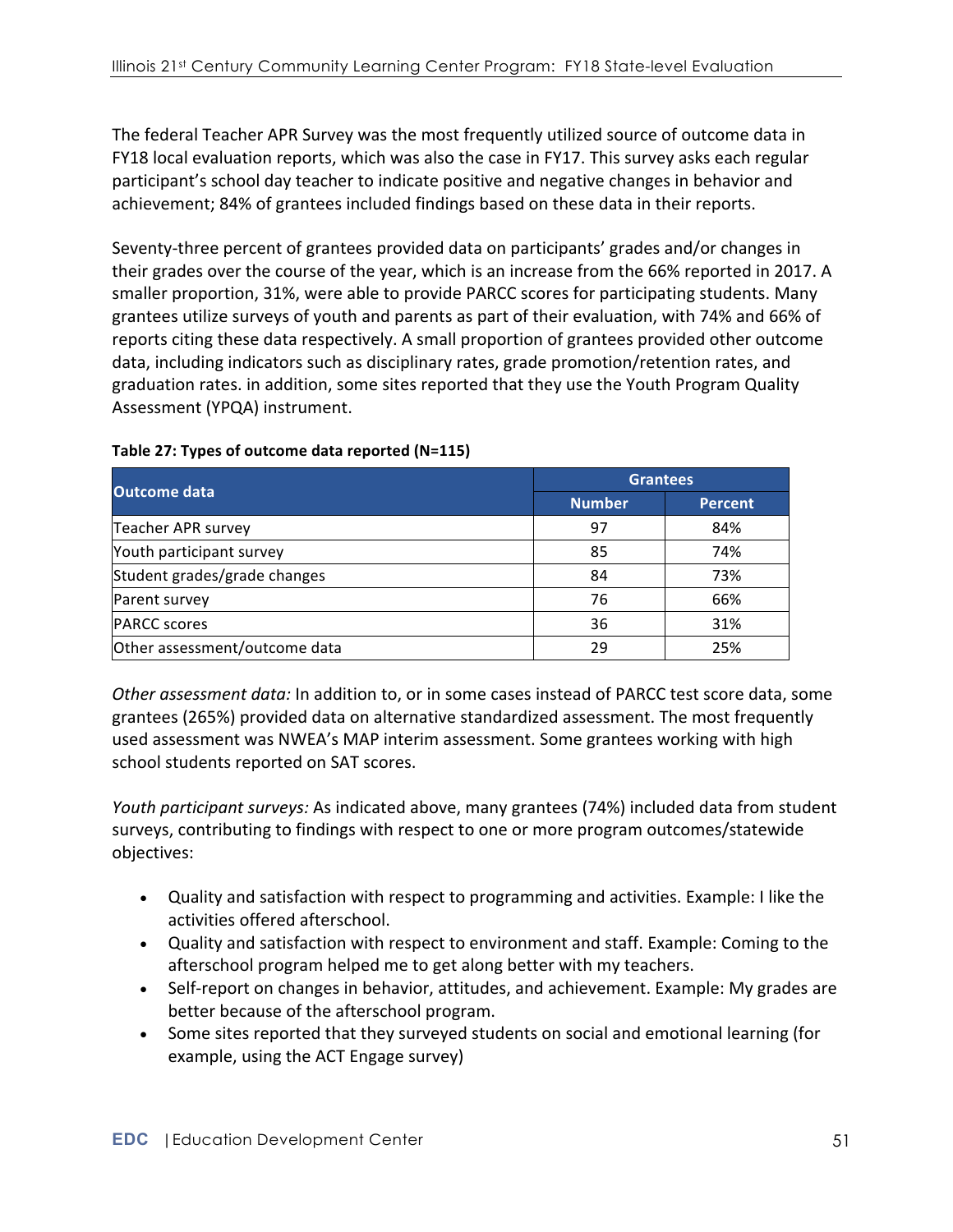*Parent surveys:* More than half of the evaluation reports (66%) included data from parent surveys contributing to findings with respect to one or more program outcomes/statewide objectives: 

- Parent perception of changes in their child's behavior, attitudes, and skills. Example: My child is doing better in school since starting the program.
- Quality and satisfaction with respect to programming and activities for their child. Example: My child enjoys the afterschool program.
- Quality and satisfaction with respect to programming and activities for parents and families.
- Parent engagement in their child's education. Example: I consider myself to be involved in my child's education.
- Suggestions for improving offerings provided to parents and families.

## **Reported Recommendations**

The majority of grantees (90%) concluded their evaluation reports with recommendations for program improvement or suggestions for program development and enhancement. As in previous years, the two most common areas of recommendations were to increase or improve parent involvement and programming, and improve data collection and use, with at least half of the grantees including a recommendation in these areas (63% and 50% respectively).

In reviewing recommendations for program improvement, it was noted that many recommendations do not address just one challenge or issue. Programs are systems, and components are interconnected and influence one another. For example, a recommendation for staff development may in fact be a response to the need for better social-emotional programming and supports. A recommendation for improved community outreach may be the strategy to address sustainability or family involvement. Recommendations were coded in multiple categories if appropriate, and a best effort was made to consider and understand the focus of the various recommendations as a way for the evaluation to describe and analyze the challenges facing programs across the state. Descriptions and examples of the recommendations are provided below.

| <b>Recommendation</b>                                                                                       |    | <b>Grantees</b>       |  |
|-------------------------------------------------------------------------------------------------------------|----|-----------------------|--|
|                                                                                                             |    | <b>Number Percent</b> |  |
| Improve/increase parent and family Involvement and programming                                              | 72 | 63%                   |  |
| Improve/increase data collection, data use, and/or evaluation                                               | 57 | 50%                   |  |
| Address recruitment, attendance, and/or retention issues                                                    | 51 | 44%                   |  |
| Address program sustainability                                                                              | 48 | 42%                   |  |
| Increase staff professional development or provide professional development to<br>address a particular need | 45 | 39%                   |  |
| Expand or alter the range of program offerings and activities                                               | 33 | 29%                   |  |

### Table 28: Recommendations (N=115)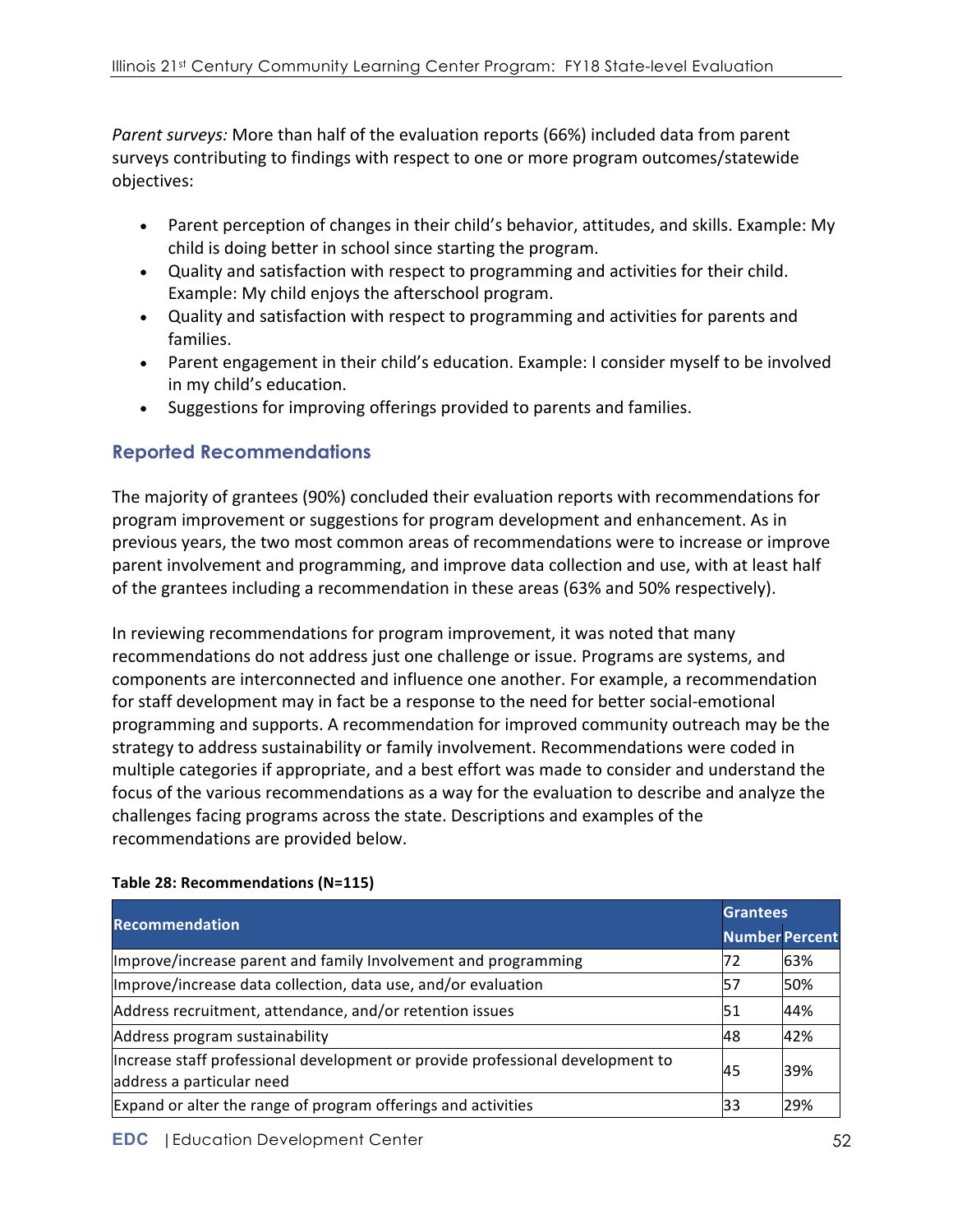|                                                                                                                  |                       | <b>Grantees</b> |  |
|------------------------------------------------------------------------------------------------------------------|-----------------------|-----------------|--|
| <b>Recommendation</b>                                                                                            | <b>Number Percent</b> |                 |  |
| Increase/Improve social-emotional program components                                                             | 29                    | 25%             |  |
| Increase/improve the connection between program and program staff and school day<br>activities and/or teachers   | 27                    | 23%             |  |
| Increase/improve partnerships and/or community outreach efforts                                                  | 20                    | 17%             |  |
| Increase/improve program components that address youth development and youth<br>leadership, or provide mentoring | 16                    | 14%             |  |
| Adjust staff composition, add staff, or address other issues through program staffing<br>strategy                | 15                    | 13%             |  |
| Address Issues of student behavior in programs                                                                   | 13                    | 11%             |  |
| Modify/improve the alignment of academic programming with state standards                                        | 18                    | 7%              |  |
| Address issues related to program logistics (schedule, transport)                                                |                       | 4%              |  |
| Improve communications between sites and staff                                                                   |                       | 4%              |  |
| Increase/improve the use of technology in programs                                                               |                       | 3%              |  |
| lNo recommendations offered                                                                                      | 12                    | 10%             |  |

*Parent and family programming and involvement (63% of grantees):* More than half of the grantees' local evaluation reports included a recommendation with respect to parent and family involvement and programs to facilitate that. Recommendations addressed several aspects with respect to parent and family involvement, such as soliciting input on parent interests and needs to plan more relevant or appealing programs, seeking additional partners to increase parent engagement, addressing barriers to participation such as timing and childcare, and employing new strategies or methods to improve communication with parents and to increase interest and participation. Specific recommendations included:

- "Enhance parent recruitment and retention strategies by having more frequent surveys and programs that fit the needs of the family and by offering more interactive family night themed activities that appeal to parents."
- "We have made progress in engaging family members; however, we have families that cannot easily participate. Our goal is to look at alternative methods of family engagement for other potential ways of engaging the multi-challenged parents."
- **•** "Promote family involvement by discussing new models for parent involvement with parent committees. Increase marketing and promotion of parent and family events and allocate additional time for planning parent activities."
- "It is recommended that staff continue to communicate with families and increase the number of family events offered in order to increase parent involvement, especially at the middle school level."
- "In the future, both sites should continue to build on their Family Engagement strategies [the grantee] will leverage the findings from the parent survey and guidance of the parent advisory council continue to offer consistent communication with parents as well as programs that appeal to parents in order to get them involved and keep them engaged."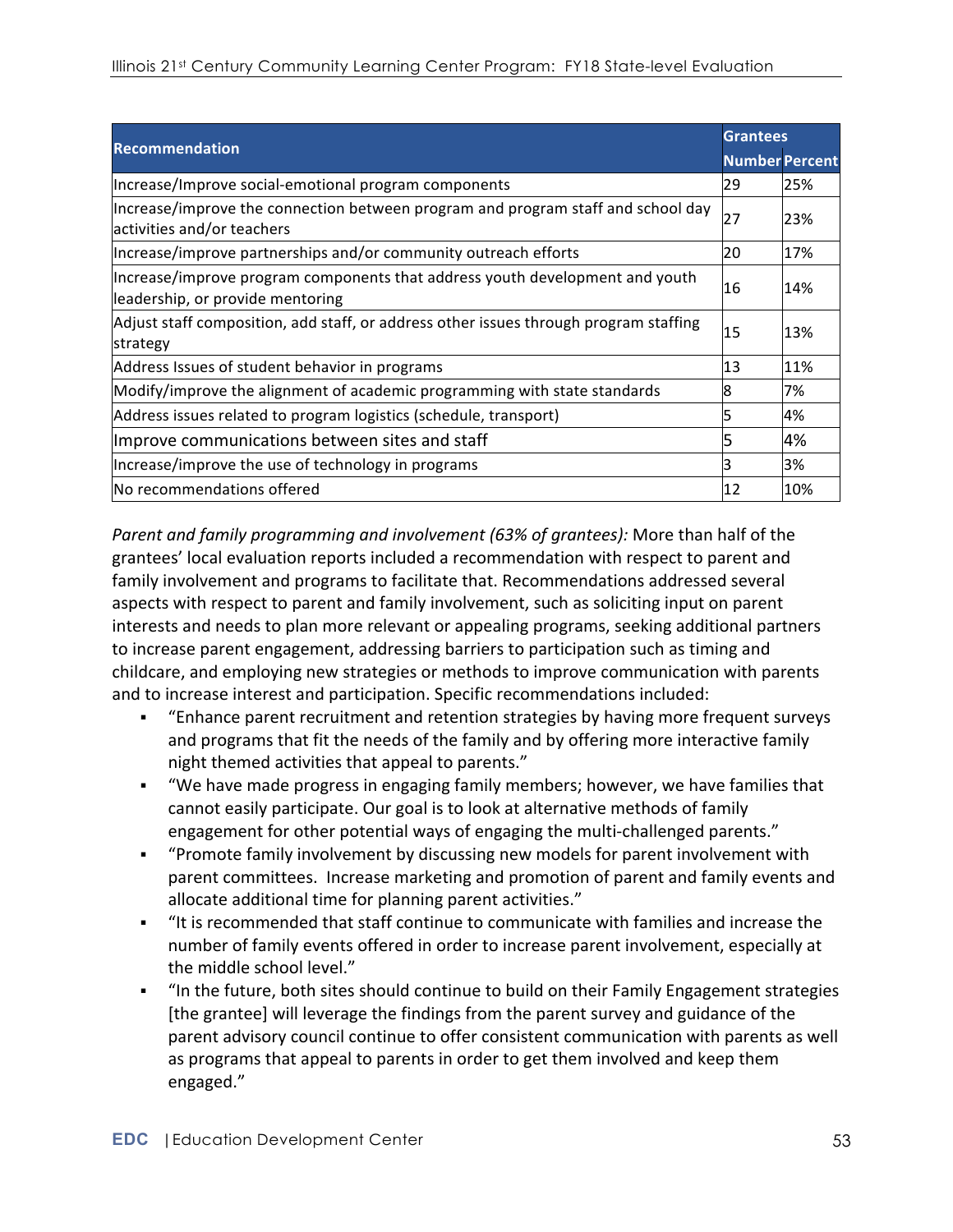• "Continuing to align parent and family engagement programs for greater continuity of experience and information, increasing points of entry and access for parents to be aware of the range of opportunities for involvement."

*Data collection, data use, and/or evaluation (50% of grantees):* About half of the grantees' local evaluations cited the need to improve or increase the data being collected, the use of data in making decisions, or the use of evaluation in understanding their programs. Evaluations described the need to develop data collection protocols and systems, particularly with respect to accessing data to improve and guide instructional and program changes, and to develop or improve their own surveys to better meet their evaluation needs. Examples of specific recommendations in this area:

- "Use end of year middle school data as a basis to guide structural and instructional changes to the program."
- "Administer a parent survey to assess their experiences with parent programs and to give further incite on what programs are the most valuable and exciting to them...and create more methods to track elementary students' academic progress, including grades and other non-standards based methods."
- "Site Coordinator should continue to survey parents to obtain topics of interest which will keep them engaged and continue surveying the scholars each quarter to get their input on programming"
- **•** "Address data gathering by evaluating our current measures and adjusting where necessary and available."
- "Find a way to make the time to distribute, collect, and share Student Survey data with evaluator...and to gather feedback from all program events; an accessible template/targeted questions"
- "Compare 21st Century participants to nonparticipating students in terms of key measures of attendance, disciplinary intervention, school grades, and major test scores over the length of the program."

*Recruitment, attendance and retention (44%):* Many evaluation reports indicated in their recommendations that programs need to address issues with respect to recruitment, attendance, and retention. Some reports recommended investigating factors that influenced attendance, from student interest to program logistics. Others recommended improved attendance monitoring and increasing attendance, along with greater parent communication around issues of attendance. Examples of recommendations:

- "Recruit students that have not participated at end of each grading period. Review retention incentives. Track attendance and incentives to reach attendance milestones."
- "S.M.A.R.T. goals should be developed to increase student attendance at each site. The team should consider eliciting feedback from students, staff members, parents and the community to boost daily attendance rates."
- "Continue to provide programs and activities that are appealing to a variety of youth and aims to improve year over year youth participant retention, especially for older youth as the vast majority of our students are in 9th and 10th grade."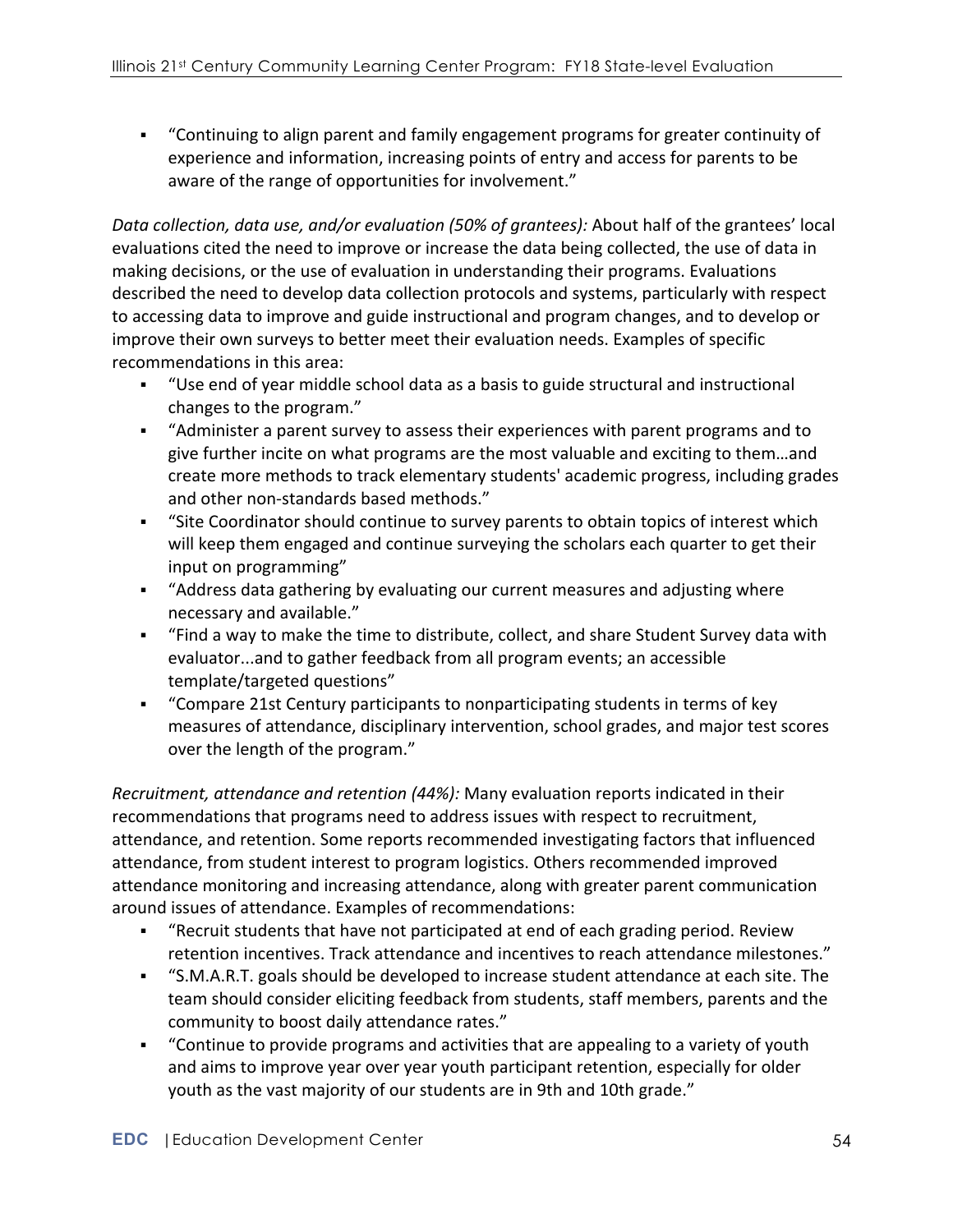- **•** "It is recommended that additional incentives be developed in year five to increase the level of involvement for those participating 30 days or more for high school students."
- "Continue to implement clear recruitment plans in collaboration with school administrators and provide support to Resource Coordinators and Program Managers to implement the recruitment and enrollment plans with fidelity."
- "Increasing attendance by increasing class size, recruitment efforts and engage students in assessing offerings."
- "Site coordinator should continue to use alternative strategies to retain students of various demographics to reduce the number of behaviorally challenged participants."

*Sustainability* (42% of grantees): Sustainability is an area of concern for many grantees, and more than one third of the local evaluation reports included the need to attend to sustainability as part of their recommendations. Recommendations, for the most part, were fairly generic and most often included a statement that grantees should, "Continue efforts towards sustainability through community partners and grants," or review their sustainability plan. Some recommendations included specific calls to develop specific partnerships or otherwise engage others to address the challenge of sustainability. Examples of recommendations included:

- § "Sustain an extended day tutoring program through partnerships and seek volunteers that will help with sustainability."
- "Assemble an Advisory Team to help with sustainability planning, including informing the program's sustainability action plan, identifying strategic community partners, and identifying ways to integrate afterschool program offerings into overall school planning efforts."
- "Steering Committee brainstorm best methods to address the long-term sustainability of the before and after school program given the economic uncertainly. Contact local and county service entities for input as well as the institutions of higher education with which a majority of the students affiliate after high school to consider alternative sources to help maintain the program. Continue to pursue funding sources and volunteers. Sustainability is an unending commitment."
- "Program should track the effect of their mentor component to help demonstrate the need and effectiveness for funders to further increase sustainability"
- $\blacksquare$  "A plan for the continuation of the program beyond the grant funding is a critical concern. A community-wide approach will pull together our partners and constituents to create the road map for the future of our program. An outcomes report will be created to be used in this effort."

*Staff training and professional development (39% of grantees):* Nearly half of the grantees mentioned the need for staff training and professional development within their recommendations. In many cases, the recommendation mentioned specific skills or program areas that needed to be addressed through staff development. For example, recommendations included building staff capacity to support student social-emotional development and academic skills. Recommendations also cited the need to gather staff input on training and development needs. Examples of recommendation in this area included: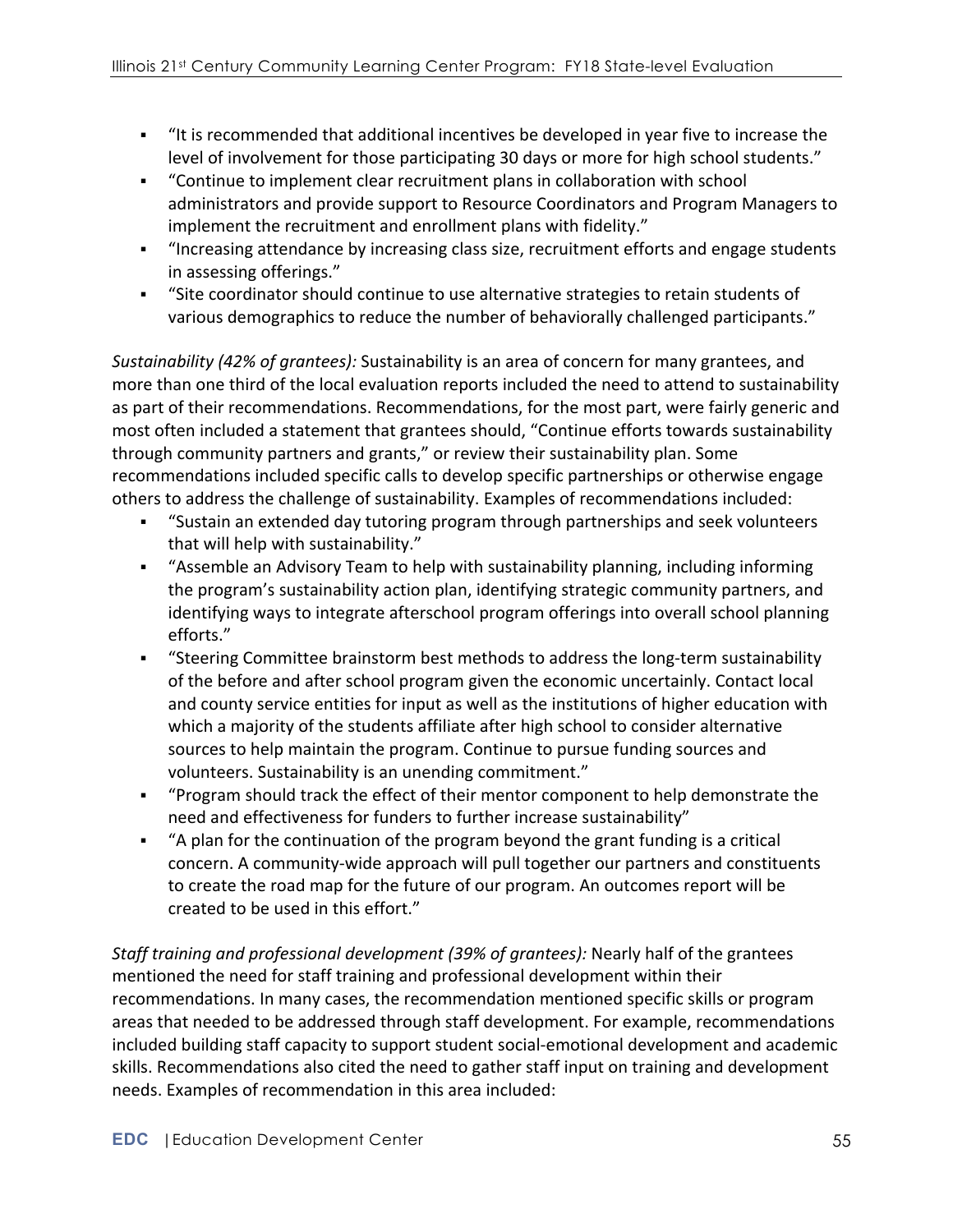- "Increased training opportunities for all staff to support cultural competence."
- **•** "The Alliance should provide additional training and technical assistance on the mentoring and modified case management portion of the afterschool program, in order to help staff to be more aware and able to address the needs of the youth in this area."
- "More attention could be paid in the design and development of PD supporting those areas in which students scored lower on the SEL instrument."
- "It is recommended that a similar PD program for Resource Coordinators and staff be conducted in the project's fifth program year but taking into account the recommendations provided in this report, especially in areas where students need additional support as is the case with high school programming.."
- "[grantee] should continue to offer professional development, and work to streamline efforts in supporting instructors and facilitators of programming on key areas (youth leadership, parent engagement, youth-adult relationship-building, engaging participants in decision-making)"

*Expand program activities (29% of grantees):* Several of the local evaluations that suggested that programs offer additional activities and programming for participants made this recommendation in conjunction with or as a strategy to address other issues—mainly to strengthen the program or expand programming in certain areas, such as STEM and SEL. In these instances, the recommendations generally pointed to the need to improve academic achievement and engagement. Examples of recommendations:

- "Consider approaches to strengthen the academic portion of programming such as adding project-based learning activities to help students improve their achievement levels while engaging them in activities that promote 21st Century learning skills."
- § "Expand opportunities and activities to support student SEL growth. Include college and career readiness opportunities and expand STEM and project-based learning."
- "Expand program offerings in Maker Space to connect to STEM careers."
- "Facilitate teacher and instructor/teaching artists planning sessions where they create joining lessons and activities that include important learning concepts that are fun, informative, and utilize students' critical thinking skills."

*Social emotional learning (25% of grantees):* Some evaluations noted the need for enhanced or increased efforts to improve the social emotional learning of program participants. In some instances, the recommendation focused on the need to improve program capacity to help students develop social emotional competencies by training and hiring staff. In other cases, the recommendation was to add or expand activities that support social emotional learning and development. Examples of recommendations include:

- "The [program] should offer additional training and technical assistance on running the BGCA conflict resolution and violence prevention programs, which help youth to learn strategies to avoid fighting."
- "Provide additional support for incorporating SEL skills into afterschool activities."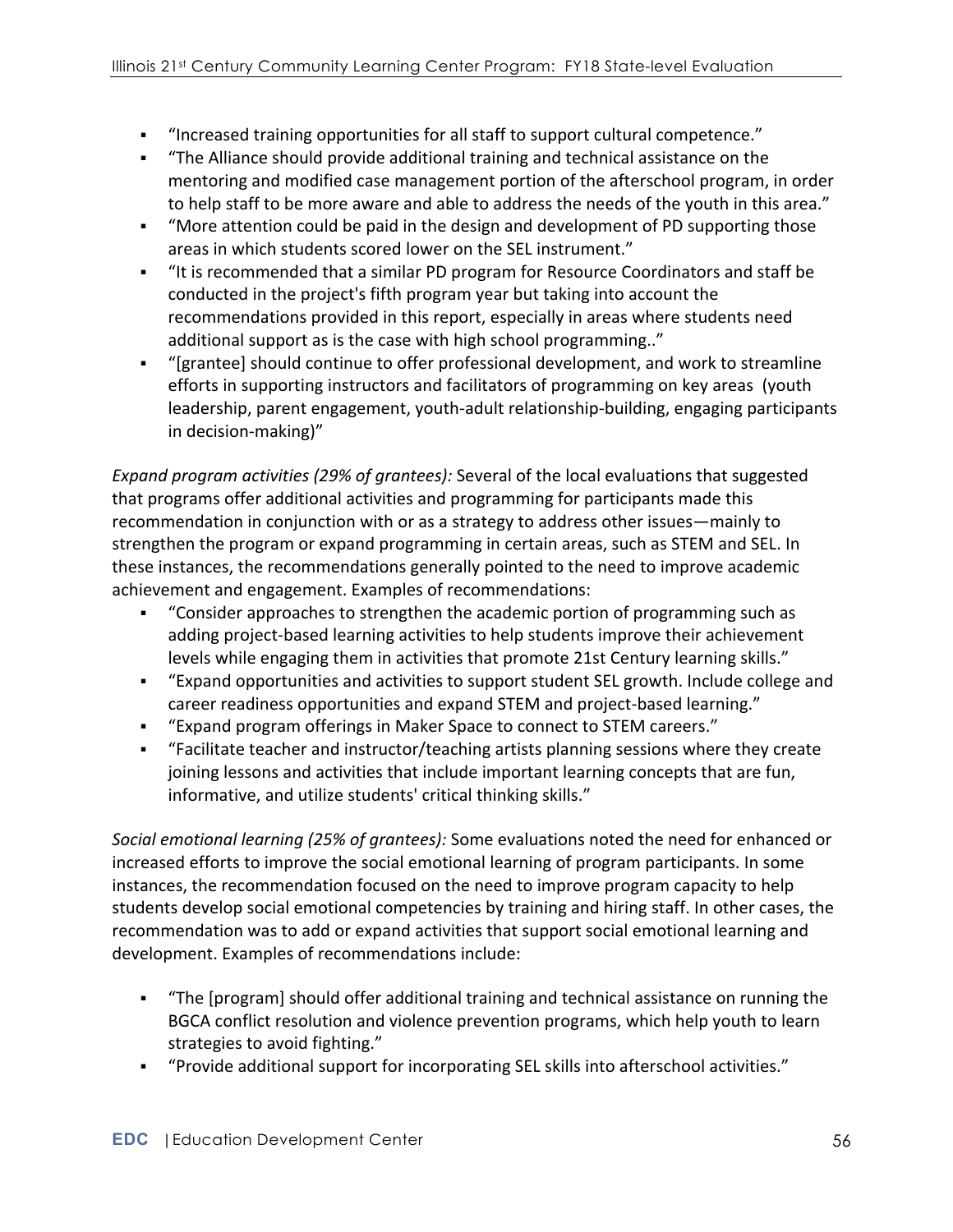- "Consider implementing additional social emotional programming to help address social skills in and outside of school."
- "Continue to strengthen capacity to help students develop their social, emotional, and interpersonal competencies through staff development opportunities; program structures and routines; and alignment with school goals."

*Connection to school day and school day teachers (23% of grantees):* Some local evaluations recommended that sites develop or improve communication methods and strategies to help program staff and school day teachers and staff share information and update one another about progress and issues with specific students. Recommendations also on improving communication to help program activities better align with school-day academic content. Recommendations included:

- "Make the time to collaborate with the middle school and high school teachers; explore ways to keep the trend going toward Significant Improvement into high school as well. In addition, work with high school teachers to increase the number of completed surveys."
- "Maintaining open communication with the school day staff will help afterschool staff to work on specific issues that each youth is struggling to overcome."
- "Explore options for promoting communication between the 21st CCLC teachers and the classroom teachers of participating students, so that staff can work together to identify ways the after-school program can support instruction offered during the school day to help students achieve better course grades."
- "Build a method with teacher and administrator buy-in for linking school day and afterschool activities."
- "Recommendations to improve students' academic performance include staff members helping students prepare for testing, directly teaching study and organizational skills, and communicating regularly with school day teachers to determine where additional support may be needed."

*Partnerships or community outreach (17% of grantees):* Recommendations related to developing better and stronger community partnerships or improving outreach efforts often were connected to the need for program sustainability or to expand programming activities for students. These recommendations encouraged grantees to seek out community partners to provide programming, or to strengthen and improve relationships such as parent engagement. Examples of recommendations:

- "Continue to strengthen and expand the network of community partnerships at each site. Develop new opportunities for partners to engage in the school community (i.e., advisory boards)."
- § "Build key champion pool through more systematic sharing and presentations to support long term sustainability and institutional knowledge building."
- "Continue to build partnerships and work toward sustainability."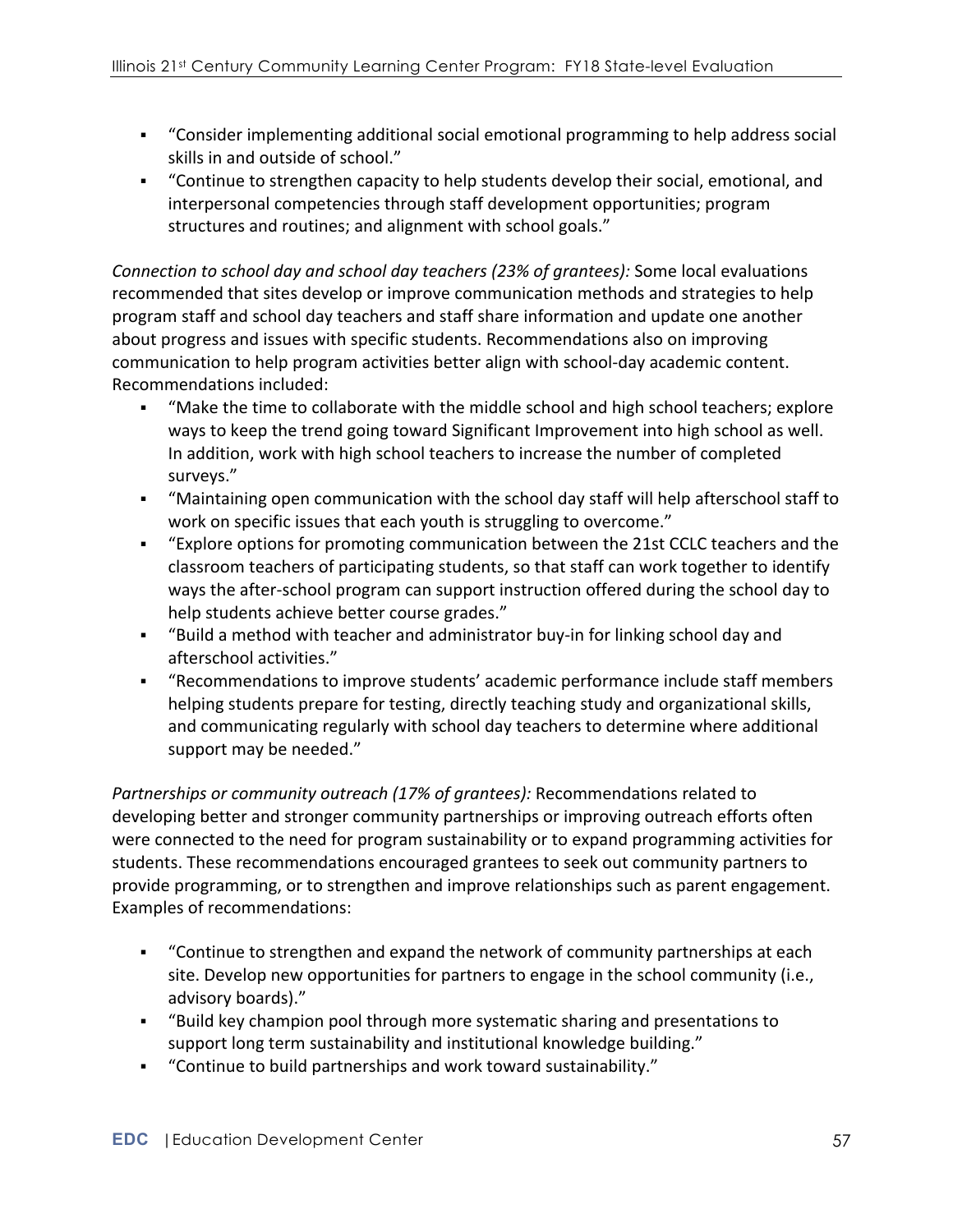- "Continue to build relationships and partnerships by connecting school community, local businesses and other organizations with expertise in areas of youth development, education and out-of-school time and sustainability."
- "Continue to do community outreach and strategic partnership cultivation with sustainability in mind, by conducting community asset mapping activities; participating in the North Lawndale Peace Hub; and intentional planning with community school advisory committees."

*Youth development, youth leadership, and mentoring (14% of grantees):* Some local evaluations recommended that grantees specifically work to address youth development, support youth leadership, and/or provide mentoring activities as part of their programming, in response to particular needs of participants. Examples of recommendations:

- "Continue to use activity engagement data, member survey and regular townhall meetings with youth participants to identify areas of strength and opportunities for improvement and where GCYC can target programs and supports to ensure that youth participants are having good experiences, building skills and developing supportive relationships with peers and caring adults."
- "Increasing student participation through continuing to build student leadership into the structure, as high school students have shown responsiveness to opportunities to develop responsibility; this project will work to add that characteristic into its offerings featuring culturally relevant, engaging theme and content-based workshop/activity series."
- "Continue to build relationships and partnerships by connecting school community, local businesses and other organizations with expertise in areas of youth development, education and out-of-school time and sustainability."

*Staffing (17% of grantees):* A small number of evaluations identified the needs for additional staff or recommended specific types of staff to improve program implementation, such as hiring school day teachers and enlisting volunteers to provide academic support during afterschool programming. Examples of recommendations:

- "Continue to focus on full-time staff roles and will change the hiring approach to focus on fit and behavior-based interviewing strategies."
- "Develop a staffing plan to ensure all sites are fully staffed to serve the requisite number of students throughout the program year."
- "Recruit licensed teachers as program staff to support academic needs."
- **•** "Further recruitment of teachers should expand enrichment activities and entice student participation."

*Student behavior (11%):* A very small number of reports included recommendations related to student behavior. Some reports cited the need to communicate with staff and school leadership to address behavioral problems. Specific recommendations included:

• "Increase positive behavior of students by increasing communication via weekly meetings between [grantee] and school leadership, school disciplinarian and community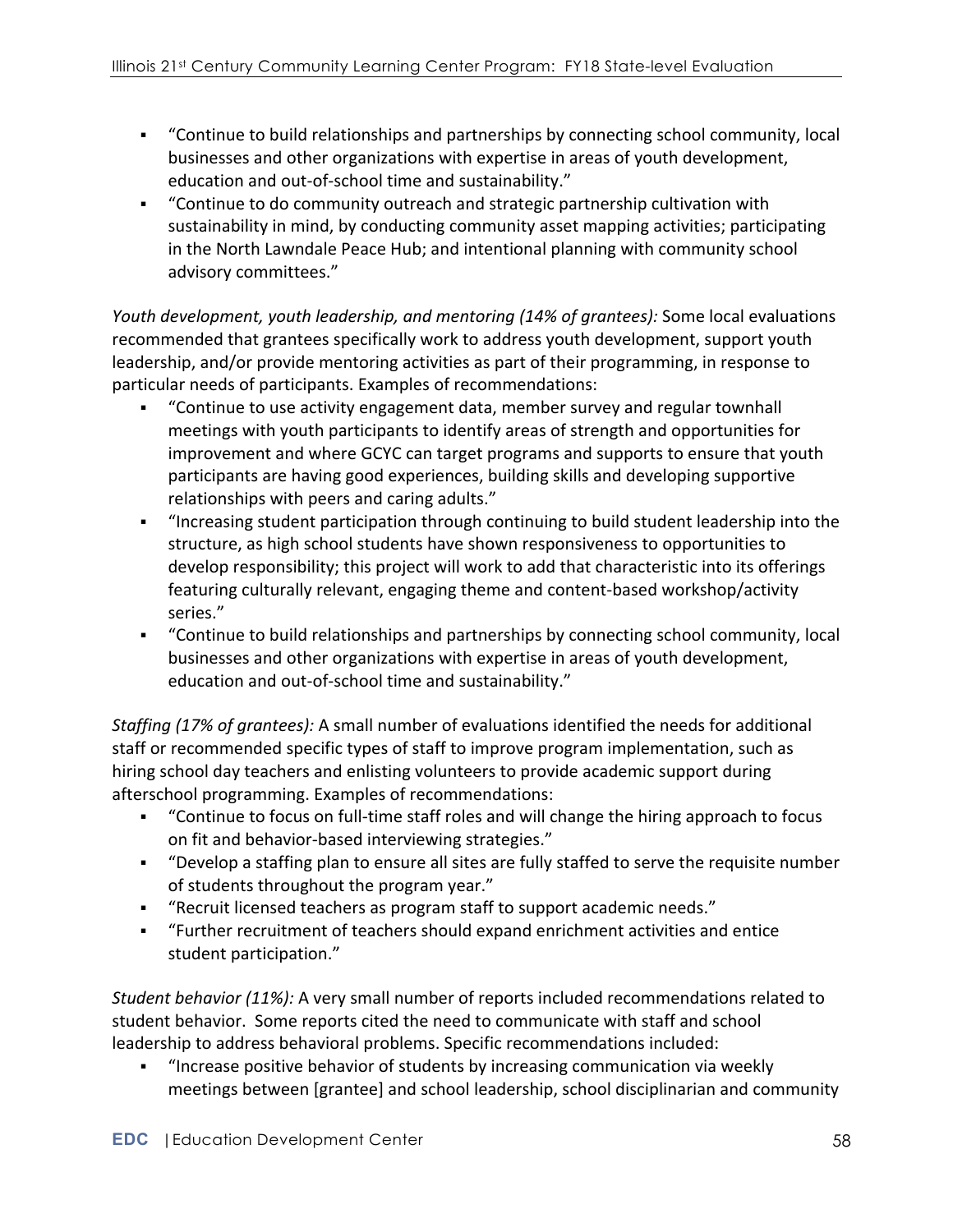school manager, which will provide an opportunity to check in and come up with new strategies to implement school-day and out-of-school interventions."

- "We will discuss and evaluate staff suggestions for program improvement, including the feasibility of adding busing service to [grantee] and methodologies for reducing the impact of distracting behaviors at both sites."
- **•** "Improve student behavior/discipline plans."
- "Taking a closer look at regular classroom behavior of students as reported by teacher surveys."

*Academic programming (improve program and alignment 7%):* Reports included recommendations related to two aspects academic programming. Some grantees' reports cited the need for better programming, for adjusting programming in an effort to have a greater impact on students' academic achievement. These included recommendations for programming to align to the school day goals. Other recommendations focused on the need for academic programming that was more aligned with standards. Specific suggestions included:

- **•** "Target academic activities to link to school day goals."
- "Continue to survey students to make sure programming is of interest."
- "Academic activities will address standards and link to school day goals. Work with school curriculum directors."
- <sup>■</sup> "Align activities with academic standards, school day goals. Infuse math and literacy into STEM activities."

# **Conclusion**

Grantee utilization of the annual local evaluation report template continues to improve the overall consistency of reporting, and clearly encourages greater reflection on progress being made toward program objectives. More grantees are providing data, reflecting on them, and offering recommendations for program improvement based on their findings. A growing number of evaluations also noted how they had addressed issues identified in previous years' evaluations.

This review and analysis of the grantee evaluation reports highlights some key challenges, as well as areas of progress. More than 70% of grantees provided evidence of progress for some of the statewide objectives. While grantees are reporting consistently on their implementation, outcome data continues to be a challenge for grantees. The Teacher APR survey remains the most common source of outcome data for grantees, and both EDC and grantees recognize the limitations of the survey in assessing student progress. The fact that the need for improved data collection, data use, and evaluation is the most frequent recommendation of the local evaluations provides further evidence that this is an issue of concern. ISBE, EDC, and grantees should continue to work together to identify reliable, relevant data sources as well as systems and tactics for collecting and analyzing these data in order to demonstrate the value of these programs.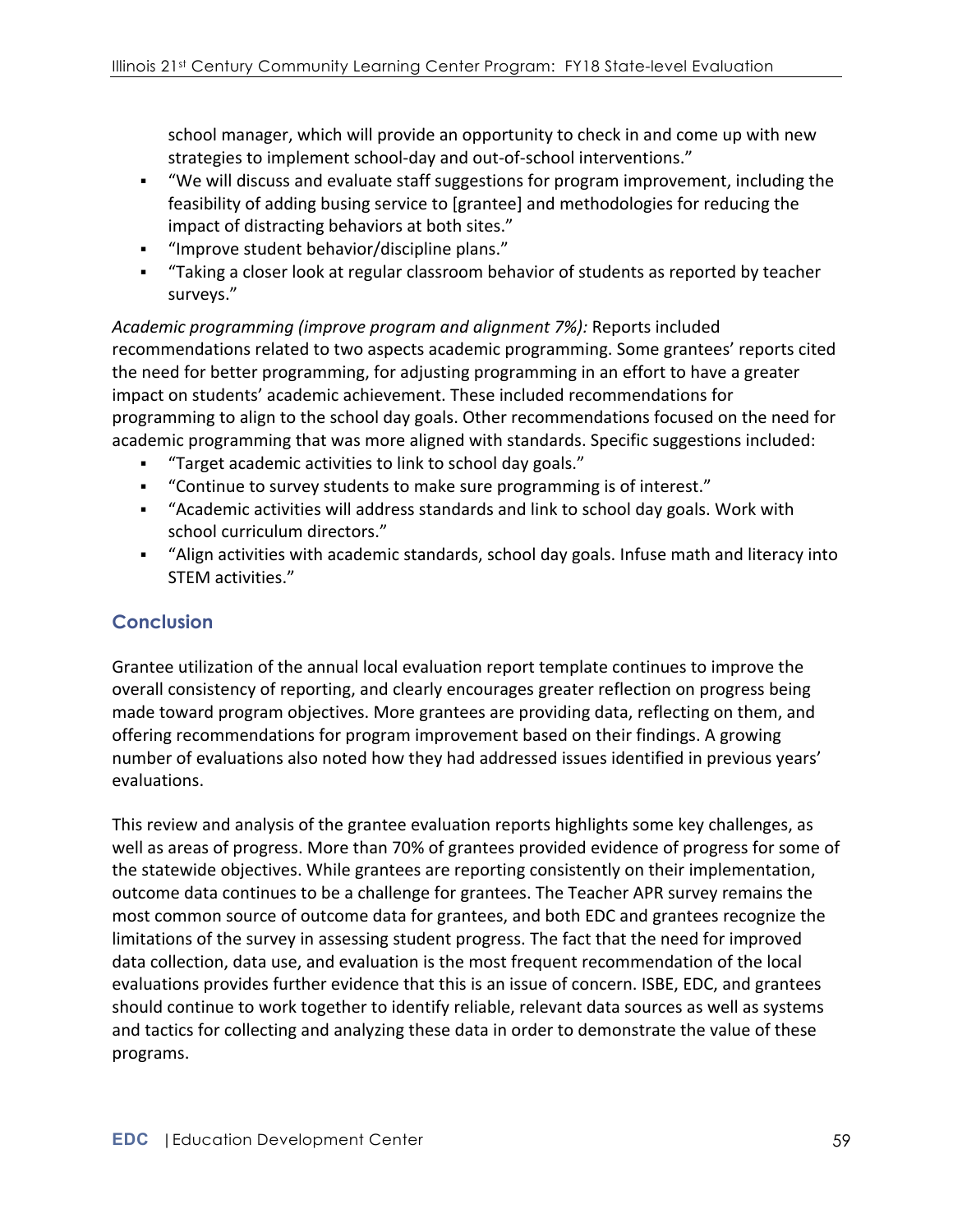# **Appendix C: Annual Survey**

#### **Programmatic Information | Basic Information**

Organization (Grantee) Title:

Year Grantee Began (Cohort Year):

Who is the primary person completing this survey?

What is the title of this person?

Email address:

Telephone Number (Include Area Code):

How many sites are covered by your grant?

Does your program serve *ELEMENTARY SCHOOL students (i.e. students in Pre-K through 5th grade)?* 

- O Yes
- O No

Does your program serve **MIDDLE SCHOOL** students (i.e., students in 6th through 8th grade)?

- O Yes
- O No

Does your program serve HIGH SCHOOL students (i.e., students in 9th through 12th grade)?

- O Yes
- O No

#### **Programmatic Information | Recruitment & Retention**

How are *ELEMENTARY SCHOOL* students identified and referred into the program? Please check all that apply.

- $\Box$  Internal Program Referrals
- $\Box$  School Staff Referrals (e.g. teachers, administrators, counselors, etc.)
- $\Box$  Parent/Guardian or Self Referrals
- q Other, please describe: \_\_\_\_\_\_\_\_\_\_\_\_\_\_\_\_\_\_\_\_\_\_\_\_\_\_\_\_\_\_\_\_\_\_\_\_\_\_\_\_\_\_\_\_\_\_\_\_

How are **MIDDLE SCHOOL** students identified and referred into the program? Please check all that apply.

- $\Box$  Internal Program Referrals
- $\Box$  School Staff Referrals (e.g. teachers, administrators, counselors, etc.)

#### **EDC** |Education Development Center 60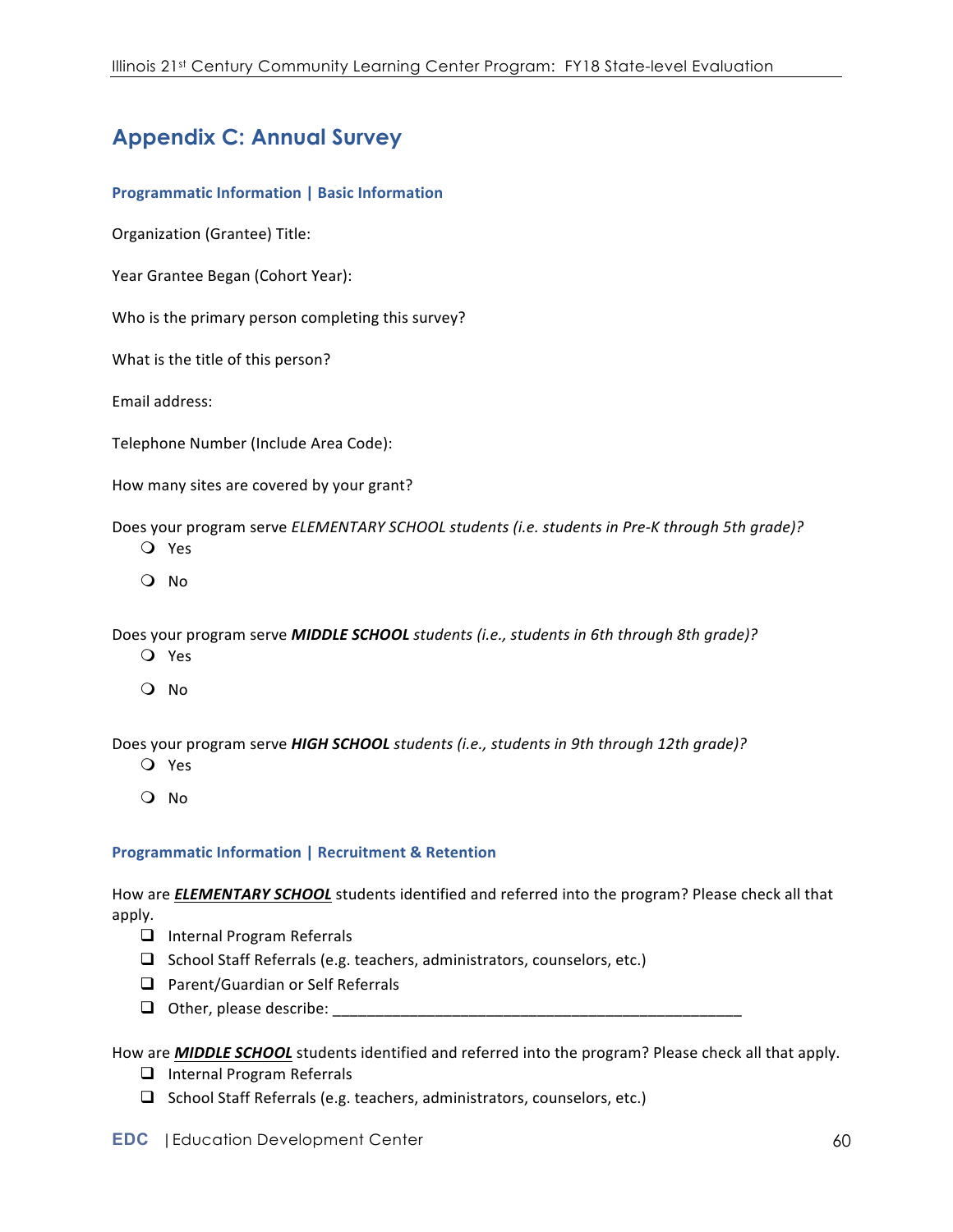- $\Box$  Parent/Guardian or Self Referrals
- $\Box$  Other, please describe:

How are **HIGH SCHOOL** students identified and referred into the program? Please check all that apply.

- $\Box$  Internal Program Referrals
- $\Box$  School Staff Referrals (e.g. teachers, administrators, counselors, etc.)
- $\Box$  Parent/Guardian or Self Referrals
- q Other, please describe: \_\_\_\_\_\_\_\_\_\_\_\_\_\_\_\_\_\_\_\_\_\_\_\_\_\_\_\_\_\_\_\_\_\_\_\_\_\_\_\_\_\_\_\_\_\_\_\_

What steps are being taken to ensure **ELEMENTARY SCHOOL** students with the greatest needs are targeted? Please check all that apply.

- $\Box$  Students are identified using student achievement data
- $\Box$  Students are identified using free/reduced lunch status
- $\Box$  Students are identified as having social-emotional issues
- q Other, please describe: \_\_\_\_\_\_\_\_\_\_\_\_\_\_\_\_\_\_\_\_\_\_\_\_\_\_\_\_\_\_\_\_\_\_\_\_\_\_\_\_\_\_\_\_\_\_\_\_

What steps are being taken to ensure **MIDDLE SCHOOL** students with the greatest needs are targeted? Please check all that apply.

- $\Box$  Students are identified using student achievement data
- $\Box$  Students are identified using free/reduced lunch status
- $\Box$  Students are identified as having social-emotional issues
- q Other, please describe: \_\_\_\_\_\_\_\_\_\_\_\_\_\_\_\_\_\_\_\_\_\_\_\_\_\_\_\_\_\_\_\_\_\_\_\_\_\_\_\_\_\_\_\_\_\_\_\_

What steps are being taken to ensure *HIGH SCHOOL* students with the greatest needs are targeted? Please check all that apply.

- $\Box$  Students are identified using student achievement data
- $\Box$  Students are identified using free/reduced lunch status
- $\Box$  Students are identified as having social-emotional issues
- q Other, please describe: \_\_\_\_\_\_\_\_\_\_\_\_\_\_\_\_\_\_\_\_\_\_\_\_\_\_\_\_\_\_\_\_\_\_\_\_\_\_\_\_\_\_\_\_\_\_\_\_

What retention strategies are in place to maximize the number of days that **ELEMENTARY SCHOOL** participants attend? Please check all that apply.

- $\Box$  Program operates an incentive system rewarding student attendance in the program
- $\Box$  Program conducts outreach to parents when students demonstrate patterns of absenteeism
- $\Box$  Program conducts outreach to school staff (e.g. teachers, administrators, counselors, etc.) when students demonstrate patterns of absenteeism
- $\Box$  Program provides an inviting and inclusive environment that encourages student attendance
- $\Box$  Program designs and delivers academic activities with a specific focus on encouraging attendance
- $\Box$  Program designs and delivers non-academic activities with a specific focus on encouraging attendance
- q Other, please describe: \_\_\_\_\_\_\_\_\_\_\_\_\_\_\_\_\_\_\_\_\_\_\_\_\_\_\_\_\_\_\_\_\_\_\_\_\_\_\_\_\_\_\_\_\_\_\_\_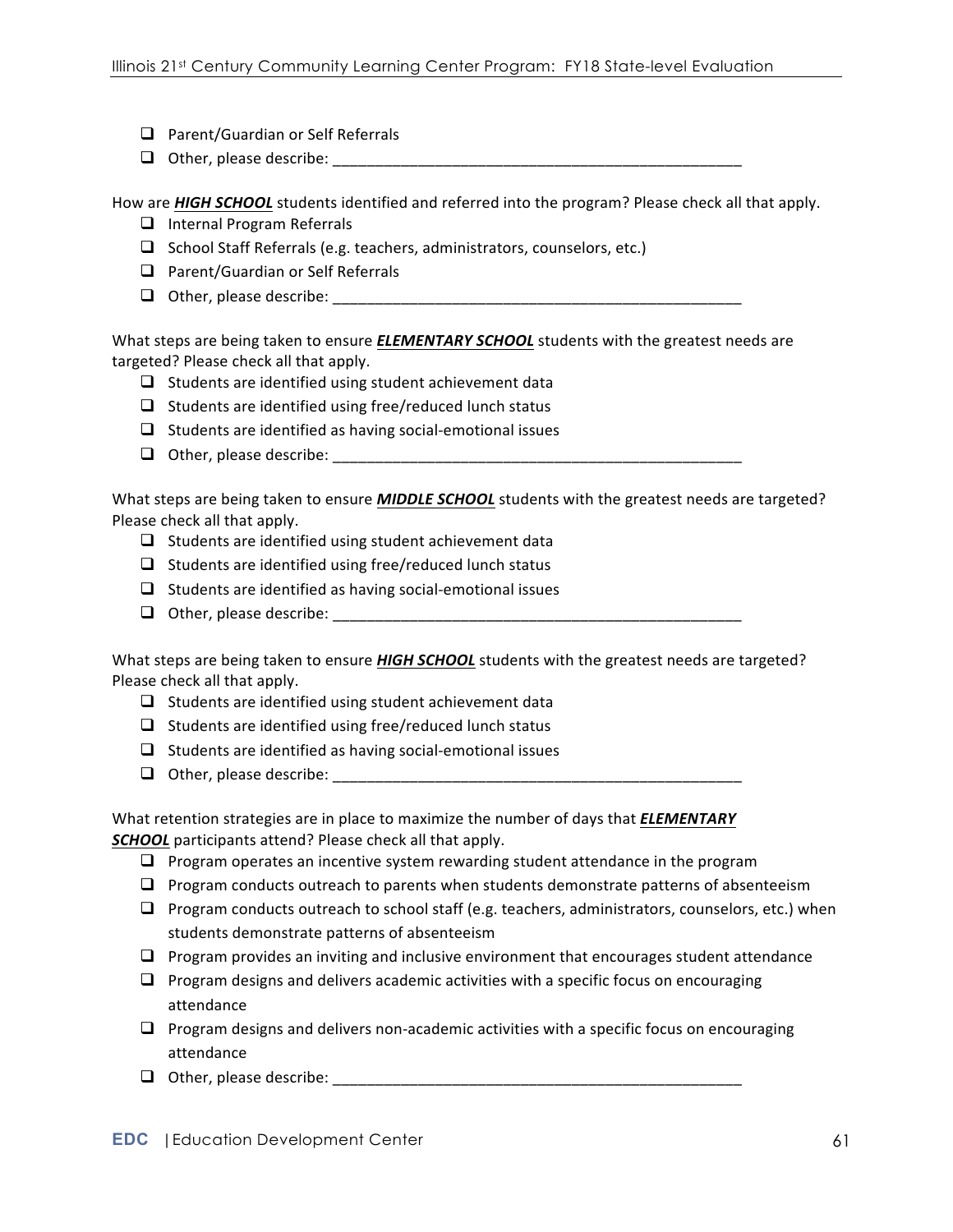What retention strategies are in place to maximize the number of days that

**MIDDLE SCHOOL** participants attend? Please check all that apply.

- $\Box$  Program operates an incentive system rewarding student attendance in the program
- $\Box$  Program conducts outreach to parents when students demonstrate patterns of absenteeism
- $\Box$  Program conducts outreach to school staff (e.g. teachers, administrators, counselors, etc.) when students demonstrate patterns of absenteeism
- $\Box$  Program provides an inviting and inclusive environment that encourages student attendance
- $\Box$  Program designs and delivers academic activities with a specific focus on encouraging attendance
- $\Box$  Program designs and delivers non-academic activities with a specific focus on encouraging attendance
- q Other, please describe: \_\_\_\_\_\_\_\_\_\_\_\_\_\_\_\_\_\_\_\_\_\_\_\_\_\_\_\_\_\_\_\_\_\_\_\_\_\_\_\_\_\_\_\_\_\_\_\_

What retention strategies are in place to maximize the number of days that **HIGH SCHOOL** participants attend? Please check all that apply.

- $\Box$  Program operates an incentive system rewarding student attendance in the program
- $\Box$  Program conducts outreach to parents when students demonstrate patterns of absenteeism
- $\Box$  Program conducts outreach to school staff (e.g. teachers, administrators, counselors, etc.) when students demonstrate patterns of absenteeism
- $\Box$  Program provides an inviting and inclusive environment that encourages student attendance
- $\Box$  Program designs and delivers academic activities with a specific focus on encouraging attendance
- $\Box$  Program designs and delivers non-academic activities with a specific focus on encouraging attendance
- $\Box$  Other, please describe:

### **Programmatic Information | Lines of Communication**

How are lines of communication kept open with parents/guardians of **ELEMENTARY SCHOOL** participants? Please check all that apply.

- $\Box$  Newsletters
- $\Box$  Website
- $\Box$  Social media
- $\Box$  Notes sent home
- $\Box$  Phone calls
- $\Box$  Text messaging
- $\Box$  In-person meetings
- q Other, please describe: \_\_\_\_\_\_\_\_\_\_\_\_\_\_\_\_\_\_\_\_\_\_\_\_\_\_\_\_\_\_\_\_\_\_\_\_\_\_\_\_\_\_\_\_\_\_\_\_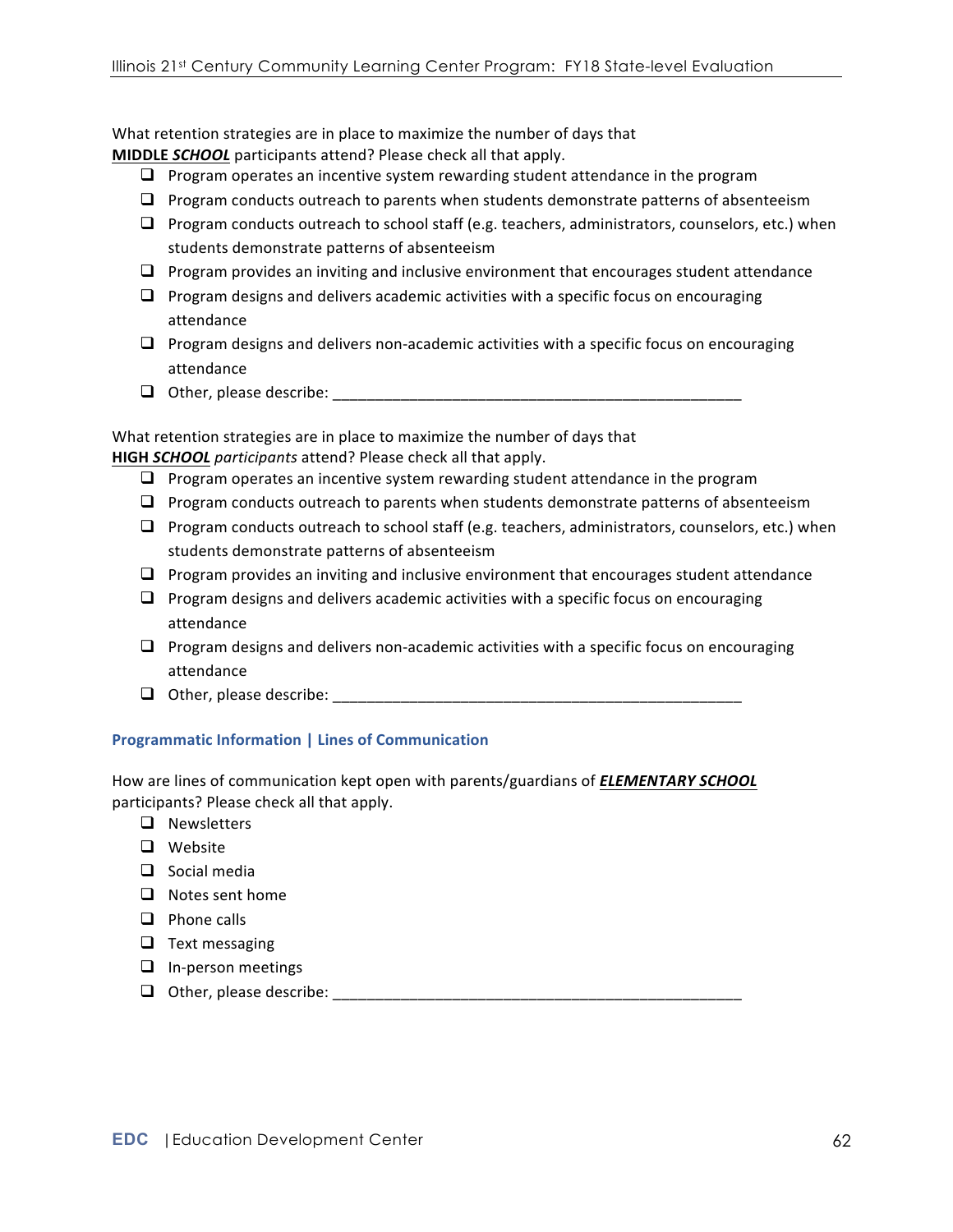How are lines of communication kept open with parents/guardians of **MIDDLE SCHOOL** participants? Please check all that apply.

- $\Box$  Newsletters
- $\Box$  Website
- $\Box$  Social media
- $\Box$  Notes sent home
- $\Box$  Phone calls
- $\Box$  Text messaging
- $\Box$  In-person meetings
- q Other, please describe: \_\_\_\_\_\_\_\_\_\_\_\_\_\_\_\_\_\_\_\_\_\_\_\_\_\_\_\_\_\_\_\_\_\_\_\_\_\_\_\_\_\_\_\_\_\_\_\_

How are lines of communication kept open with parents/guardians of **HIGH SCHOOL** participants? Please check all that apply.

- $\Box$  Newsletters
- $\Box$  Website
- $\Box$  Social media
- $\Box$  Notes sent home
- $\Box$  Phone calls
- $\Box$  Text messaging
- $\Box$  In-person meetings
- q Other, please describe: \_\_\_\_\_\_\_\_\_\_\_\_\_\_\_\_\_\_\_\_\_\_\_\_\_\_\_\_\_\_\_\_\_\_\_\_\_\_\_\_\_\_\_\_\_\_\_\_

#### **Programmatic Information | Academic Components**

Please describe the reading component of your program and the process used to align with English language arts standards. The standards and descriptors can be found at http:www.isbe.net/ils/

Please describe the mathematics component of your program and the process used to align with mathematics standards. The standards and descriptors can be found at http//:www.isbe.net/ils/

How are the other academic components of your program aligned with statewide objectives? Please explain.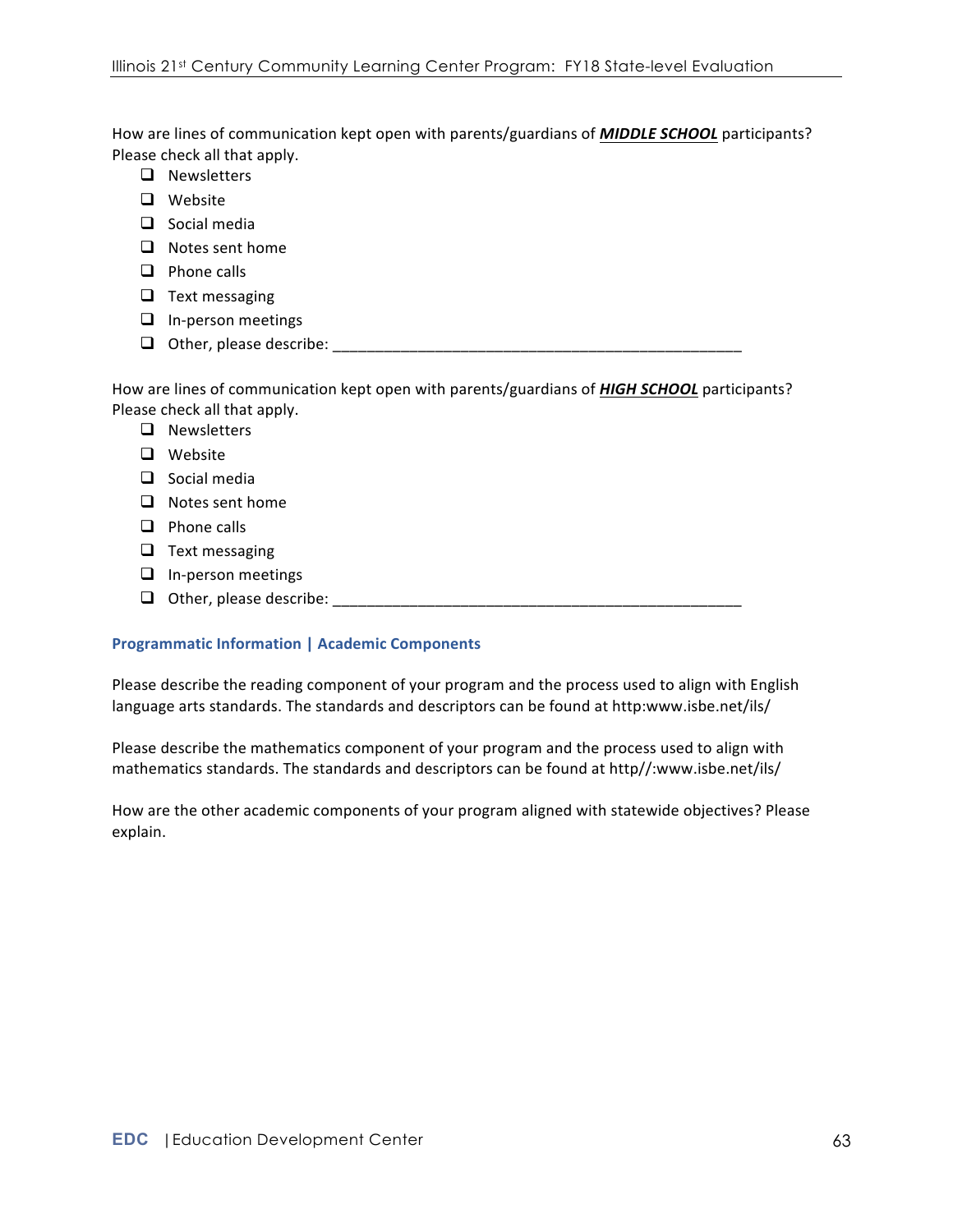### **Programmatic Information | Other Programs and Components**

Please identify whether the following programs/components are available for each population listed below. Note: By checking a box, you're indicating that the program component is available for the corresponding population.

|                                                                    | For Elementary School<br>Participants? | For Middle School<br>Participants? | For High School<br>Participants? |
|--------------------------------------------------------------------|----------------------------------------|------------------------------------|----------------------------------|
| Arts Program                                                       |                                        |                                    | П                                |
| <b>Bilingual/ELL Program</b>                                       | □                                      |                                    | $\Box$                           |
| Special Needs Program                                              | П                                      | П                                  | ∩                                |
| Entrepreneurial, career<br>development, job skills<br>component    |                                        |                                    |                                  |
| Youth development<br>component                                     |                                        |                                    | H                                |
| Mentoring component                                                | П                                      |                                    | П                                |
| Credit recovery component                                          | □                                      | □                                  | ◻                                |
| Social-Emotional component                                         | □                                      | □                                  | □                                |
| Science, technology,<br>engineering, mathematics<br>(STEM) program |                                        |                                    |                                  |
| 21st century skills component                                      | ◻                                      | n                                  | □                                |
| Behavior and prevention<br>component                               |                                        |                                    |                                  |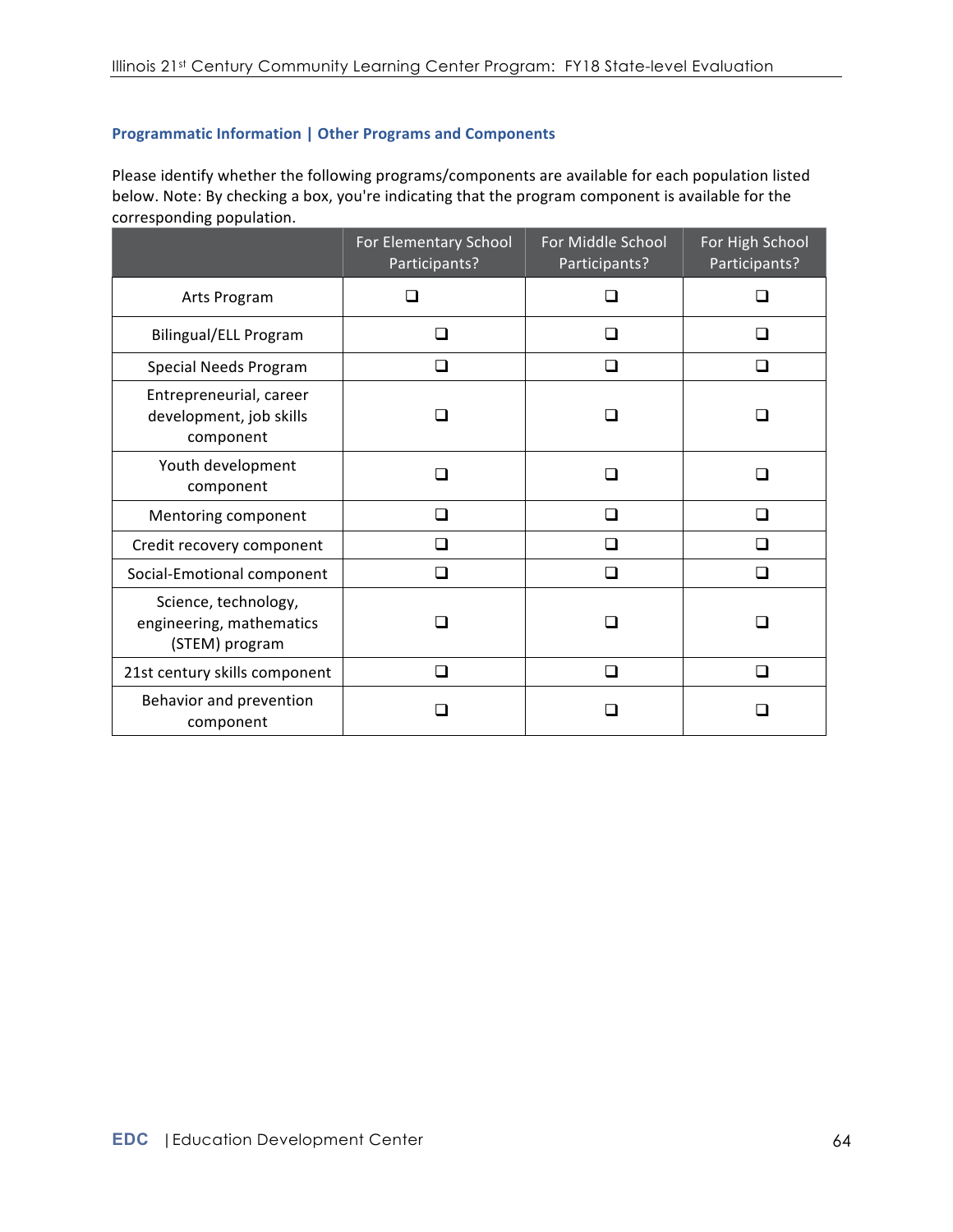Please indicate whether your arts programming includes one or more of the following. Check all that apply.

- $\Box$  Performance Arts
- $\Box$  Music
- $\Box$  Visual Arts (photography, drawing, sculpture)
- $\Box$  Deocrative Arts (Ceramics, Jewelry)
- $\Box$  Applied Art (Architecture, Fashion design)
- $\Box$  Art History (Visiting art museums)

Please describe the arts programming for program participants and indicate if and how programming differs by age group.

Please indicate whether your bilingual/ELL programming includes one or more of the following. Check all that apply.

- $\Box$  Bilingual staff to support students (instructors, tutors, or volunteers)
- $\Box$  Activities, tutoring, or other support for ELL students
- $\Box$  An established curriculum for ELL students with a bilingual teacher
- $\Box$  Language-learning activities for all students

Please describe the bilingual/ELL programming for program participants and indicate if and how programming differs by age group.

Please indicate whether your special needs programming includes one or more of the following. Check all that apply.

- $\Box$  Access to and use of students' IEPs
- $\Box$  Supports to include and integrate special needs students into program activities
- $\Box$  Dedicated staff to support special needs students (paraprofessional, special education teacher)
- $\Box$  Necessary and appropriate accommodations for special needs students
- $\Box$  Activities to support students with learning deficiencies

Please describe the special needs programming for program participants and indicate if and how programming differs by age group.

Please indicate whether your programs's entrepreneurial, career development, and/or job skills component includes one or more of the following. Check all that apply.

- $\Box$  Entrepreneurship activities (business planning, school store)
- $\Box$  Junior Achievement program
- $\Box$  Financial literacy
- $\Box$  Career exploration (skills/interest inventories, guest speakers, job fairs, field trips)
- $\Box$  Online programs/resources (e.g. Career Launch, Career Cruising)
- $\Box$  Job seeking skills (e.g. resume writing, interview skills)
- $\Box$  Clubs/programs that explore careers and support skill development
- $\Box$  Career and technical student organization activities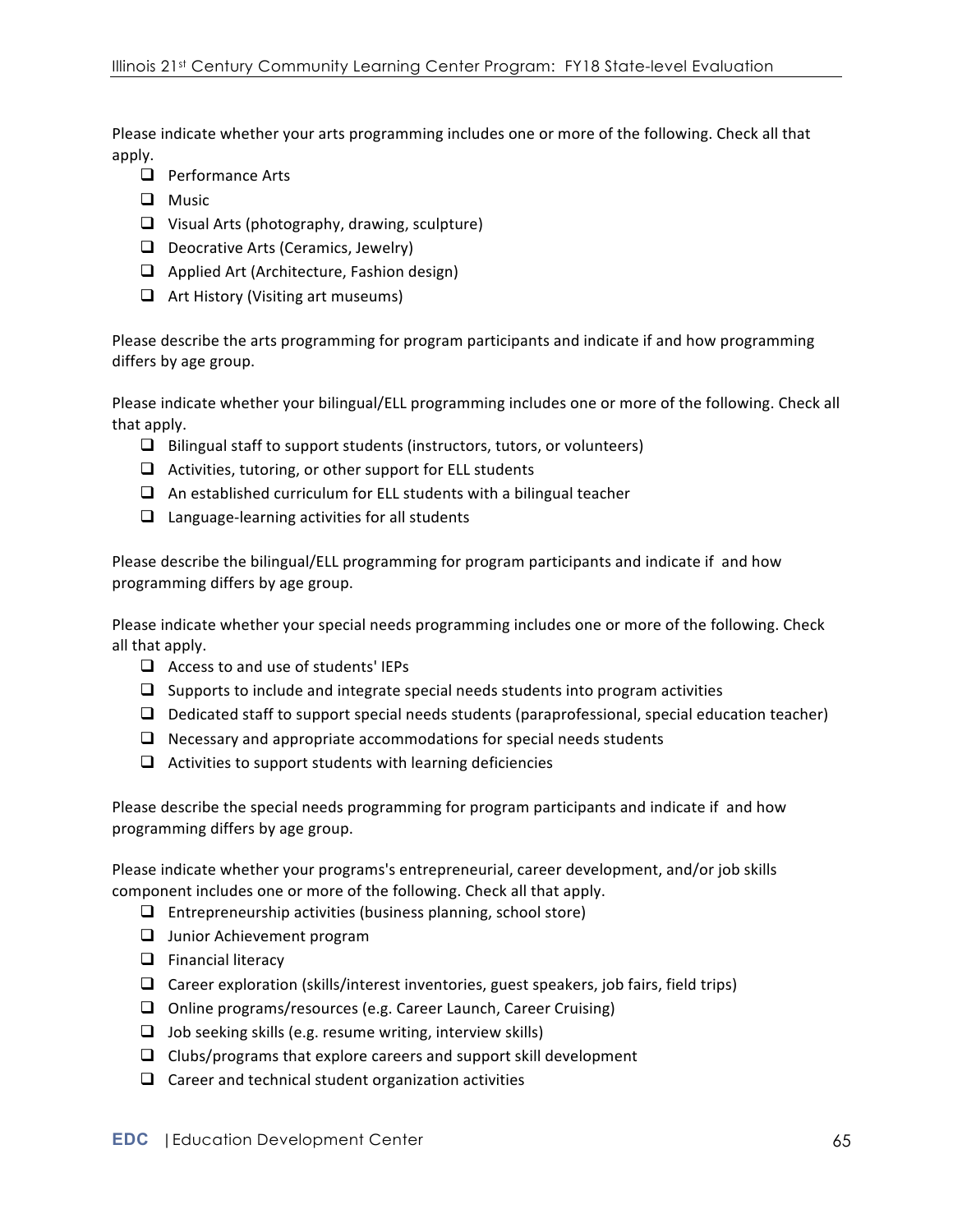Please describe the entrepreneurial, career development, and/or job skills component for program participants and indicate if and how programming differs by age group.

Please describe the youth development component for program participants and indicate if and how programming differs by age group.

Please describe the mentoring component for program participants and indicate if and how programming differs by age group.

Please describe the credit recovery component for program participants and indicate if and how programming differs by age group.

Please indicate whether your program's social-emotional component utilizes one or more of the following. Check all that apply.

- $\Box$  Aggression Replacement Training
- $\Box$  Botvin Life Skills Training Curriculum
- $\Box$  Lions Quest Curriculum
- $\Box$  Means and Measures of Human Achievement Labs (MHA) Tools
- $\Box$  Positive Behavioral Intervention and Supports (PBIS)
- $\Box$  Second Step Curriculum
- $\Box$  Stephen Covey's Seven Habits of Highly Effective People Program
- q Other: \_\_\_\_\_\_\_\_\_\_\_\_\_\_\_\_\_\_\_\_\_\_\_\_\_\_\_\_\_\_\_\_\_\_\_\_\_\_\_\_\_\_\_\_\_\_\_\_

Please describe the social-emotional component for program participants and indicate if and how programming differs by age group.

Please indicate whether your science, technology, engineer, mathematics (STEM) programming includes one or more of the following. Check all that apply.

- $\Box$  Robotics clubs or activities (Lego and others)
- $\Box$  STEM kits provided by vendor
- $\Box$  Partnerships with STEM organizations or program providers
- $\Box$  Computer programming or coding activities
- $\Box$  Activities aligned with school standards (NGSS)
- $\Box$  Environmental science activities
- $\Box$  School-day science teachers to support activities
- $\Box$  Family STEM nights or activities
- $\Box$  STEAM activities or programming

Please describe the science, technology, engineer, mathematics (STEM) programming for program participants and indicate if and how programming differs by age group.

Please describe the 21st century skills component for program participants and indicate if and how programming differs by age group.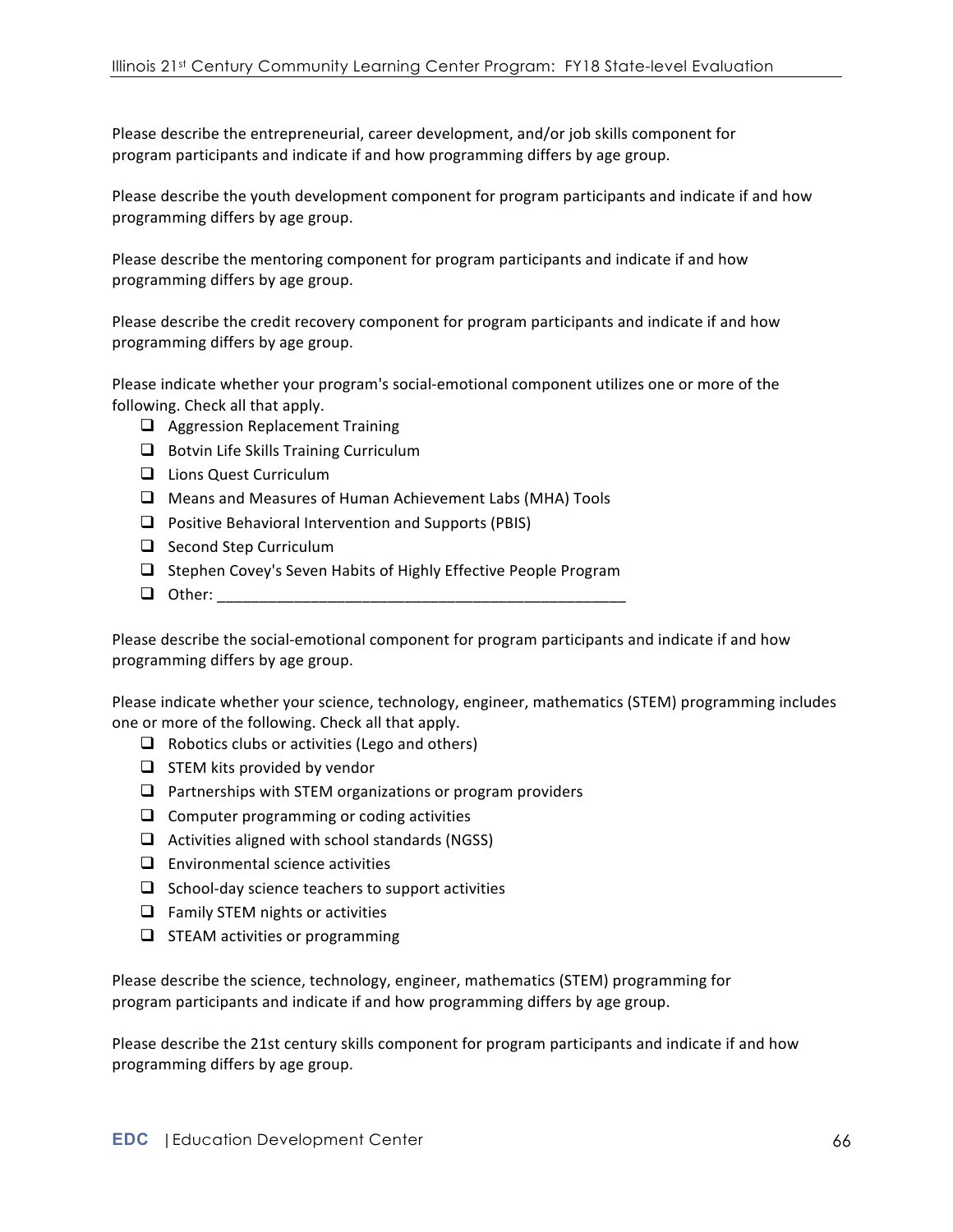Please indicate whether your behavior and prevention component includes one or more of the following. Check all that apply.

- $\Box$  Mental health services
- $\Box$  Drug prevention
- $\Box$  Violence prevention
- $\Box$  Truancy prevention

Please describe the behavior and prevention component for program participants and indicate if and how programming differs by age group.

Please identify whether the following enrichment and recreation components are available for **ELEMENTARY SCHOOL** participants. Please check all that apply.

- $\Box$  College Preparation Activities
- $\Box$  Culinary Arts Activities
- $\Box$  Cultural Activities
- $\Box$  Field Trips
- $\Box$  Gardening Activities
- $\Box$  Games
- $\Box$  Sports Activities
- $\Box$  Other, please describe:

Please identify whether the following enrichment and recreation components are available for **MIDDLE SCHOOL** participants. Please check all that apply.

- $\Box$  College Preparation Activities
- $\Box$  Culinary Arts Activities
- $\Box$  Cultural Activities
- $\Box$  Field Trips
- $\Box$  Gardening Activities
- **Q** Games
- $\Box$  Sports Activities
- q Other, please describe: \_\_\_\_\_\_\_\_\_\_\_\_\_\_\_\_\_\_\_\_\_\_\_\_\_\_\_\_\_\_\_\_\_\_\_\_\_\_\_\_\_\_\_\_\_\_\_\_

Please identify whether the following enrichment and recreation components are available for *HIGH* **SCHOOL** participants. Please check all that apply.

- $\Box$  College Preparation Activities
- $\Box$  Culinary Arts Activities
- $\Box$  Cultural Activities
- $\Box$  Field Trips
- $\Box$  Gardening Activities
- **Q** Games
- $\Box$  Sports Activities
- q Other, please describe: \_\_\_\_\_\_\_\_\_\_\_\_\_\_\_\_\_\_\_\_\_\_\_\_\_\_\_\_\_\_\_\_\_\_\_\_\_\_\_\_\_\_\_\_\_\_\_\_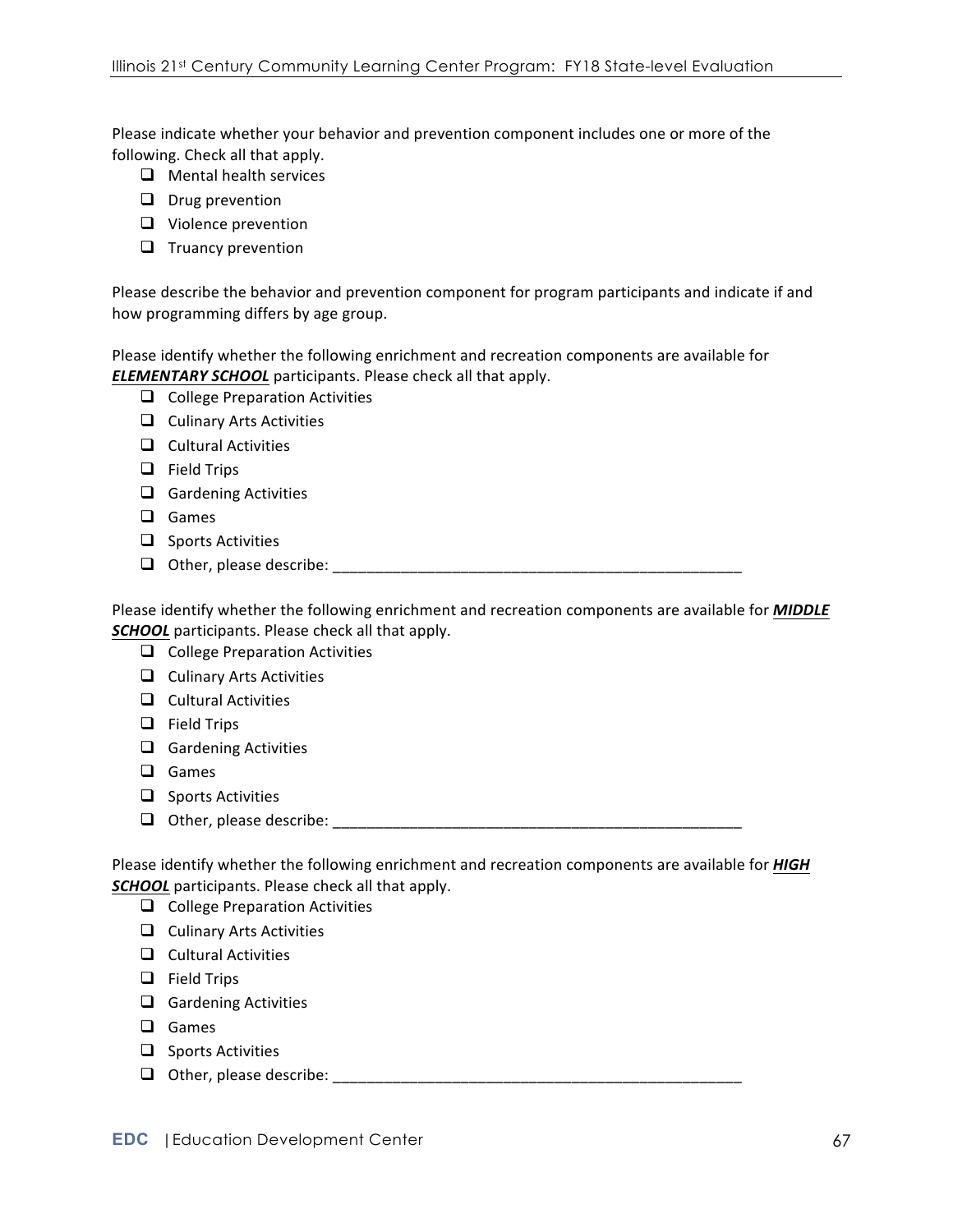Is there a service-learning component to the program?

- m Yes
- O No

How many of the program participants are involved in the service-learning component?

|                                       | Total Number |
|---------------------------------------|--------------|
| <b>Elementary School Participants</b> |              |
| Middle School Participants            |              |
| <b>High School Participants</b>       |              |

Please describe the service-learning components of your program. What do students do and whom do they serve?

#### **Programmatic Information | Technology Use**

Please indicate whether computers and/or other technologies (i.e. tablets, smartphones) are utilized by **ELEMENTARY SCHOOL** participants for any of the following activities. Check all that apply.

- $\Box$  Academic remediation or computer-assisted instruction
- $\Box$  Homework support
- $\Box$  Credit recovery programs
- $\Box$  Media-making and/or digital arts
- $\Box$  Test preparation
- $\Box$  Research or finding information and resources
- $\Box$  Computer literacy or programming
- $\Box$  Games and/or free play time
- $\Box$  Other, please describe:

Please indicate whether computers and/or other technologies (i.e. tablets, smartphones) are utilized by **MIDDLE SCHOOL** participants for any of the following activities. Check all that apply.

- $\Box$  Academic remediation or computer-assisted instruction
- $\Box$  Homework support
- $\Box$  Credit recovery programs
- $\Box$  Media-making and/or digital arts
- $\Box$  Test preparation
- $\Box$  Research or finding information and resources
- $\Box$  Computer literacy or programming
- $\Box$  Games and/or free play time
- $\Box$  Other, please describe: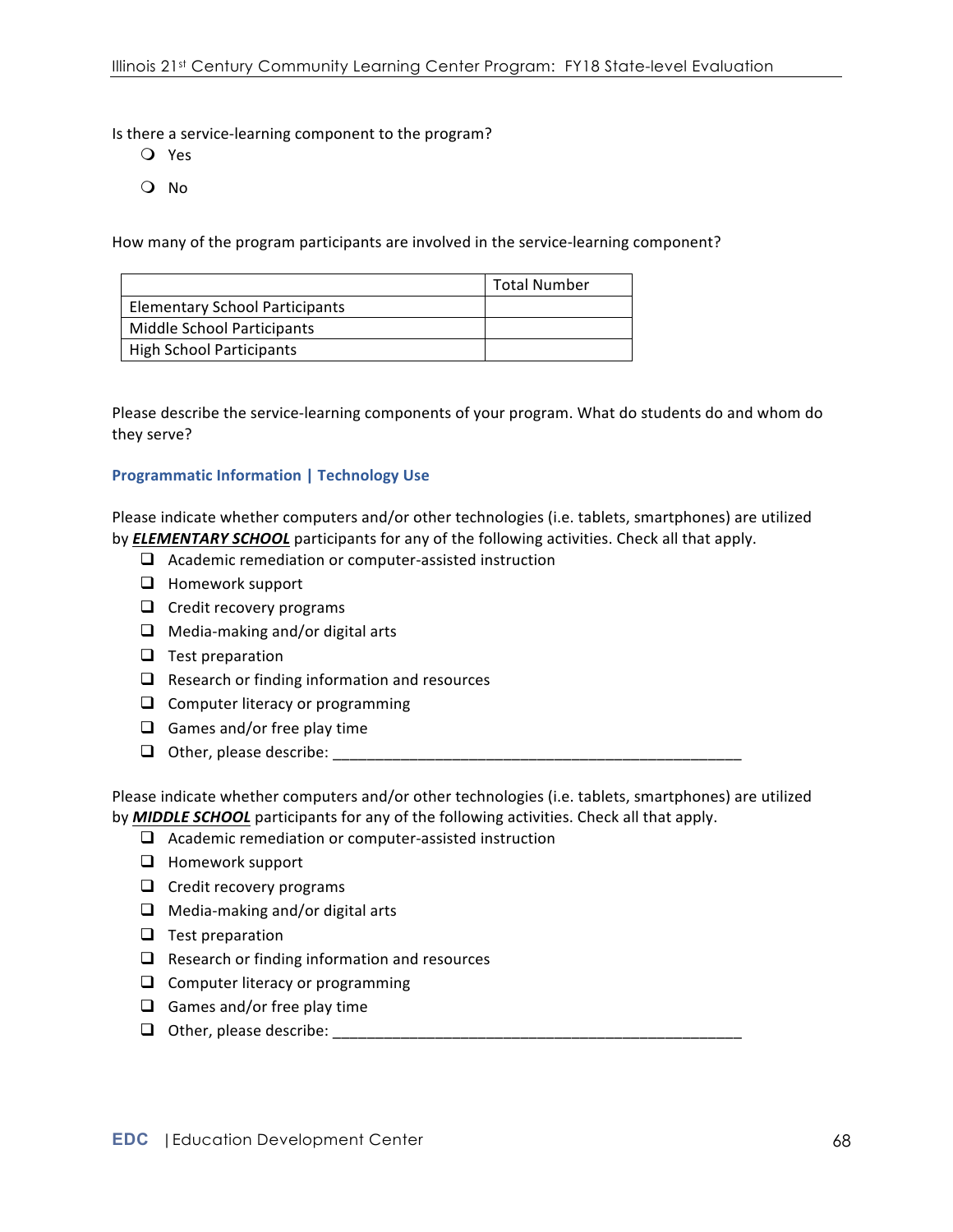Please indicate whether computers and/or other technologies (i.e. tablets, smartphones) are utilized by **HIGH SCHOOL** participants for any of the following activities. Check all that apply.

- $\Box$  Academic remediation or computer-assisted instruction
- $\Box$  Homework support
- $\Box$  Credit recovery programs
- $\Box$  Media-making and/or digital arts
- $\Box$  Test preparation
- $\Box$  Research or finding information and resources
- $\Box$  Computer literacy or programming
- $\Box$  Games and/or free play time
- $\Box$  Other, please describe:

For those computers and/or other technologies (i.e. tablets, smartphones) that are utilized by **ELEMENTARY SCHOOL** participants, which software/on-line sites are used most often?

\_\_\_\_\_\_\_\_\_\_\_\_\_\_\_\_\_\_\_\_\_\_\_\_\_\_\_\_\_\_\_\_\_\_\_\_\_\_\_\_\_\_\_\_\_\_\_\_\_\_\_\_\_\_\_\_\_\_\_\_\_\_\_\_

For those computers and/or other technologies (i.e. tablets, smartphones) that are utilized by **MIDDLE SCHOOL** participants, which software/on-line sites are used most often?

For those computers and/or other technologies (i.e. tablets, smartphones) that are utilized by **HIGH SCHOOL** participants, which software/on-line sites are used most often?

### **Programmatic Information | Transportation**

Please identify whether your program (or one of your partners) offers transportation for the corresponding populations listed below. Check all that apply.

- $\Box$  Elementary School
- $\Box$  Middle School
- □ High School

In the previous question, you indicated that your program offers transportation for program participants. Please indicate how transportation is funded for your program.

- O 21st CCLC funds
- $Q$  In-kind funds
- $\bigcirc$  Both 21st CCLC and in-kind funds

### **Programmatic Information | Professional Development**

Please identify any professional development offered to staff this year and any planned for next year. Please check all that apply. Note that these professional development opportunities can be offered through your own organization, through partners, or other in-kind supports.

- $\Box$  21st CCLC Program-Specific Training (e.g. ISBE conferences, ISBE webinars)
- $\Box$  Illinois Learning Standards Training and/or Common Core Training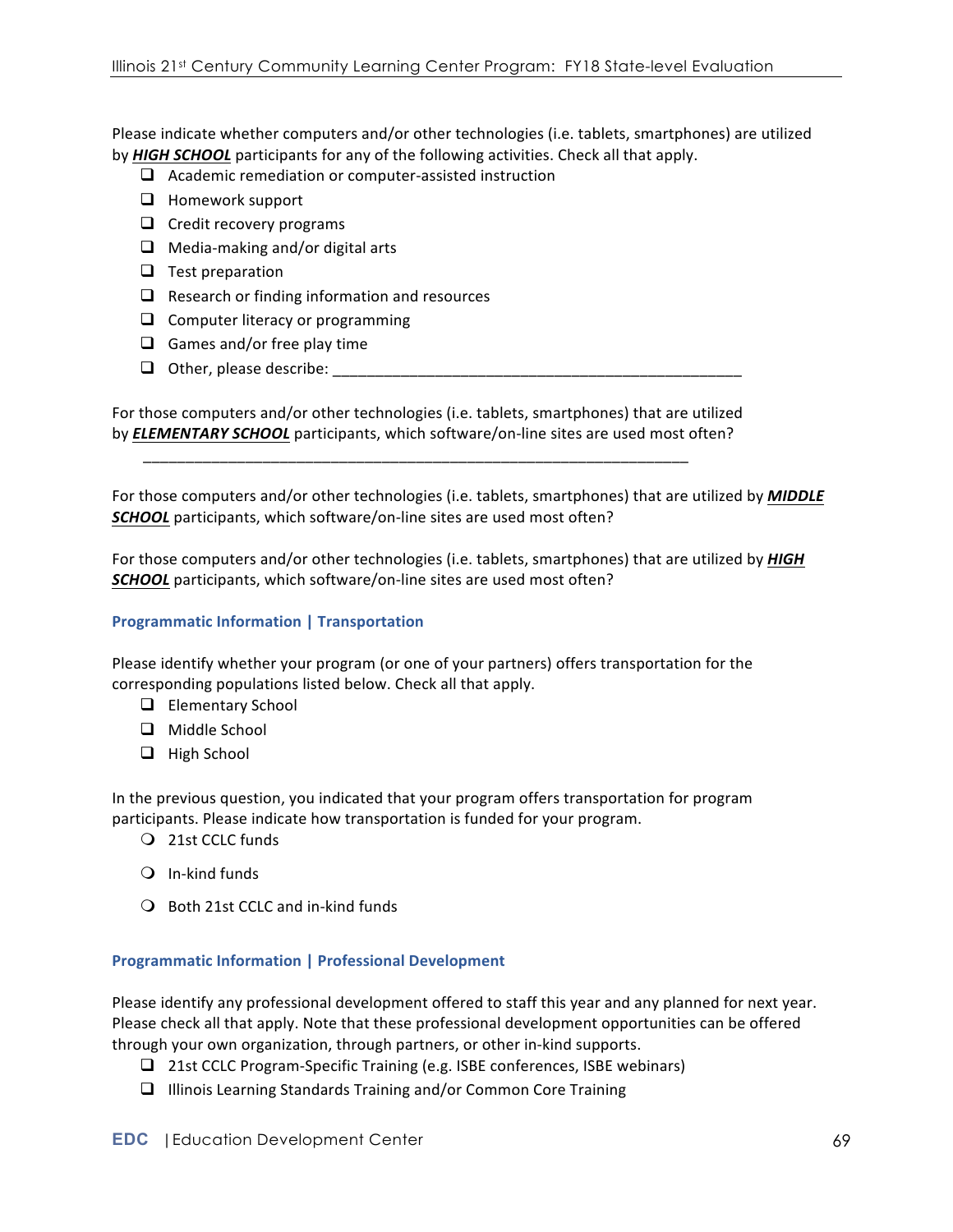- $\Box$  Cultural Awareness and Sensitivity Training
- $\Box$  Disciplinary and/or Behavioral Training (e.g. Anger Management, Positive Behavioral Intervention and Supports (PBIS))
- $\Box$  English Language Arts Training
- $\Box$  Health Training (e.g. nutrition education, fitness education, sexual education)
- $\Box$  Media/Technology Training
- $\Box$  Safety Training (e.g. First Aid, CPR training)
- $\Box$  STEM Training
- $\Box$  Team-Building Training
- $\Box$  Trauma Informed Practice Training
- $\Box$  Youth Development Training
- $\Box$  Social and Emotional Learning Training
- $\Box$  Youth Program Quality Assessment Training
- $\Box$  Other, please describe:

What recommendations do you have for future professional development activities and for which target audiences?

#### **Programmatic Information | Sustainability**

Please describe what actions your program has taken to ensure sustainability.

In your opinion, how sustainable are the critical components of the program after the grant cycle ends?

- $\bigcirc$  All are sustainable
- $\bigcirc$  Most are sustainable
- $\bigcirc$  Some are sustainable
- $\Omega$  None are sustainable

Was your program's funding decreased in 2017-2018?

- O Yes
- O No

Please explain how the size and scope of the originally funded program is being maintained after funding decreased in 2017-2018.

Please list any partners not funded by the 21st CCLC program. Describe the relationship for each.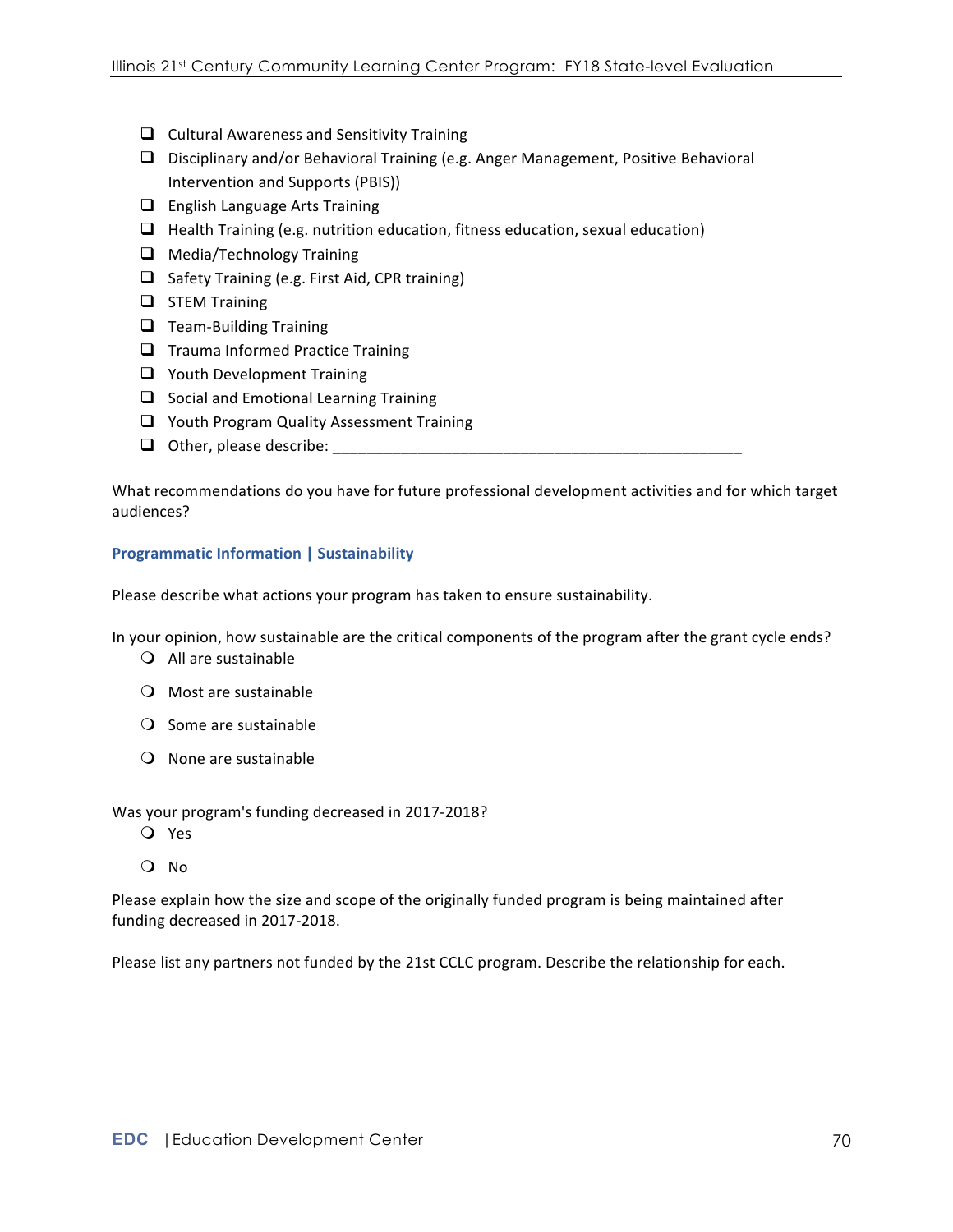### **Programmatic Information | Implementation**

Please rate the level of implementation on each of the following key components while serving **ELEMENTARY SCHOOL** students this year.

|                                                                                              | Did not meet<br>goals | Partially<br>meets goals | Met goals  | <b>Exceeded</b><br>goals |
|----------------------------------------------------------------------------------------------|-----------------------|--------------------------|------------|--------------------------|
| Implemented academic activities                                                              | $\Omega$              | $\mathsf{O}$             | $\Omega$   | O                        |
| Implemented other<br>enrichment/recreation activities                                        | $\bigcirc$            | $\bigcirc$               | $\circ$    | $\Omega$                 |
| Implemented evaluation activities                                                            | $\circ$               | $\mathsf{O}$             | $\Omega$   | $\Omega$                 |
| Used data to improve the program                                                             | O                     | $\Omega$                 | $\Omega$   | Q                        |
| Identified ways to continue critical<br>components of the program after<br>the grant period  | ○                     | $\Omega$                 | $\Omega$   | ○                        |
| Coordinated after-school program<br>with school's day programs                               | $\Omega$              | $\bigcirc$               | $\circ$    | Q                        |
| Provided services to the students'<br>extended families with 21st CCLC<br>funds              | O                     | $\circ$                  | Q          | ◯                        |
| Involved other agencies and<br>nonprofit organizations                                       | $\bigcirc$            | $\bigcirc$               | $\bigcirc$ | Q                        |
| Served children with greatest needs                                                          | Q                     | $\Omega$                 | $\Omega$   | O                        |
| Leaders participated in professional<br>development                                          | O                     | $\Omega$                 | $\Omega$   | O                        |
| Staff engaged in professional<br>development                                                 | $\Omega$              | $\Omega$                 | $\Omega$   | Ő                        |
| Coordinated the program with other<br>funding sources to supplement the<br>school's programs | O                     | $\Omega$                 | $\Omega$   | O                        |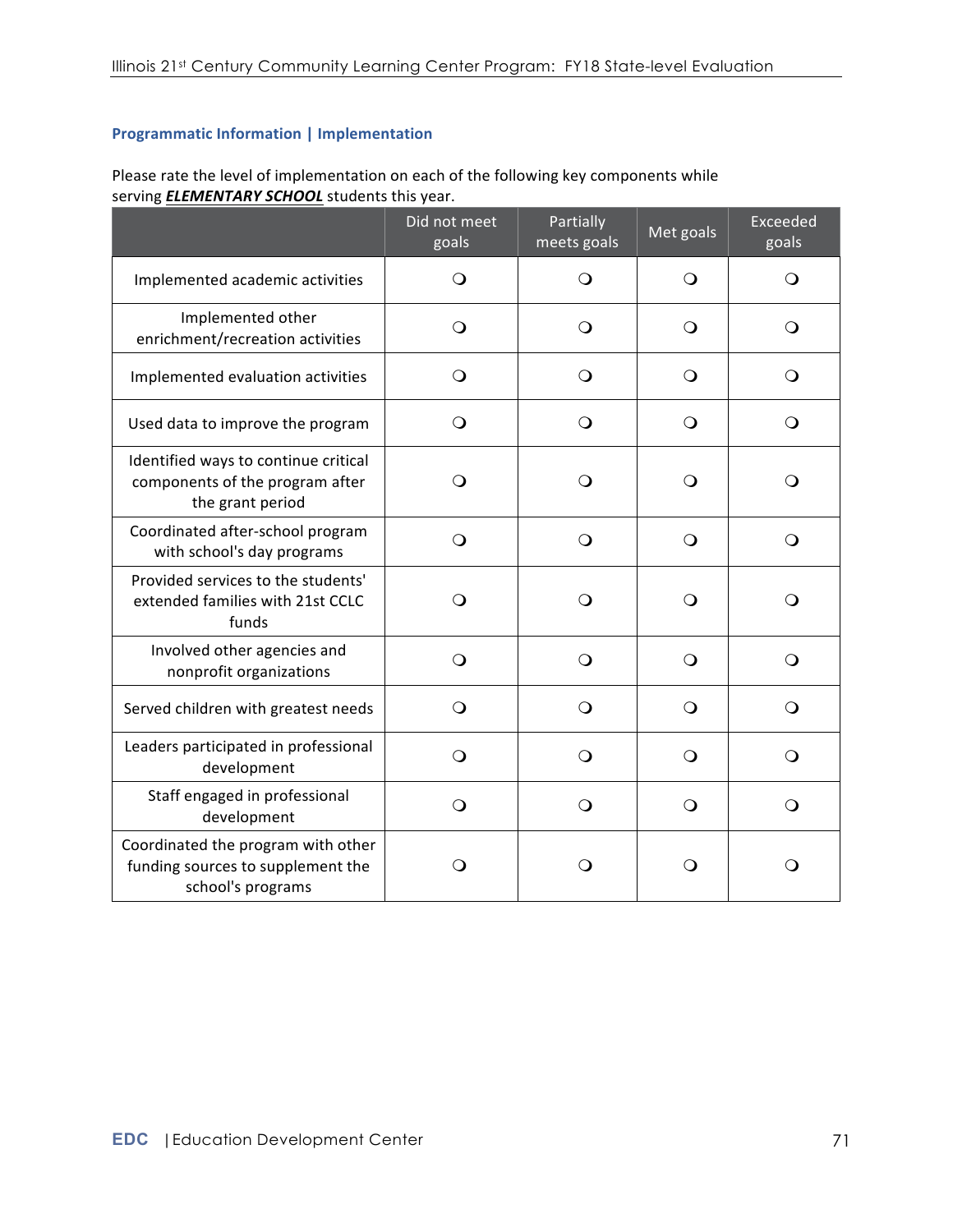Please rate the level of implementation on each of the following key components while serving **MIDDLE SCHOOL** students this year.

|                                                                                                 | Did not meet<br>goals | Partially met<br>goals | Met goals    | <b>Exceeded goals</b> |
|-------------------------------------------------------------------------------------------------|-----------------------|------------------------|--------------|-----------------------|
| Implemented academic<br>activities                                                              | O                     | O                      | $\bigcirc$   | $\bigcirc$            |
| Implemented other<br>enrichment/recreation<br>activities                                        | O                     | O                      | $\circ$      | O                     |
| Implemented evaluation<br>activities                                                            | $\bigcirc$            | $\bigcirc$             | $\bigcirc$   | $\bigcirc$            |
| Used data to improve the<br>program                                                             | $\Omega$              | O                      | $\bigcirc$   | $\circ$               |
| Identified ways to continue<br>critical components of the<br>program after the grant<br>period  | $\mathsf{O}$          | $\Omega$               | $\bigcirc$   | $\mathsf{O}$          |
| Coordinated after-school<br>program with school's day<br>programs                               | $\Omega$              | $\circ$                | $\circ$      | $\circ$               |
| Provided services to the<br>students' extended families<br>with 21st CCLC funds                 | O                     | O                      | $\mathsf{O}$ | O                     |
| Involved other agencies and<br>nonprofit organizations                                          | $\bigcirc$            | $\bigcirc$             | $\bigcirc$   | $\bigcirc$            |
| Served children with greatest<br>needs                                                          | $\bigcirc$            | $\bigcirc$             | $\bigcirc$   | $\bigcirc$            |
| Leaders participated in<br>professional development                                             | O                     | $\circ$                | $\circ$      | $\circ$               |
| Staff engaged in professional<br>development                                                    | $\bigcirc$            | $\bigcirc$             | $\bigcirc$   | $\bigcirc$            |
| Coordinated the program<br>with other funding sources to<br>supplement the school's<br>programs | O                     | O                      | $\mathsf{O}$ | O                     |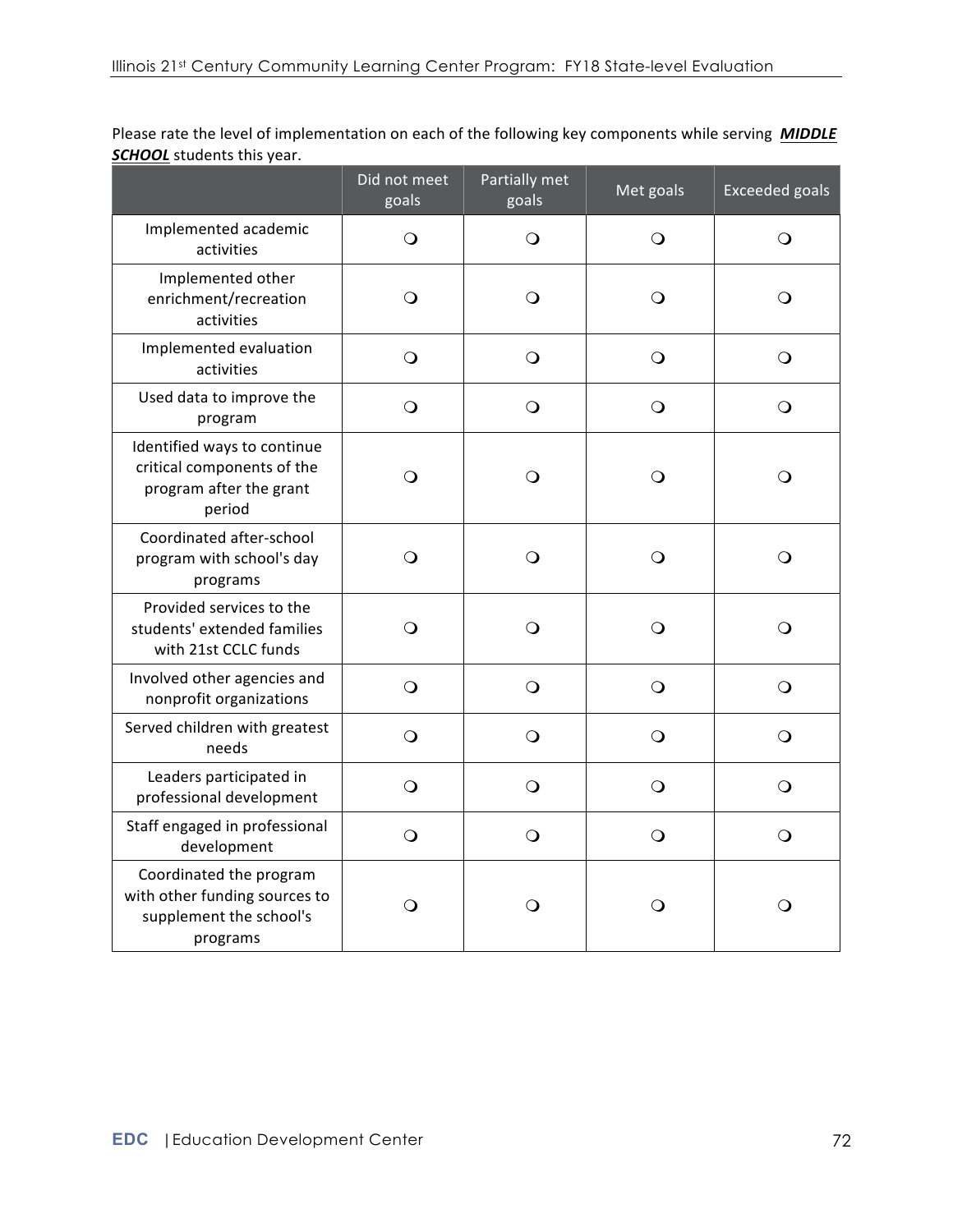Please rate the level of implementation on each of the following key components while serving *HIGH* **SCHOOL** students this year.

|                                                                                                 | Did not meet<br>goals | Partially met<br>goals | Met goals  | <b>Exceeded goals</b> |
|-------------------------------------------------------------------------------------------------|-----------------------|------------------------|------------|-----------------------|
| Implemented academic<br>activities                                                              | $\bigcirc$            | $\bigcirc$             | $\Omega$   | $\bigcirc$            |
| Implemented other<br>enrichment/recreation<br>activities                                        | $\circ$               | $\bigcirc$             | $\bigcirc$ | $\Omega$              |
| Implemented evaluation<br>activities                                                            | $\bigcirc$            | $\bigcirc$             | $\bigcirc$ | $\bigcirc$            |
| Used data to improve the<br>program                                                             | $\bigcirc$            | $\circ$                | $\circ$    | $\bigcirc$            |
| Identified ways to continue<br>critical components of the<br>program after the grant period     | $\bigcirc$            | $\bigcirc$             | $\bigcirc$ | $\Omega$              |
| Coordinated after-school<br>program with school's day<br>programs                               | $\bigcirc$            | $\Omega$               | $\Omega$   | $\Omega$              |
| Provided services to the<br>students' extended families<br>with 21st CCLC funds                 | $\bigcirc$            | $\Omega$               | $\bigcirc$ | $\Omega$              |
| Involved other agencies and<br>nonprofit organizations                                          | $\bigcirc$            | $\bigcirc$             | $\Omega$   | $\Omega$              |
| Served children with greatest<br>needs                                                          | $\bigcirc$            | $\bigcirc$             | $\bigcirc$ | $\bigcirc$            |
| Leaders participated in<br>professional development                                             | $\bigcirc$            | $\bigcirc$             | $\bigcirc$ | $\bigcirc$            |
| Staff engaged in professional<br>development                                                    | $\bigcirc$            | $\bigcirc$             | $\bigcirc$ | $\bigcirc$            |
| Coordinated the program with<br>other funding sources to<br>supplement the school's<br>programs | O                     | Q                      | Q          | Q                     |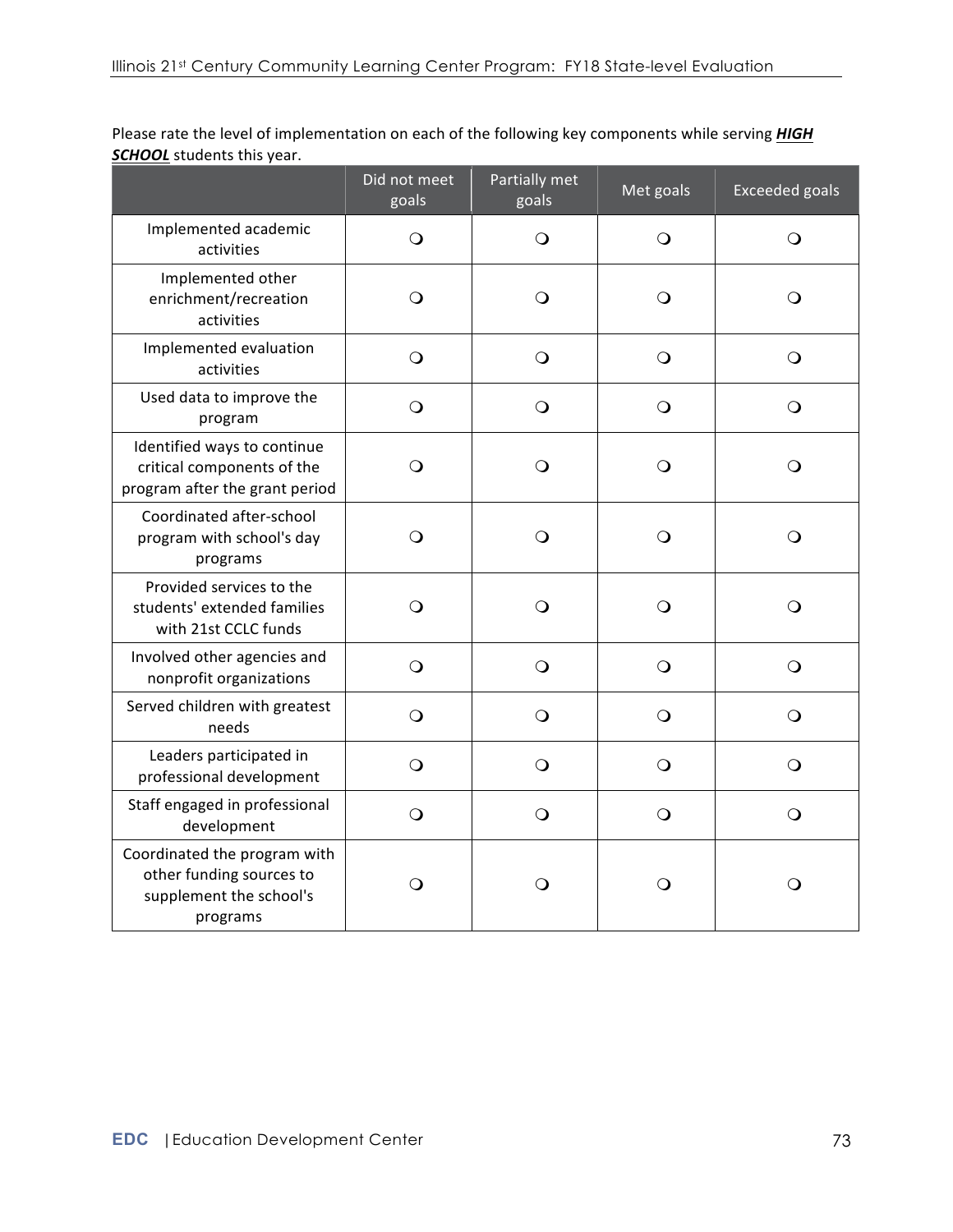## **Programmatic Information | Barriers**

Please rate the degree to which the following were barriers while serving **ELEMENTARY SCHOOL** students this year.

|                                                                                          | Not a barrier | Somewhat of a<br><b>Barrier</b> | A Significant<br><b>Barrier</b> |
|------------------------------------------------------------------------------------------|---------------|---------------------------------|---------------------------------|
| Difficulty in recruiting students                                                        | $\bigcirc$    | $\circ$                         | $\bigcirc$                      |
| Inconsistent attendance of students                                                      | $\Omega$      | $\bigcirc$                      | O                               |
| Poor parent involvement in activities                                                    | $\circ$       | O                               | O                               |
| Poor cooperation from day teacher                                                        | $\circ$       | $\circ$                         | $\circ$                         |
| Difficulty in communicating with school                                                  | $\circ$       | $\circ$                         | O                               |
| Poor cooperation from school in obtaining<br>necessary information                       | $\Omega$      | O                               | $\Omega$                        |
| Difficulties in transporting students (cost,<br>logistics)                               | $\Omega$      | $\circ$                         | O                               |
| Difficulty in maintaining a safe environment<br>for students when coming/going from site | $\Omega$      | $\mathsf{O}$                    | O                               |
| Negative peer pressure and/or gangs<br>influencing students                              | $\Omega$      | O                               | O                               |
| Competing activities at school in which the<br>students want to participate              | $\bigcirc$    | $\mathsf{O}$                    | O                               |
| Competing responsibilities at home, such as<br>the need to babysit siblings              | $\Omega$      | O                               | $\Omega$                        |
| Competing responsibilities because student<br>must work                                  | $\circ$       | $\Omega$                        | $\Omega$                        |
| Difficulty in maintaining/identifying partners                                           | $\Omega$      | O                               | $\Omega$                        |
| Too little time with students                                                            | $\circ$       | O                               | O                               |
| Other, please describe:                                                                  | O             | O                               | O                               |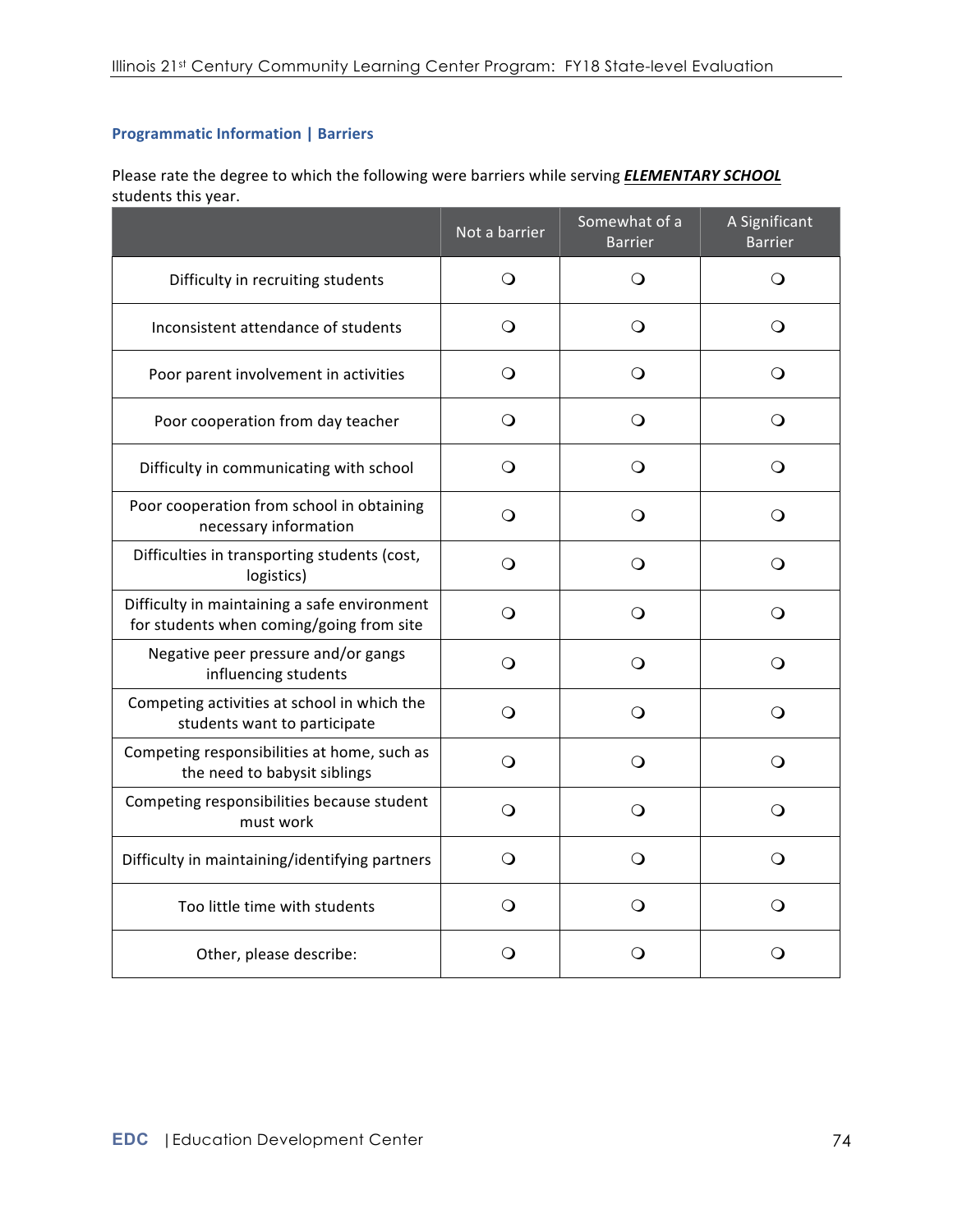Please rate the degree to which the following were barriers while serving **MIDDLE SCHOOL** students this year.

|                                                                                             | Not a barrier | Somewhat of a<br><b>Barrier</b> | A Significant<br><b>Barrier</b> |
|---------------------------------------------------------------------------------------------|---------------|---------------------------------|---------------------------------|
| Difficulty in recruiting students                                                           | $\bigcirc$    | $\bigcirc$                      | O                               |
| Inconsistent attendance of students                                                         | $\circ$       | $\circ$                         | $\circ$                         |
| Poor parent involvement in activities                                                       | $\Omega$      | $\Omega$                        | O                               |
| Poor cooperation from day teacher                                                           | $\circ$       | $\Omega$                        | $\Omega$                        |
| Difficulty in communicating with school                                                     | $\circ$       | $\circ$                         | $\circ$                         |
| Poor cooperation from school in obtaining<br>necessary information                          | $\circ$       | $\circ$                         | $\circ$                         |
| Difficulties in transporting students (cost,<br>logistics)                                  | O             | O                               | O                               |
| Difficulty in maintaining a safe<br>environment for students when<br>coming/going from site | O             | O                               | O                               |
| Negative peer pressure and/or gangs<br>influencing students                                 | $\mathsf{O}$  | O                               | O                               |
| Competing activities at school in which the<br>students want to participate                 | $\mathsf{O}$  | $\Omega$                        | O                               |
| Competing responsibilities at home, such<br>as the need to babysit siblings                 | $\bigcirc$    | $\circ$                         | O                               |
| Competing responsibilities because student<br>must work                                     | $\Omega$      | O                               | O                               |
| Difficulty in maintaining/identifying<br>partners                                           | O             | $\Omega$                        | $\Omega$                        |
| Too little time with students                                                               | $\Omega$      | O                               | O                               |
| Other, please describe:                                                                     | $\circ$       | Ő                               | Ő                               |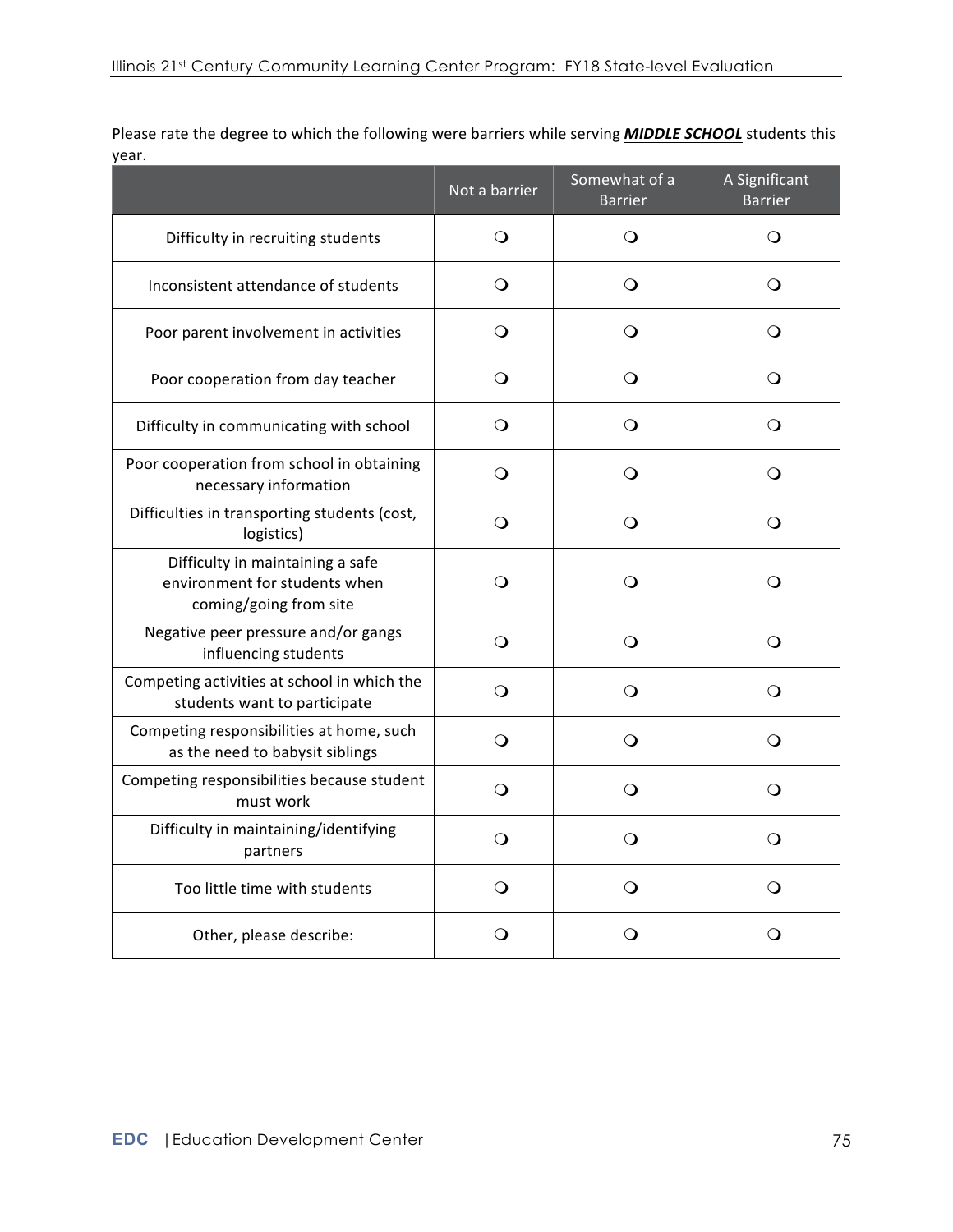Please rate the degree to which the following were barriers while serving **HIGH SCHOOL** students this year.

|                                                                                          | Not a barrier | Somewhat of a<br><b>Barrier</b> | A Significant<br><b>Barrier</b> |
|------------------------------------------------------------------------------------------|---------------|---------------------------------|---------------------------------|
| Difficulty in recruiting students                                                        | Q             | Q                               | O                               |
| Inconsistent attendance of students                                                      | O             | O                               | O                               |
| Poor parent involvement in activities                                                    | O             | O                               | O                               |
| Poor cooperation from day teacher                                                        | $\bigcirc$    | $\Omega$                        | $\bigcirc$                      |
| Difficulty in communicating with school                                                  | $\Omega$      | Q                               | $\Omega$                        |
| Poor cooperation from school in obtaining<br>necessary information                       | O             | Q                               | $\Omega$                        |
| Difficulties in transporting students (cost,<br>logistics)                               | $\Omega$      | $\Omega$                        | $\Omega$                        |
| Difficulty in maintaining a safe environment<br>for students when coming/going from site | O             | $\Omega$                        | $\Omega$                        |
| Negative peer pressure and/or gangs<br>influencing students                              | $\Omega$      | $\Omega$                        | $\Omega$                        |
| Competing activities at school in which the<br>students want to participate              | $\Omega$      | Q                               | $\Omega$                        |
| Competing responsibilities at home, such as<br>the need to babysit siblings              | O             | ∩                               | $\Omega$                        |
| Competing responsibilities because student<br>must work                                  | O             | O                               | $\circ$                         |
| Difficulty in maintaining/identifying partners                                           | O             | Q                               | Q                               |
| Too little time with students                                                            | $\Omega$      | O                               | $\circ$                         |
| Other, please describe:                                                                  | O             | O                               | O                               |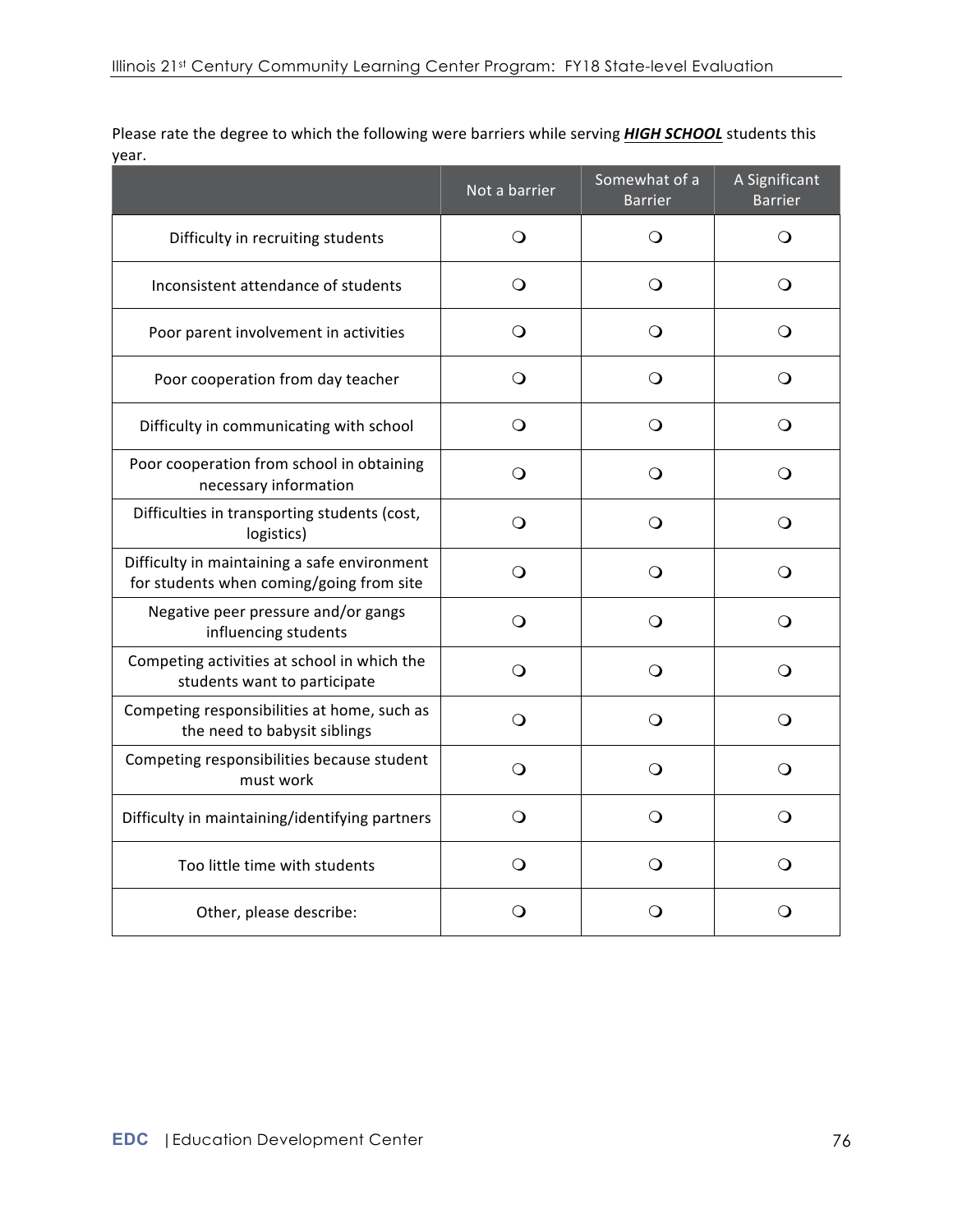## **Programmatic Information | Additional Comments**

Please provide any additional comments that you'd like to share.

## **Site-Specific Information**

Please provide the name of Site:

What is the name of the site coordinator?

What is the email address for the site coordinator?

What town/city is this site located?

Name all public and private schools attended during the day by the 21st CCLC students.

First day of 21st CCLC programming for FY18:

Last day of 21st CCLC programming for FY18:

Did the site provide summer programming in summer 2017?

- O Yes
- $O$  No

Number of weeks site was active during summer 2017:

Number of weeks site was active during the 2017-2018 school year:

Did the site provide weekend programming?

- O Yes
- $O$  No

Please describe the weekend programming at  $${Q122/ChoiceTextEntryValue}:$ 

Did you administer the federal teacher survey at the end of the 2017-2018 school year?

- Q Yes
- O No

How many completed teacher surveys were received for **Elementary Students (grades Pre-K through 5)**?

How many completed teacher surveys were received for Middle/High School Students (grades 6 **through 12)**?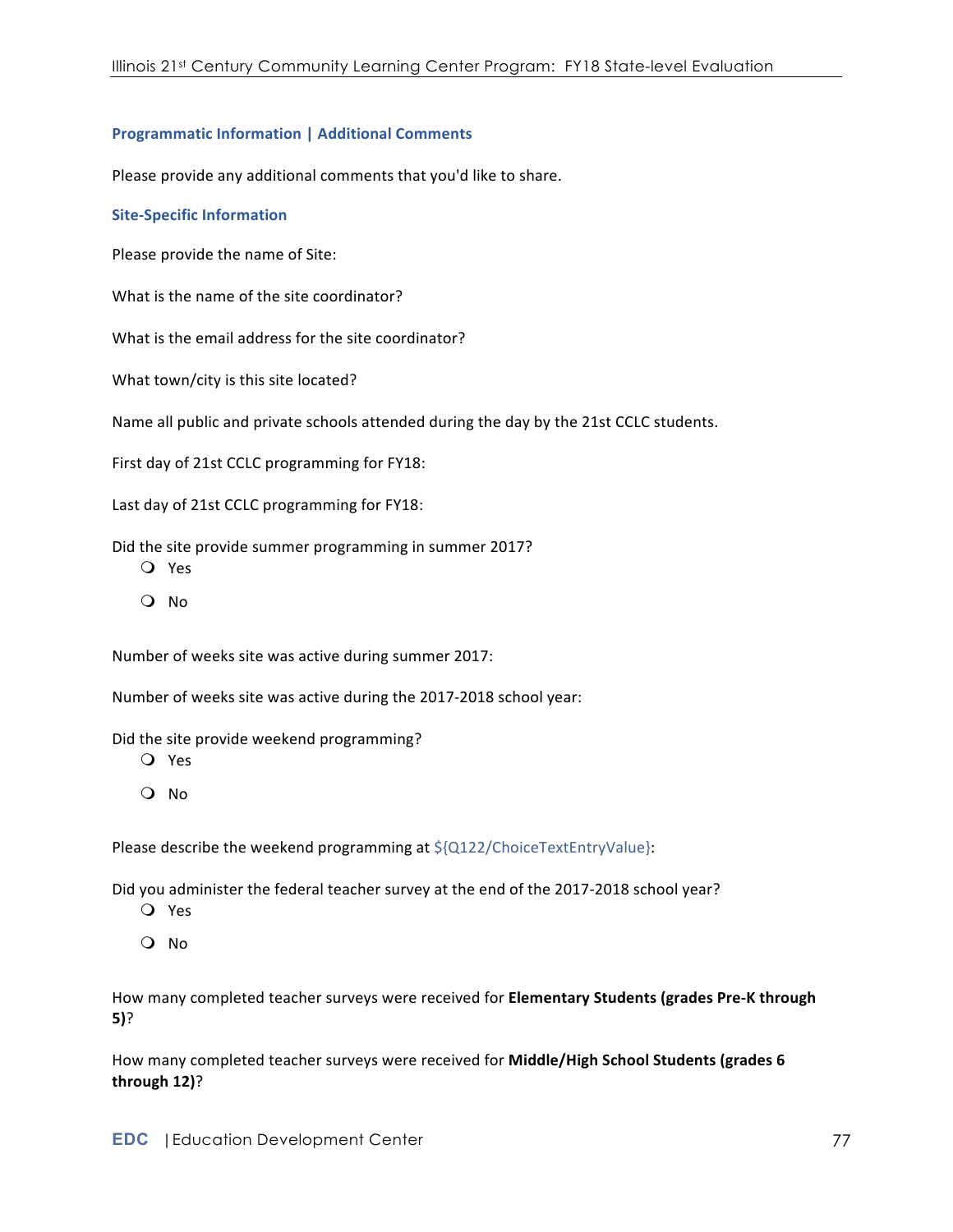**Elementary Students (grades Pre-K through 5)** - Teacher Survey summary for elementary students attending 30 days or more. Teachers of regular attendees should have completed the federal teacher survey for each student. Please provide a summary of those surveys in the table below, by adding teacher survey responses together. Report the total of students that did not need to improve, improved, or declined for each behavior. Note that the total for each row should equal the total number of students attending 30 days or more.

|                                                                       | Did not<br>need to<br>improve | Significa<br>nt<br>Improve<br>ment | Modera<br>te<br>Improve<br>ment | Slight<br>Improve<br>ment | <b>No</b><br>Change | Slight<br>Decline | Modera<br>te<br>Decline | Significa<br>nt<br>Decline |
|-----------------------------------------------------------------------|-------------------------------|------------------------------------|---------------------------------|---------------------------|---------------------|-------------------|-------------------------|----------------------------|
| Turning in<br>his/her<br>homework on<br>time                          |                               |                                    |                                 |                           |                     |                   |                         |                            |
| Completing<br>homework to<br>the teacher's<br>satisfaction            |                               |                                    |                                 |                           |                     |                   |                         |                            |
| Participating in<br>class                                             |                               |                                    |                                 |                           |                     |                   |                         |                            |
| Volunteering<br>(e.g. for extra<br>credit or more<br>responsibilities |                               |                                    |                                 |                           |                     |                   |                         |                            |
| <b>Attending class</b><br>regularly                                   |                               |                                    |                                 |                           |                     |                   |                         |                            |
| Being attentive<br>in class                                           |                               |                                    |                                 |                           |                     |                   |                         |                            |
| <b>Behaving well</b><br>in class                                      |                               |                                    |                                 |                           |                     |                   |                         |                            |
| Academic<br>performance                                               |                               |                                    |                                 |                           |                     |                   |                         |                            |
| Coming to<br>school<br>motivated to<br>learn                          |                               |                                    |                                 |                           |                     |                   |                         |                            |
| Getting along<br>well with other<br>students                          |                               |                                    |                                 |                           |                     |                   |                         |                            |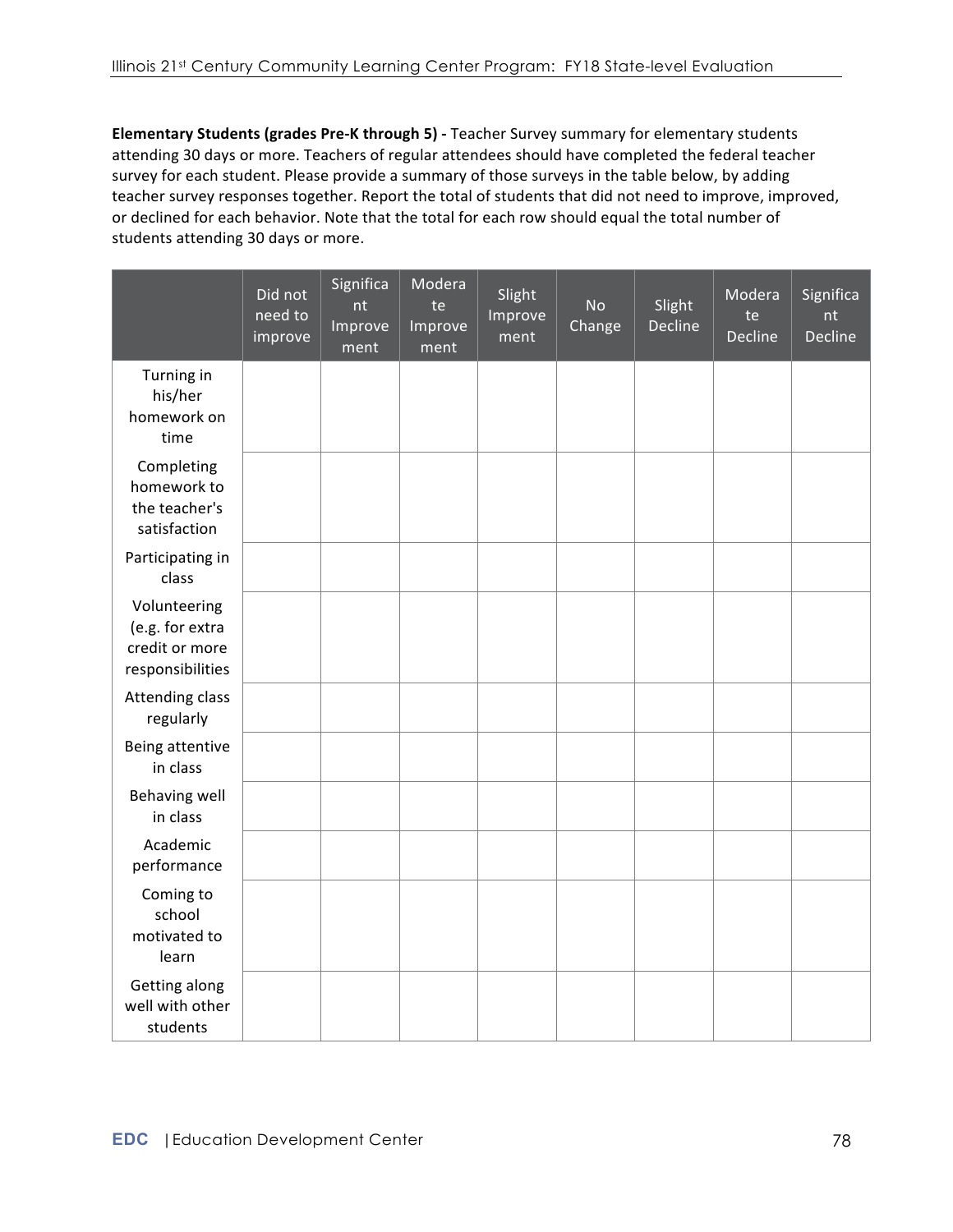Middle/High Students (grades 6 through 12) - Teacher Survey summary for middle/high students attending 30 days or more. Teachers of regular attendees should have completed the federal teacher survey for each student. Please provide a summary of those surveys in the table below, by adding teacher survey responses together. Report the total of students that did not need to improve, improved, or declined for each behavior. Note that the total for each row should equal the total number of students attending 30 days or more.

|                                                                       | Did not<br>need to<br>improve | Significa<br>nt<br>Improve<br>ment | Modera<br>te<br>Improve<br>ment | Slight<br>Improve<br>ment | <b>No</b><br>Change | Slight<br>Decline | Modera<br>te<br>Decline | Significa<br>nt<br>Decline |
|-----------------------------------------------------------------------|-------------------------------|------------------------------------|---------------------------------|---------------------------|---------------------|-------------------|-------------------------|----------------------------|
| Turning in<br>his/her<br>homework on<br>time                          |                               |                                    |                                 |                           |                     |                   |                         |                            |
| Completing<br>homework to<br>the teacher's<br>satisfaction            |                               |                                    |                                 |                           |                     |                   |                         |                            |
| Participating in<br>class                                             |                               |                                    |                                 |                           |                     |                   |                         |                            |
| Volunteering<br>(e.g. for extra<br>credit or more<br>responsibilities |                               |                                    |                                 |                           |                     |                   |                         |                            |
| <b>Attending class</b><br>regularly                                   |                               |                                    |                                 |                           |                     |                   |                         |                            |
| Being attentive<br>in class                                           |                               |                                    |                                 |                           |                     |                   |                         |                            |
| Behaving well<br>in class                                             |                               |                                    |                                 |                           |                     |                   |                         |                            |
| Academic<br>performance                                               |                               |                                    |                                 |                           |                     |                   |                         |                            |
| Coming to<br>school<br>motivated to<br>learn                          |                               |                                    |                                 |                           |                     |                   |                         |                            |
| Getting along<br>well with other<br>students                          |                               |                                    |                                 |                           |                     |                   |                         |                            |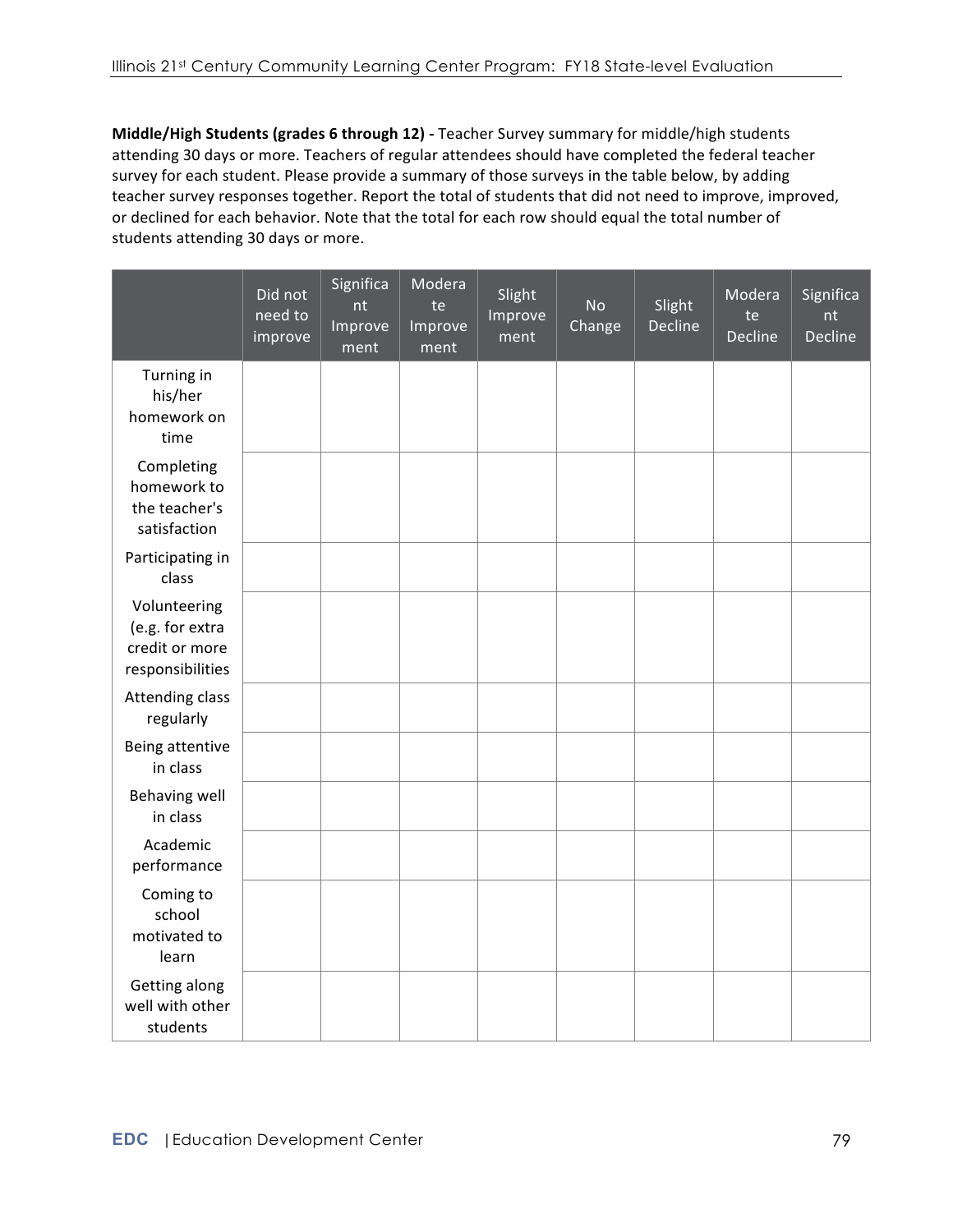## **Appendix D: Teacher APR Survey Data**

Teacher Survey summary for elementary students attending 30 days or more. Teachers of regular attendees should have completed the federal teacher survey for each student. Please provide a summary of those surveys in the table below, by adding teacher survey responses together. Report the total of students that did not need to improve, improved, or declined for each behavior. Note that the total for each row should equal the total number of students attending 30 days or more.

| <b>Elementary Students</b>                                         |                               |                            |                         |                       |                     |                   |                            |                               |       |
|--------------------------------------------------------------------|-------------------------------|----------------------------|-------------------------|-----------------------|---------------------|-------------------|----------------------------|-------------------------------|-------|
|                                                                    | Did not<br>need to<br>improve | Significant<br>Improvement | Moderate<br>Improvement | Slight<br>Improvement | <b>No</b><br>Change | Slight<br>Decline | Moderate<br><b>Decline</b> | Significant<br><b>Decline</b> | Total |
| Turning in his/her<br>homework on time                             | 2301                          | 2926                       | 1587                    | 1684                  | 1921                | 385               | 249                        | 213                           | 11266 |
| Completing homework to<br>the teacher's satisfaction               | 1996                          | 1630                       | 1789                    | 1742                  | 1478                | 376               | 238                        | 203                           | 9452  |
| Participating in class                                             | 1843                          | 3002                       | 1784                    | 1794                  | 2147                | 275               | 153                        | 144                           | 11142 |
| Volunteering (e.g. for extra<br>credit or more<br>responsibilities | 2093                          | 1239                       | 1386                    | 1541                  | 2386                | 193               | 127                        | 133                           | 9098  |
| Attending class regularly                                          | 3423                          | 1103                       | 921                     | 902                   | 1993                | 296               | 157                        | 146                           | 8941  |
| Being attentive in class                                           | 1977                          | 1288                       | 1446                    | 1831                  | 1756                | 488               | 218                        | 178                           | 9182  |
| Behaving well in class                                             | 2657                          | 2556                       | 1211                    | 1471                  | 2437                | 611               | 260                        | 213                           | 11416 |
| Academic performance                                               | 1463                          | 1552                       | 1985                    | 2175                  | 1471                | 388               | 207                        | 173                           | 9414  |
| Coming to school<br>motivated to learn                             | 2192                          | 1348                       | 1532                    | 1714                  | 1904                | 361               | 186                        | 172                           | 9409  |
| Getting along well with<br>other students                          | 2698                          | 1262                       | 1270                    | 1443                  | 1676                | 506               | 220                        | 171                           | 9246  |